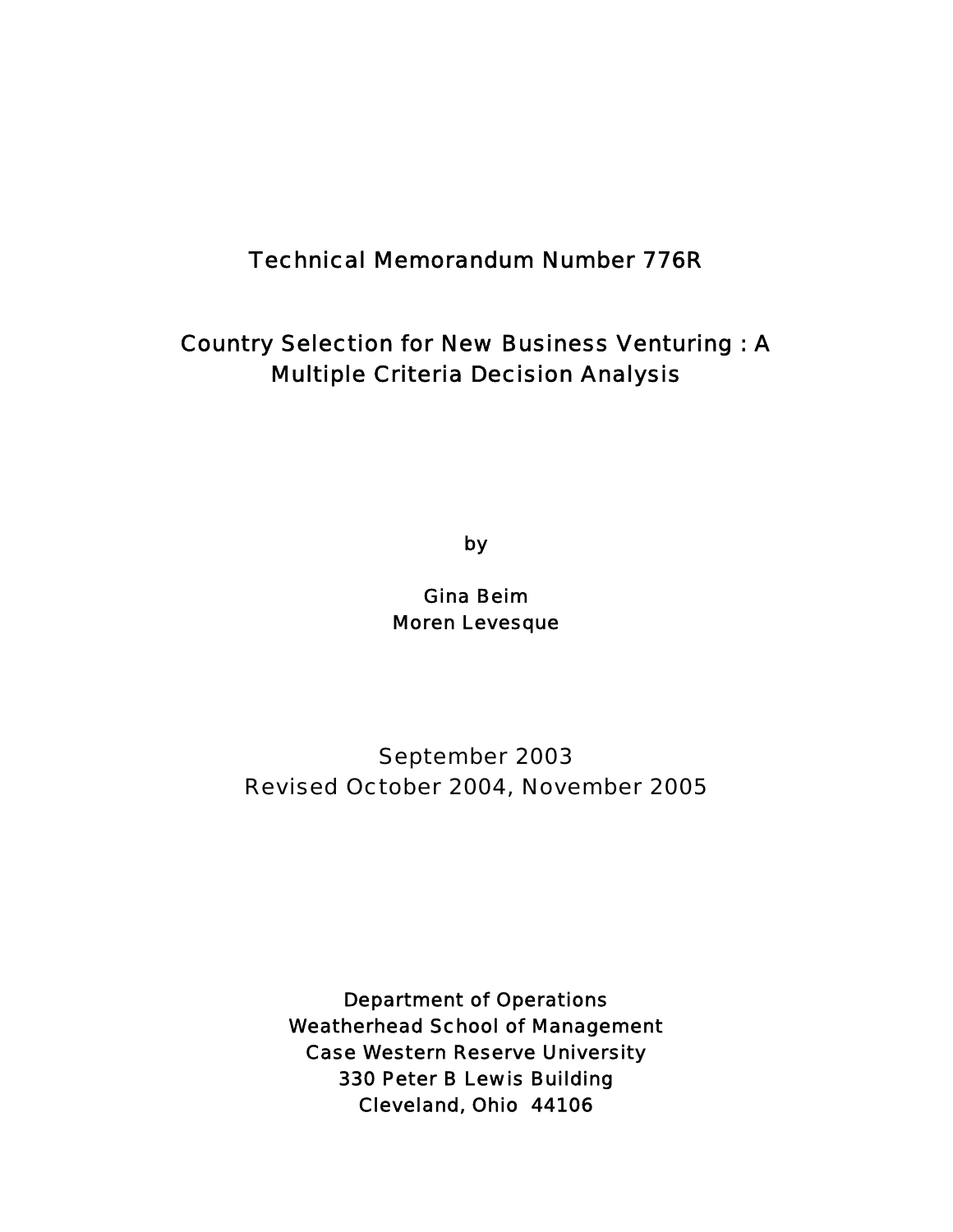# Country Selection for New Business Venturing: A Multiple Criteria Decision Analysis

Gina Beim Consultant 20001 South Woodland Road Shaker Heights, OH 44122 beimg@adelphia.net

Moren Lévesque<sup>\*</sup> Assistant Professor of Entrepreneurship and of Operations Case Western Reserve University 10900 Euclid Avenue Cleveland, OH 44106 moren.levesque@case.edu

*Keywords*: Country Selection; Multiple Criteria Analysis; Business Venturing; International Markets/Environments; Decision Analysis.

\* Corresponding author

Gina Beim gratefully acknowledges financial support from the Weatherhead School of Management at Case Western Reserve University. The following people generously donated their time and expertise for the realistic testing of our model: Brendan Anderson from The Mast Group, Michael Dowell from 5iTech LLC, Carl Greppin from Transpac Access, Greg Orloff from J&G International LLC and Ernesto Poza from E.J. Poza Associates Inc. Charles Baden-Fuller, Benjamin Hobbs, Simon Peck and two anonymous reviewers provided invaluable comments and suggestions to earlier versions of this manuscript.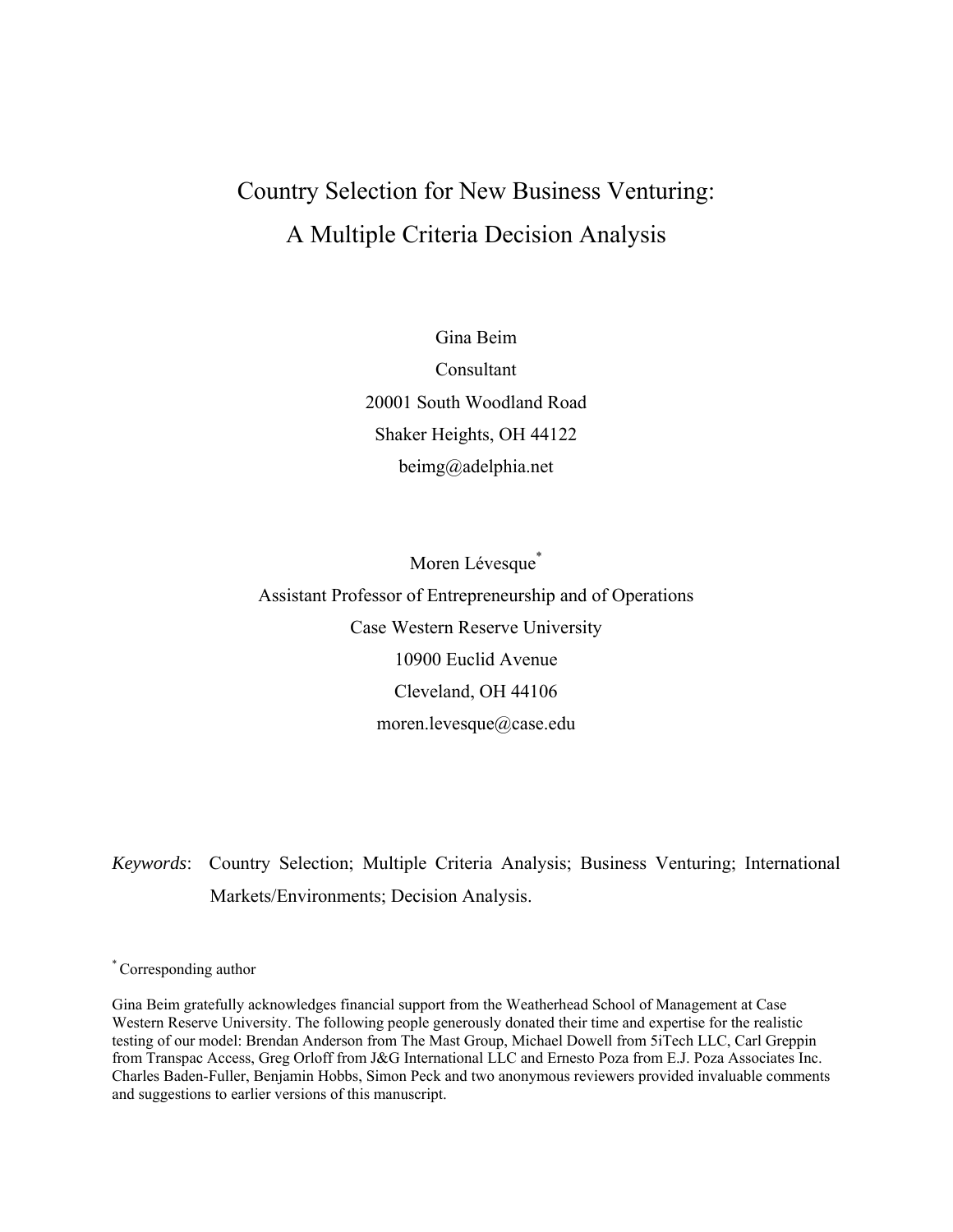#### **Biographies**

**Gina Beim** is an independent management consultant. Her main clients are GRL Engineers, Inc., and Pile Dynamics, Inc. Gina is currently expanding her consulting practice in the area of multiple criteria decision analysis. She previously held engineering project management positions in both the public and private sectors. She is a registered professional engineer in the State of Ohio, has a Civil Engineering degree from the Pontificia Universidade Católica do Rio de Janeiro, Brazil and Masters of Science degrees in Systems Engineering and in Operations Research, as well as an MBA, from Case Western Reserve University.

**Moren Lévesque** is an assistant professor of entrepreneurship and of operations at the Weatherhead School of Management at Case Western Reserve University. She holds a Ph.D. in Management Science from the University of British Columbia, Canada, and was previously on the faculty at Université Laval, Carnegie Mellon University, Rensselaer Polytechnic Institute and Humboldt Universität zu Berlin. Her research applies the methodologies of analytical and quantitative disciplines to the study of entrepreneurial decision-making. She is a member of the editorial board of the *IEEE Transactions on Engineering Management* and the *Journal of Business Venturing*.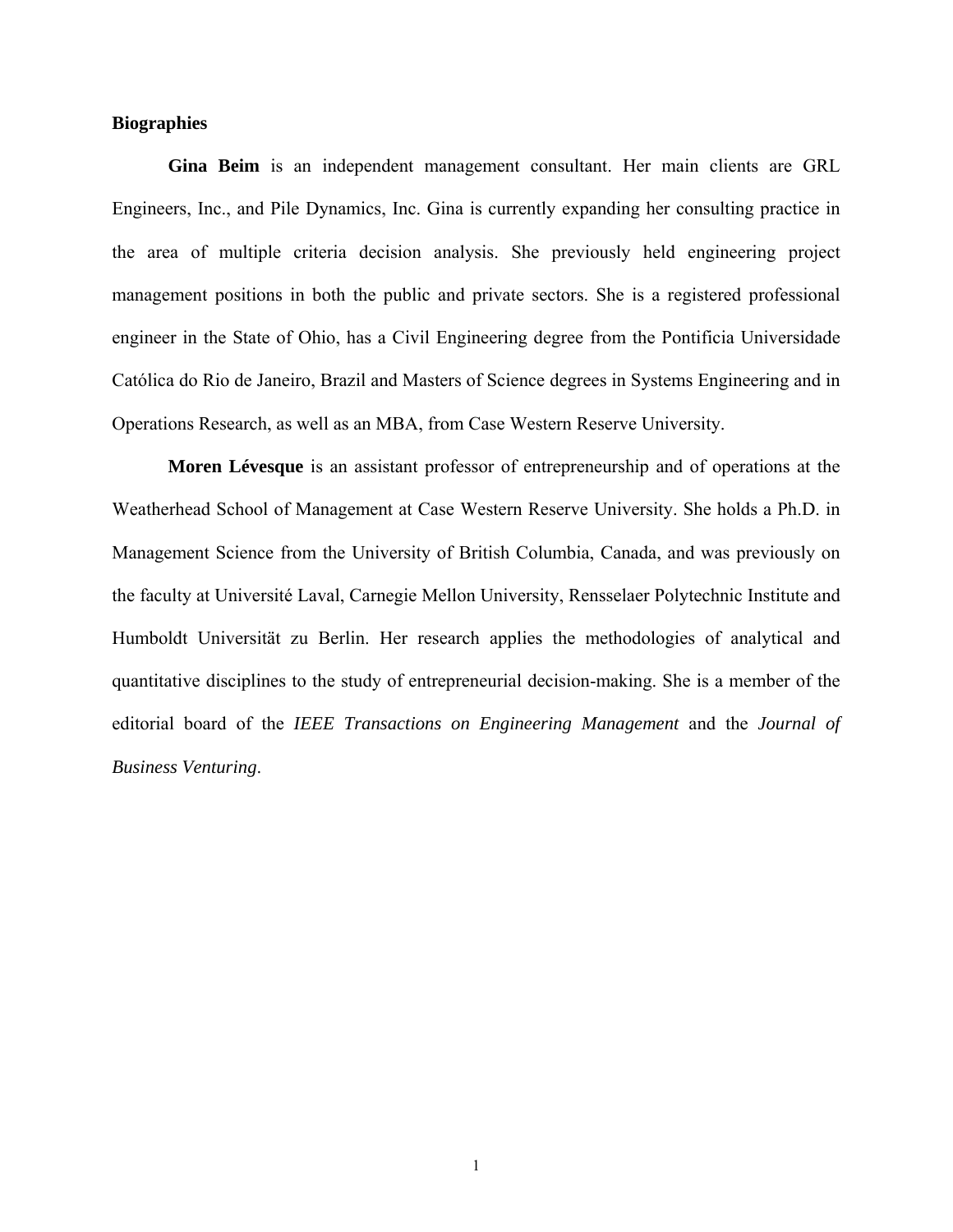# Country Selection for New Business Venturing: A Multiple Criteria Decision Analysis

Venturing into international markets has become increasingly common for firms of all sizes. The international venture may take various forms, all reflecting a desire to establish some sort of international presence. Often, company executives face the choice among a handful of potential locations on which to open a foreign branch. As a first step, the aspiring international entrepreneur must undertake an environmental analysis, which consists of gathering information on potential locations and evaluating this information under several criteria. The decision maker must then evaluate various courses of action from numerous perspectives. This evaluation procedure is commonly performed in an ad hoc fashion, but we demonstrate that a more formal approach, Multiple Criteria Decision Analysis (henceforth MCDA), can help decision makers analyze their country selection process for market entry. We offer an overview of this methodology and, using a commercially available software package, analyze the country selection problem. Published international statistics are used to augment our decision model and test its applicability on five volunteer practitioners. We further perform a sensitivity analysis on the results. We show how this process can be conducted in a manner that is appealing and transparent to a decision maker not versed in the theoretical aspects of MCDA, while approaching the analysis in a rigorous fashion. A discussion of the practical applicability of the procedure, and suggestions for further enhancing its appeal to the business world, is offered. By engaging in a systematic evaluation of alternatives using an established MCDA methodology, decision makers not only gain insight into the tradeoffs that must be made, but also become better prepared to justify the decision to stakeholders.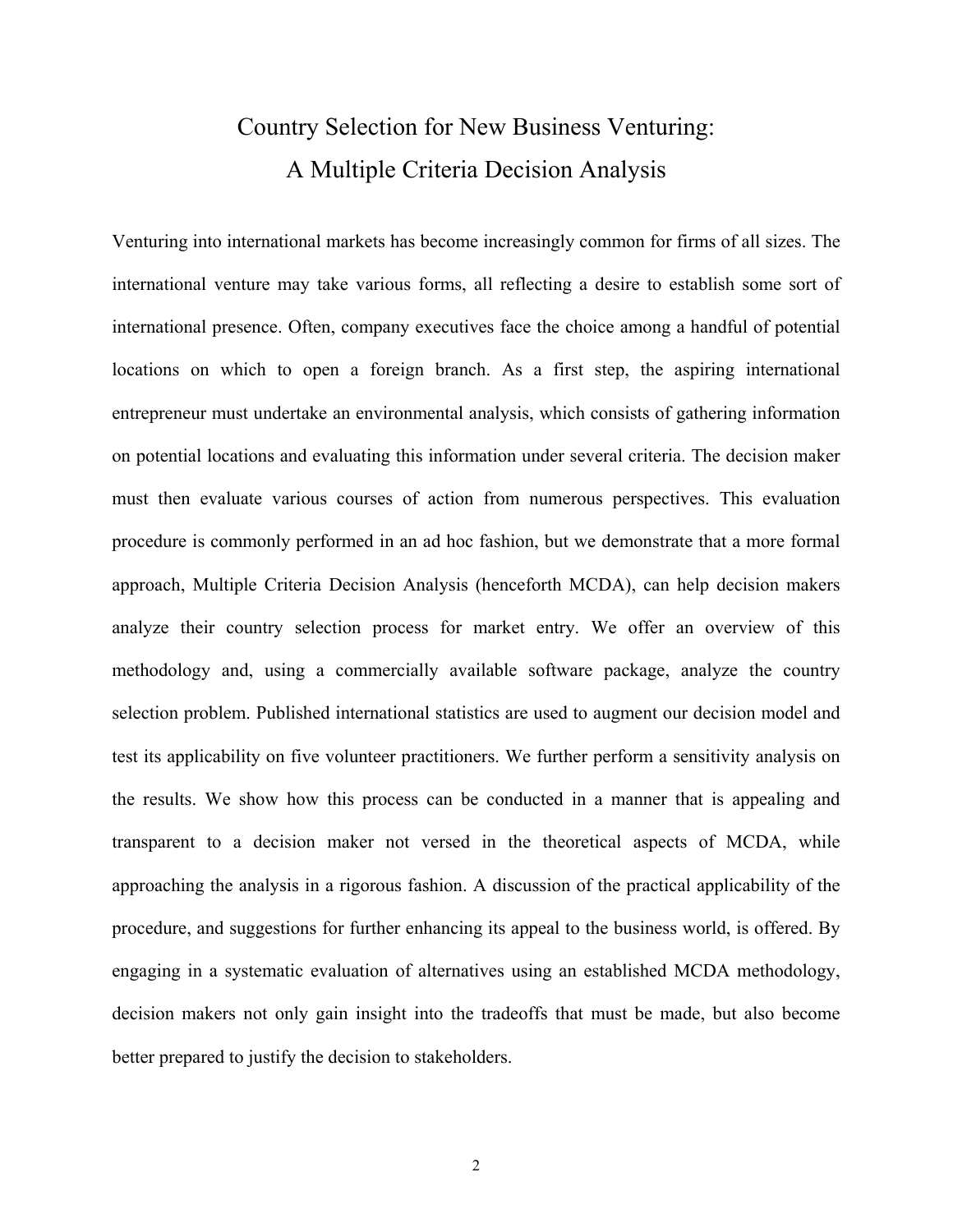#### **Introduction**

Jean-François owns a medical equipment business in the U.S. and has been exploring the possibility of opening a foreign branch in Western Europe. Jean-François realizes that this is a critical decision and some time and effort must be spent to gather information on countries of interest. He also realizes that several criteria are involved on which to base his country selection decision. Jean-François is well educated in management and knows that his decision process can be formalized and, as a result, minimize "risking his shirt". Although his board of directors is with him on this expansion decision, the board must be convinced that the country he selects is really the one to go for. As a result, Jean-François needs a decision-making approach that allows him to gain insight into the tradeoffs that must be made from selecting one Western European country as opposed to another and, most importantly, allows him to be prepared to justify the decision to his board. Jean-François is looking for a decision process that can be conducted in a manner that is appealing and transparent, yet rigorous.

Jean-François is certainly not the only person facing such a decision. Venturing into international markets has become increasingly common for firms of all sizes. Selecting a country in which to establish a new business venture is a significant and important managerial decision, and inherently a multicriteria one. Many published studies that focus on identifying a country for foreign direct investment list factors one must consider, but the formal use of MCDA methods in those studies has not been revealed by our literature review. This article seeks to illustrate how the use of MCDA, based on parsimonious measures, can facilitate the decision-making process on which country to venture into.

Interests in measures are shared by scholars in multiple disciplines. In addition to the international business literature that is most related to our application herein, the innovation

3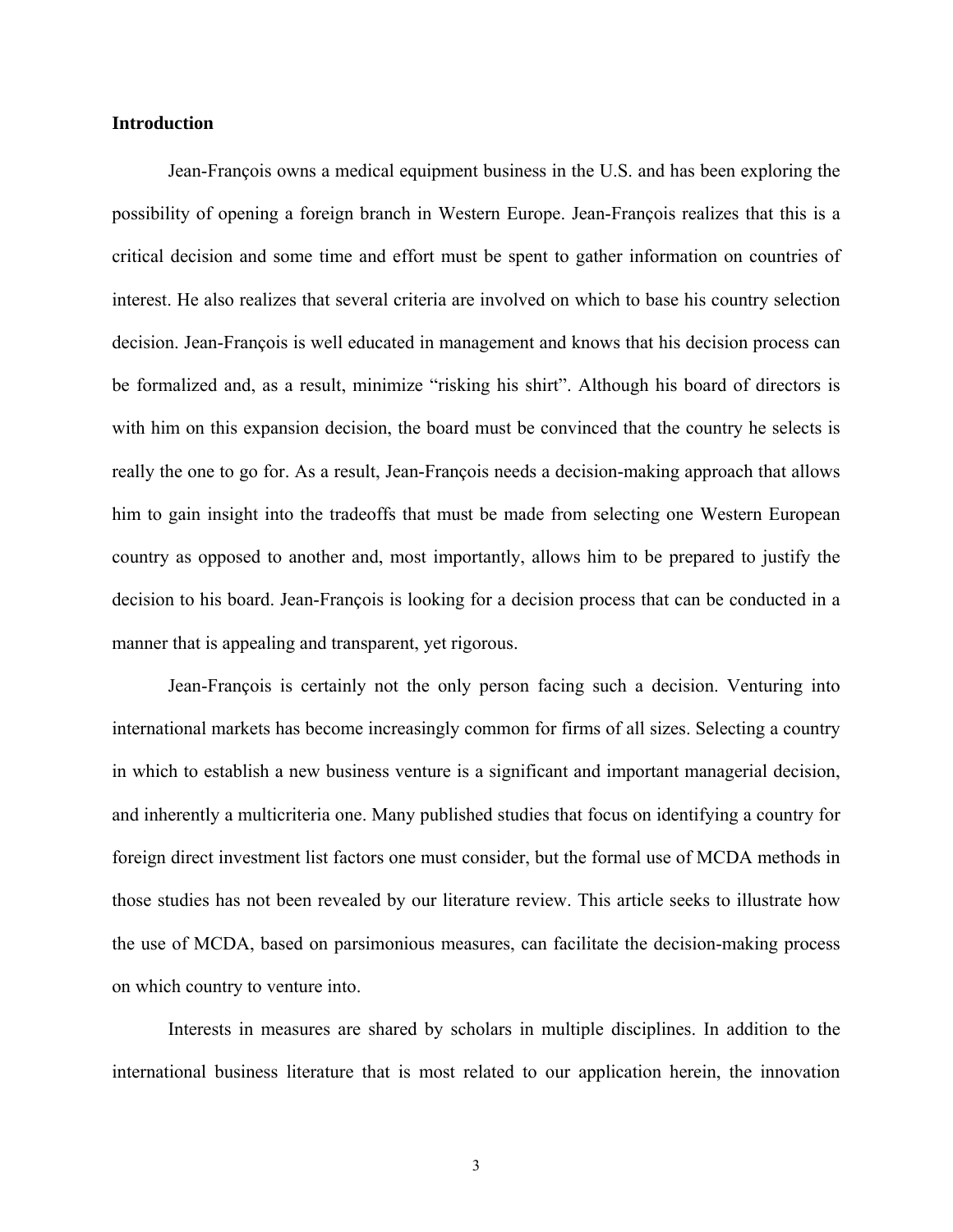literature has addressed the issue of whether metrics are valuable tools to help managers measure the merits of new projects.<sup>1</sup> The knowledge management literature also discusses the idea of rationalizing what is usually done by instinct. In their 2002 work, Zollo and Winter state that people "often think imperfectly but constructively". They also argue that knowledge articulation, whereby "implicit knowledge is articulated through collective discussions, debriefing sessions, and performance evaluation processes", helps firms create and maintain more consistent performances across time. $2$  The use of MCDA involves articulating the knowledge about decision processes, and thus could contribute to more consistent decision making over time. Consistency cannot, however, imply stagnation. Good knowledge management – and sound decision making – require evolution, reassessment and adaptation.

Among businesses, ad hoc or "gut feel" country selection decisions are very common, whereas the use of analytical decision models is not. Multicriteria methodologies are indeed rarely used in private companies, and even more rarely among small business owners. In their 2000 book, Pomerol and Barba-Romero listed published real world MCDA applications.<sup>3</sup> Although some managerial and strategic decision situations arise on their list, none of those applications relate to the stage in the decision process where the decision maker must select a country in which to establish a new business venture.

In 2000, Kasanen and colleagues proposed that the reason why relatively few MCDA models have widespread applications in the business world might be that its theory oversimplifies real world decision processes.<sup>4</sup> The same year, Pomerol and Barba-Romero contended that MCDA could sometimes be rejected because of simplifying assumptions, and other times because of overly complicated questioning of decision makers. We maintain that MCDA has the potential to improve the decision process in cases where managerial decisions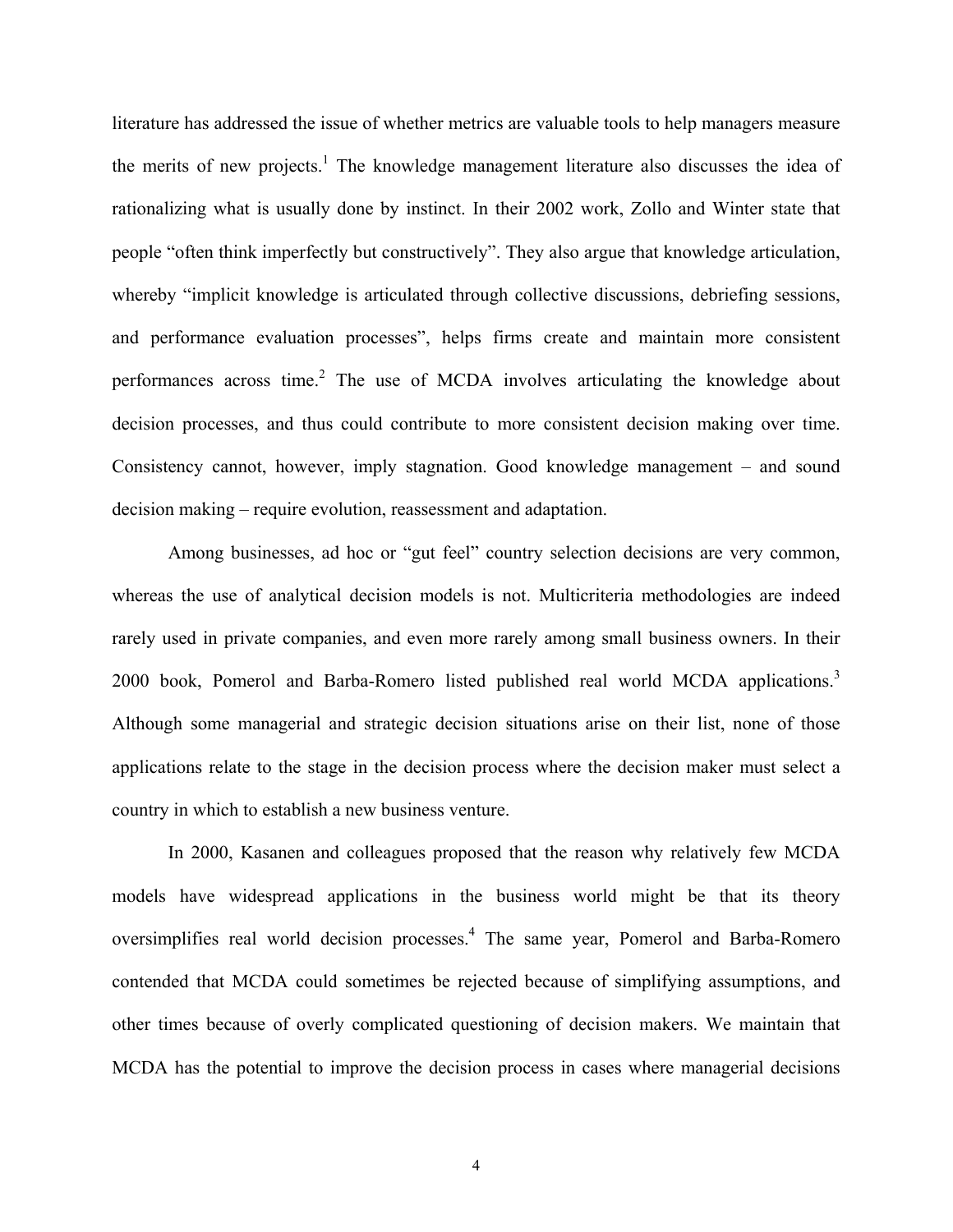overlook options, fail to evaluate consequences in terms of explicitly stated criteria and are less than efficient. Experienced business decision makers are no doubt capable of making informed country selection decisions without the aid of a decision model. We nevertheless support the view that the employment of a formal method such as MCDA may lead to a better analysis of all facets of the problem. We further believe that these models help decision makers arrive at decisions that can be better explained and defended. As a result, our decision aid approach to the country selection problem is not only new but informative.

The remainder of this article is organized as follows. We first offer a review of relevant literature and present some background on MCDA. In the subsequent section we model the decision of selecting a foreign country for new business venturing by first enumerating the criteria and countries involved in that decision. We then describe how we tested the applicability of the proposed decision model on five volunteer practitioners. A summary of sensitivity analyses performed after each of the applications follows. We conclude with a discussion of the practical applicability of the MCDA procedure and suggestions for further enhancing its attractiveness to practitioners.

#### **Literature Review**

In this section we review relevant subsets of the international business literature. First, we look at studies for which a list of criteria is used to identify countries for foreign direct investment (henceforth FDI). Second, we discuss the literature on the assessment of country investment risk that also uses lists of criteria. The indicators for country selection used in our study reflect criteria that are repeatedly alluded to in the existing literature. By offering a discussion of the various methodologies used in those reviewed studies, we also demonstrate that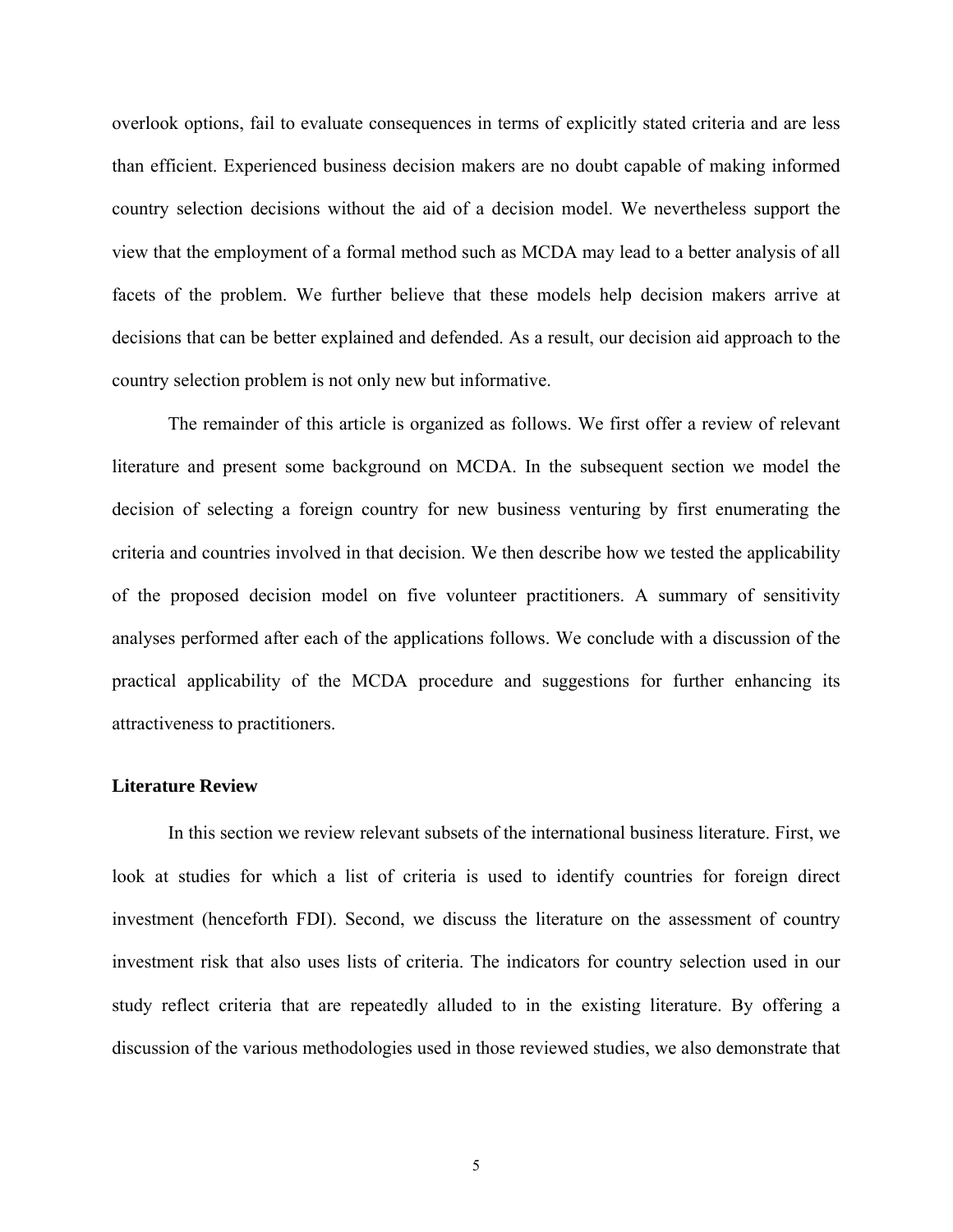our methodology has certain advantages over the methodologies they used. Table 1 summarizes the objective of and the measures used in those studies.<sup>5</sup>

> …………………………………… (Insert Table 1 about here) …………………………..

We go back as far as three decades for the work of Kobrin who used socio-economic and political indicators to investigate the relationship between various aspects of the environment and flows of U.S. FDI in manufacturing. He applied regression analysis to correlate FDI to measures of government instability and subversion (found insignificant), socio-economic development, market size and potential, and economic growth. This work highlights the importance of economic, cultural and demographic indicators, but, contrary to the next studies, the unimportance of political indicators. A regression approach sheds light into which criteria are relevant for FDI. However, it does not provide a country ranking, nor does it help decision makers eliminate inferior country alternatives, obtain the relative importance of criteria to be used in the country selection decision, or better explain and defend the country selection to stakeholders.

A decade later, Meyer-Ehrman and Hamburg developed and tested a normative model to help firms identify a subset of countries to be used in the information search for manufacturing investment. These authors argue that, although Aharoni "points out that firms do not look at the entire world when seeking potential location sites for F.D.I.," which is an empirically based observation, others have stressed the need for a normative approach to the country selection decision.<sup>6</sup> As a result, Meyer-Ehrman and Hamburg offered a prescriptive method that incorporates both highest mean scores and highest variance scores (a measure of risks) for each individual indicator. Country ranking is then based on an aggregate measure of the weighted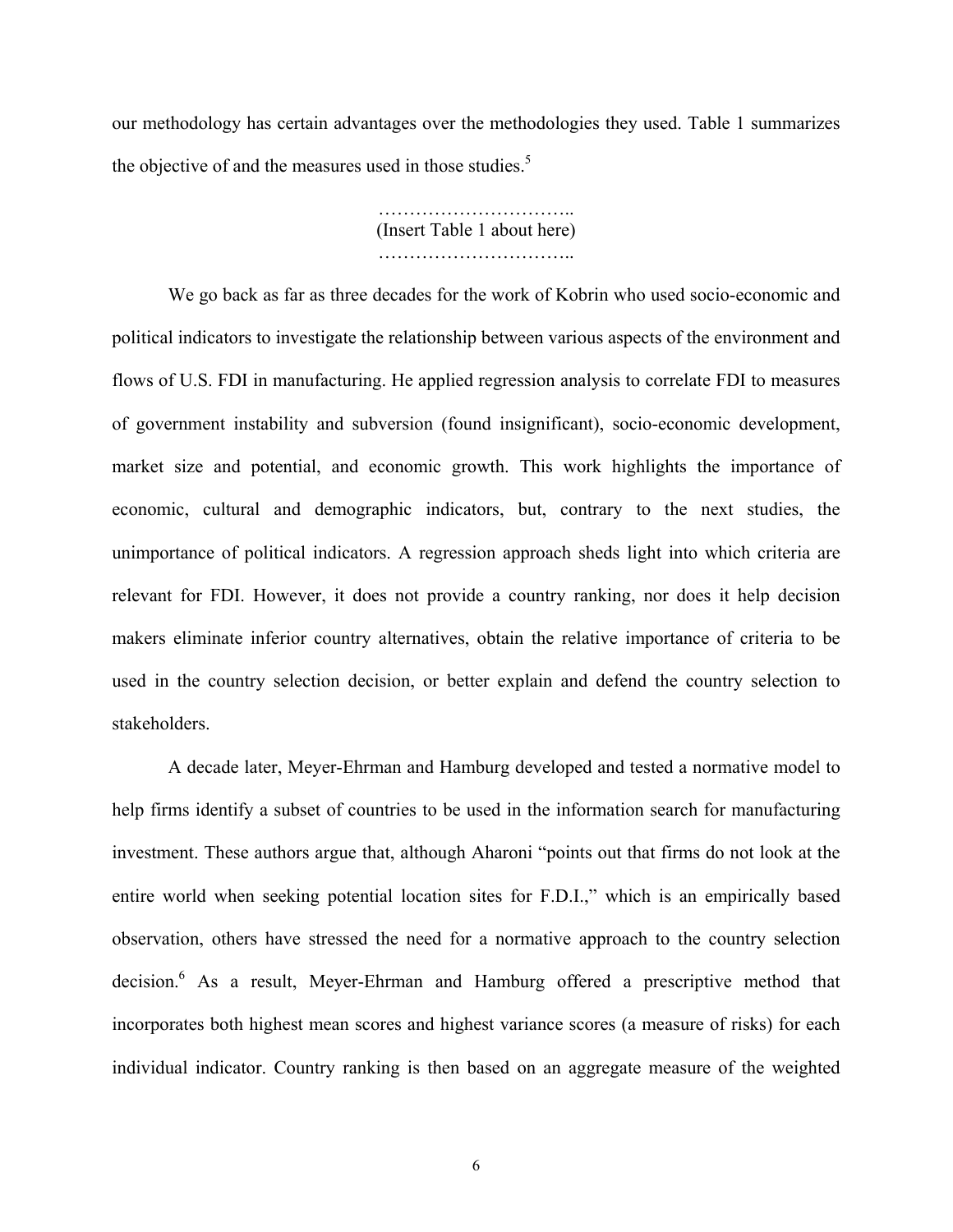probability that each indicator scores above a corresponding threshold. This work also highlights the importance of economic and cultural indicators, in addition to political and legal ones. Their ranking method works well as long as countries can be clustered, which goes along with their objective. The methodology we offer is superior in that we can perform sensitivity analysis to first help decision makers observe the implications on their decisions from changes in the relative importance of criteria (as represented by weights) and, second, allow for a discussion that aids them in understanding the implications of their expressed preferences.

For export-oriented FDI, the 1993 work of Woodward and Rolfe, focusing on the Caribbean Basin, used a logit model to estimate the probability of a country being selected for investment in manufacturing. They mainly focused on political variables, but found that unionization rate and land area are insignificant. A year later, Kumar examined the role of structural and policy factors in explaining a country's attractiveness for investment by U.S. firms. Based on ordinary least square regressions, they concluded that all of their economic variables were significant but export-orientation of U.S. affiliates, international orientation, and stock of U.S. FDI per capita. As mentioned earlier, these regression-based approaches do not provide a country ranking, nor do they help decision makers eliminate inferior country alternatives, express their perceived weights of criteria, or better explain and defend the country selection.

More recently, the 1999 work of Brush, Maritan, and Karnani focused on the empirical determination of the relative importance of factors impacting a plant opening decision for four types of manufacturing operations. They used a survey approach where they asked the respondents to what degree each of their economic, political, legal and cultural indicators

7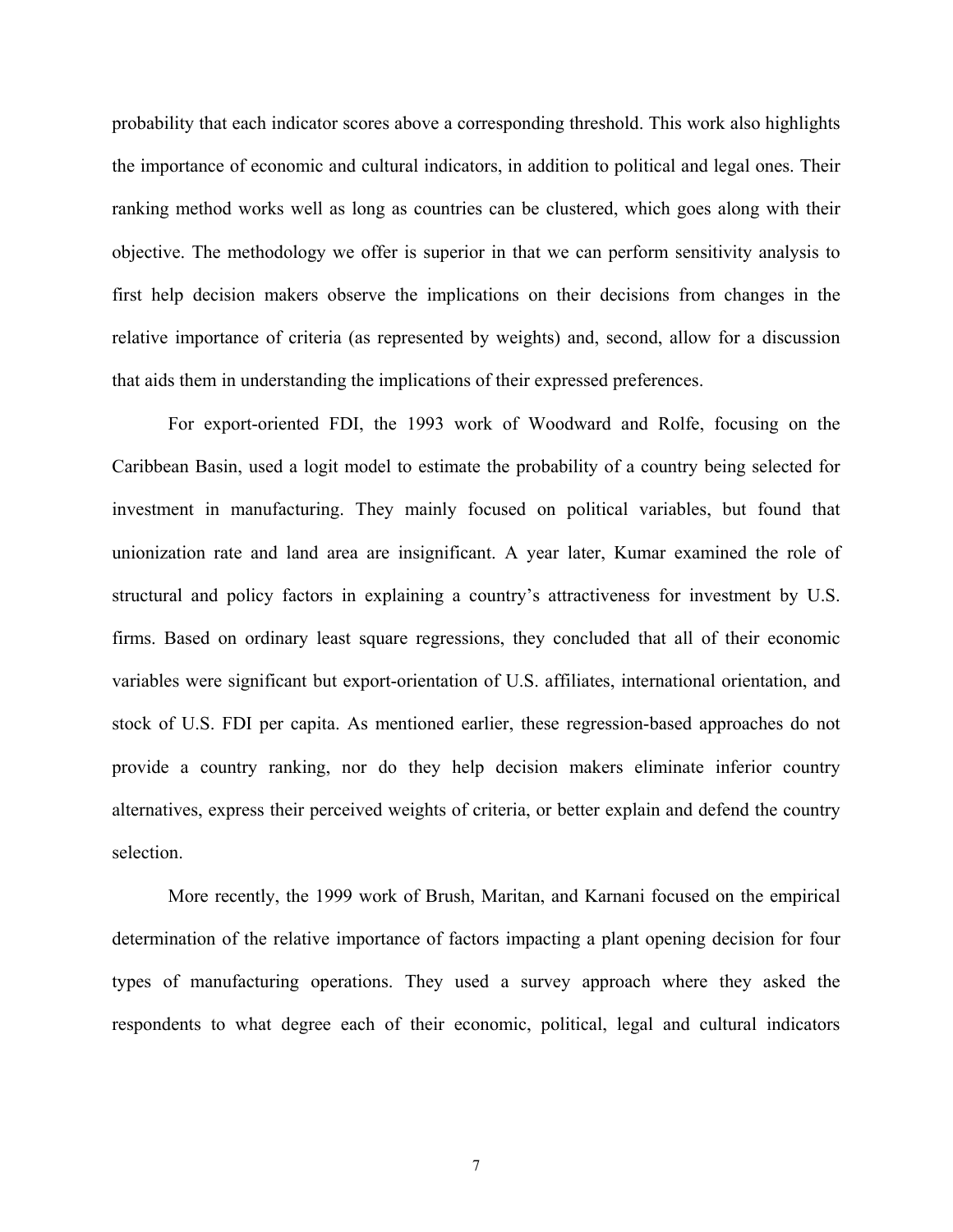influences the respondent's plant location decision. Our focus diverges from this work as we are interested in aiding the country selection decision.

Closest to our focus is the 2002 work of Zhao and Levary which, based on economic and political indicators, ranked countries for FDI in the e-retail industry. We complement this work in two important ways. We offer a general model (and indicators) that can be customized for any industry and we further develop their approach by proposing a more rigorous methodology for obtaining the weights of criteria used in the country evaluation.

The literature on country investment risk evaluation includes multicriteria approaches and has similarities with our framework. The reviewed literature in Table 1 presents the 1992 work of Cosset, Siskos and Zopounidis, the 1993 work of Cook and Hebner, and the 2001 work of Doumpos, Zanakis and Zopounidis.<sup>7</sup> These three studies developed MCDA models for ranking countries as per their risk based on economic and/or political indicators. Our work differs from these in the methodologies employed, and in how it deals not only with country investment risk, but also with a myriad of other factors. This is in line with the 2005 work of Khanna, Palepu and Sinha who caution aspiring international business people against relying solely on country investment risk.<sup>8</sup> Our model is intended to eliminate inferior alternatives for market entry, considering financial risk as well as legal and cultural aspects which are important for country selection. Our framework helps include these often subjective aspects in the decision process.<sup>9</sup>

Our literature review on formal models of country selection coupled with testimonials from professionals in the field has revealed an extensive list of factors to be considered in country selection. In deciding which criteria (or factors) to select, we followed the necessary conditions for the use of a MCDA approach: avoiding the pitfalls of redundancy, lack of independence, and extreme complexity while being comprehensive and sensitive to criteria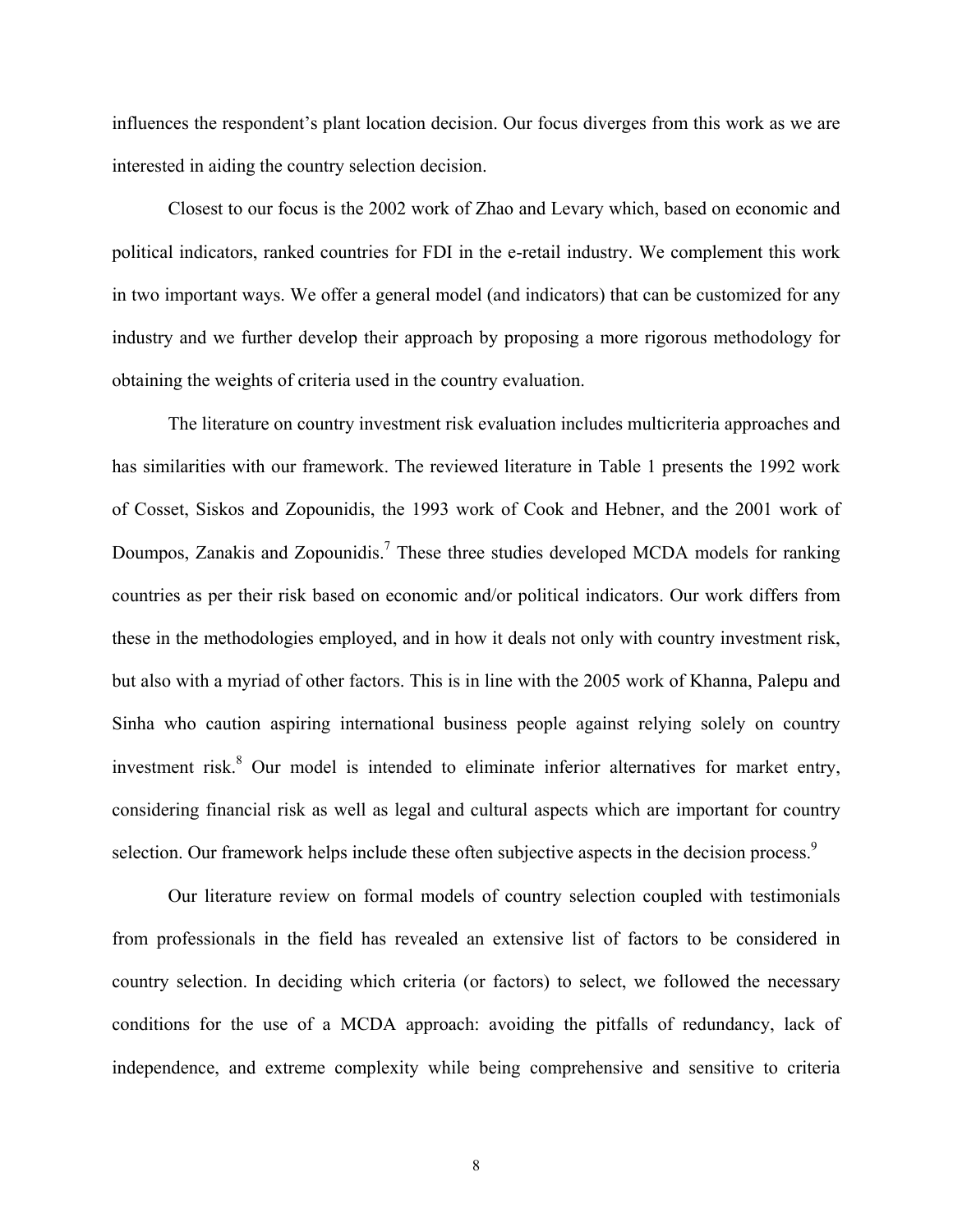relevance. Equal weights of these factors are observed in some country ratings.<sup>10</sup> Equal weights, however, are essentially arbitrary and do not necessarily reflect the priorities of entrepreneurs.<sup>11</sup> We propose that not all factors be weighted equally, and that this variation and the associated tradeoffs be acknowledged and incorporated in the decision process.12

#### **Background on MCDA**

The original motivation for the development of the MCDA field was the realization that decision makers needed tools beyond financial analysis to assist them in resolving conflicts between various interests and goals. Instead of transforming all interests and goals into monetary units and performing a cost benefit or cost effectiveness analysis, MCDA acknowledges that not all factors can be expressed in money terms. Indeed, one of its most important contributions is the development of approaches that help decision makers organize and synthesize information of a complex and conflicting nature by taking explicit account of intangible criteria.<sup>13</sup> MCDA seeks to integrate objective measurements with value judgment and thus makes inevitable subjectivity explicit and attempts to better manage it.

 MCDA proposes to aid decision makers in the understanding of tradeoffs, resulting in a ranking of alternatives whenever possible, and in at least the elimination of clearly inferior alternatives. The result tends to be a better, less controversial and more defendable decision. This methodology does not propose, however, to "decide for the decision maker". Current research concentrates mostly on structuring a problem that requires a decision and on helping decision makers learn more about the problem through the model. The final output of these models is not to be understood as an "answer to the problem" but rather in a clearer picture of the consequences of selecting a certain course of action. When tradeoffs among economic, social,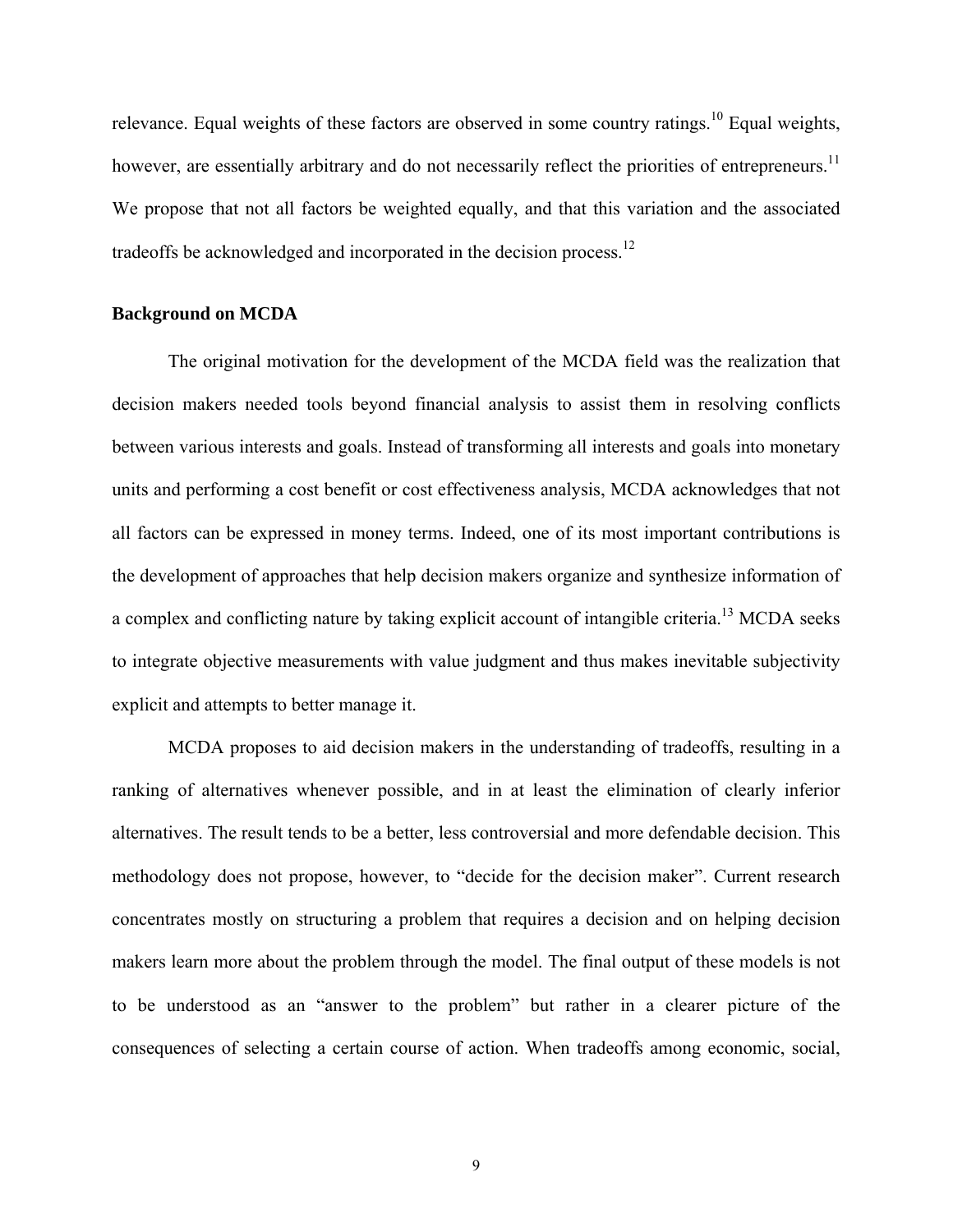environmental and other criteria have to be made, MCDA helps decision makers understand and communicate these tradeoffs, thus promoting good decision making.<sup>14</sup>

Almost any decision is inherently a multiple criteria decision, which is a much different statement than "any decision should be made using MCDA methodologies". No one in their right mind would apply a MCDA methodology to decisions that have to be made quickly or to decisions that, in the grand scheme of things, really are not that important. In their 2002 book, Belton and Stewart recommend applying MCDA to explore "decisions that matter", as measured by the level of conflict between criteria or by the level of disagreement among stakeholders as to the relative importance of criteria. If an overseas location needs to be located into a network of suppliers and users that is predetermined, the importance of the criterion "proximity to network of buyers and suppliers" may assume such proportions that all other criteria pale when compared to it. Applying MCDA may not be necessary in this case. If, however, a handful of locations pass the "proximity to network" test, and a decision still must be made among them, then MCDA may play an important role (in this situation one would probably eliminate the "proximity to network" criterion from the list of criteria used to further narrow the selection of a location).

 In this study we apply a class of MCDA models generally known as value measurement models, which are based on Multiattribute Value Theory (henceforth MAVT).<sup>15</sup> MAVT is one of the most widely employed MCDA methods in practical applications<sup>16</sup>, and in our personal experience easily understood by individuals who are part of the business world. This approach requires careful development of the scales in which each criterion is evaluated. Value functions attempt to translate the relationship between a certain evaluation and the satisfaction this evaluation brings to the decision maker. The relative importance of each criterion is then assessed, and an overall score for each alternative is developed. General road maps applied by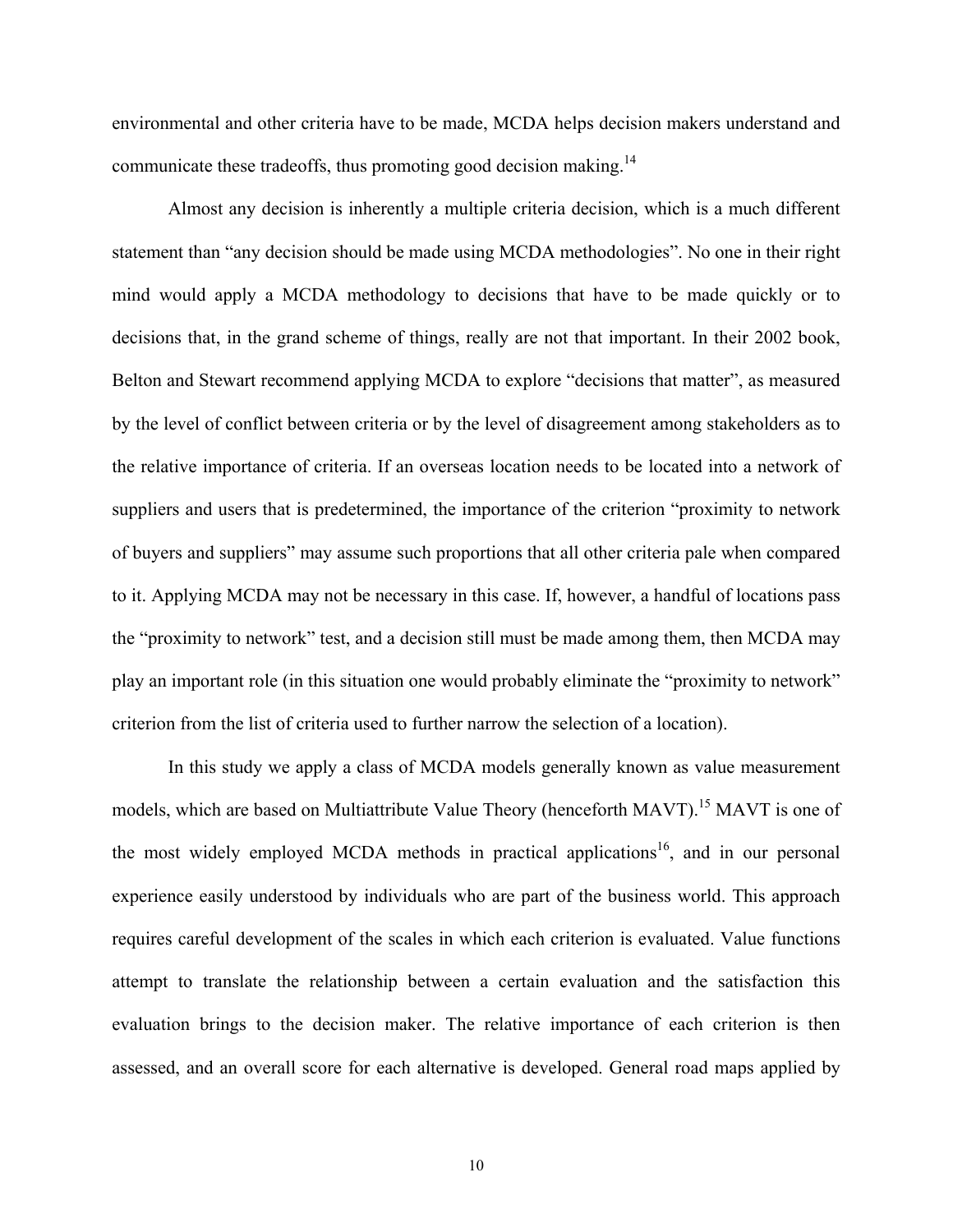MCDA modelers typically involve 6 steps, which are discussed in Appendix A for value function based methods.<sup>17</sup>

#### **Applying MCDA for Selecting a Country**

#### *Criteria Selected and Country Alternatives*

We model the problem of selecting a foreign country for new business venturing from the point of view of an entrepreneur who, having already made the decision to proceed with international expansion, is now evaluating a host of countries into which to venture. Our approach was tested on five different subjects that, although all based in the U.S., had various degrees of international expertise.

We drew from the lists of factors included in multiple sources to develop the criteria listed in Table 2; a description of these published indices is offered in Appendix B. We note that Khanna, Palepu and Sinha cautions entrepreneurs against a sole reliance on published indices that fail to incorporate information about the institutional context in each country. The merits of relying on published indexes to represent the criteria used in the country analysis are their availability to the general public at low or no cost. Furthermore, the organizations that publish these indexes are established and respected. A small business could easily undergo an analysis such as the one we proposed by relying mostly on these published indexes, complemented by a few customized cultural aspects. An entrepreneur with more significant resources, however, does not need to be constrained by our suggested criteria. Such an individual may have ready access to consultants and/or experts in various fields. An entrepreneur may wish to develop a hierarchy of criteria that is very different to the one presented herein, and rely on these experts to assess the countries under consideration under the desired criteria. The methodology we present is general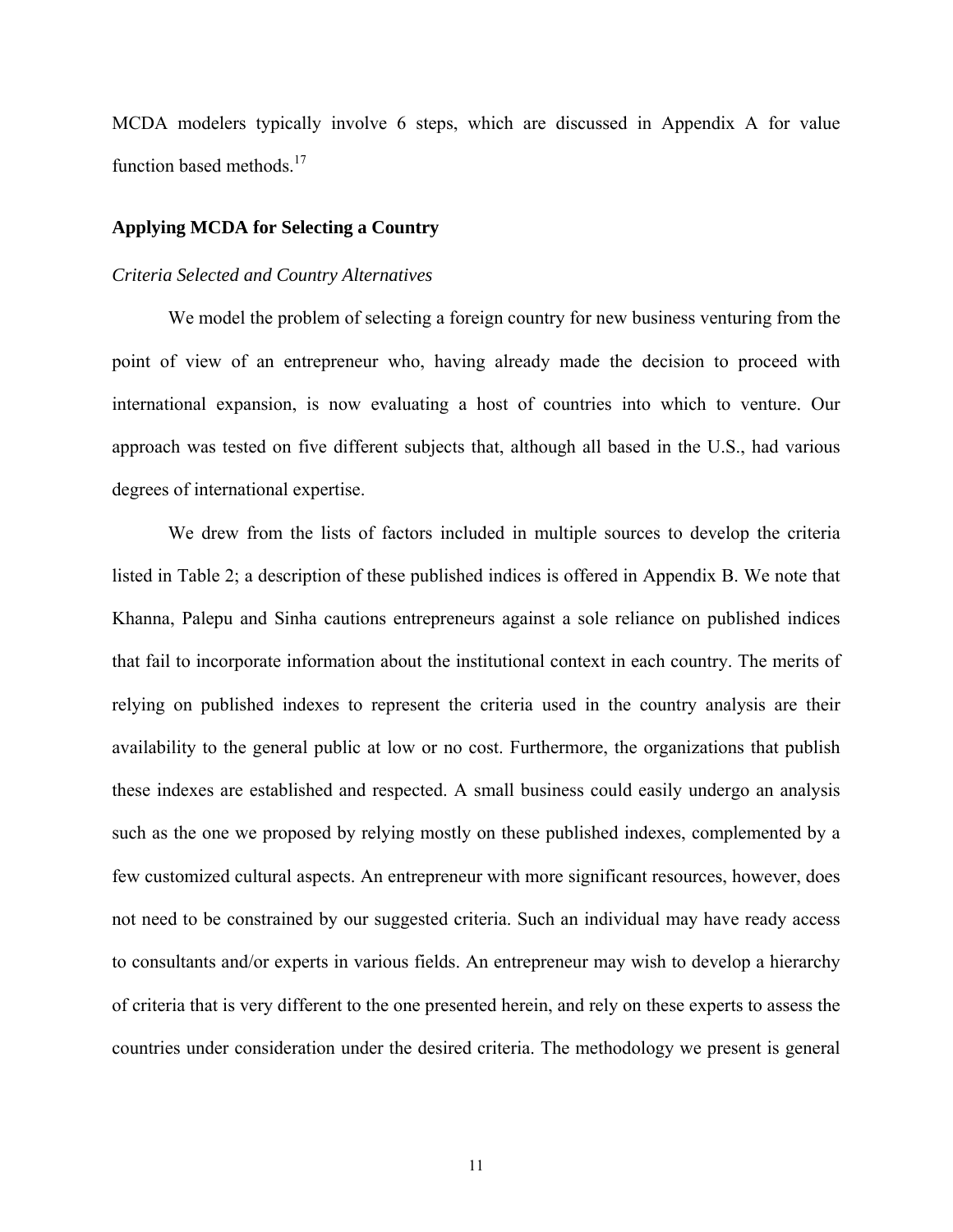and the use of published indices should be interpreted as only an example of how this "thinking tool" can be employed even if resources are limited.

In deciding which criteria to select, we followed the necessary conditions enumerated previously, attempting to avoid the pitfalls of redundancy, lack of independence, and extreme complexity while being comprehensive and sensitive to criteria relevance. Our process of criteria selection was developed with a top-down approach and a value tree framework, both as described in Appendix A. Once the overall goal of "selecting the best country to venture into" was defined, four sub-goals emerged – (socio-)political, legal, economic and cultural. Performance measures (17 lower level criteria) fell under one of these sub-goals, resulting in the hierarchy of criteria as in Figure 1.

### ………………..………………….…… (Insert Table 2 and Figure 1 about here) ………………..………………….……

 For perspectives other than the cultural one, we attempted to identify publicly available indices that would reflect the performance of countries under each of the lower level criteria of the value tree shown in Figure 1. Cultural preferences are particular to each decision maker, and were therefore considered separately. Because some published indices are composites of several factors, and because these factors are often given the same weight in the composition of the index, we made an effort to draw upon individual factors – the raw data upon which the index is built – and not on the composite indices. Whenever possible we used for each criterion global reference points which are set to best and worst measures of performance expected to occur in realistic situations and are based on the range of possible values for each index. In some instances the use of global reference points would be highly subjective (e.g. how high or low can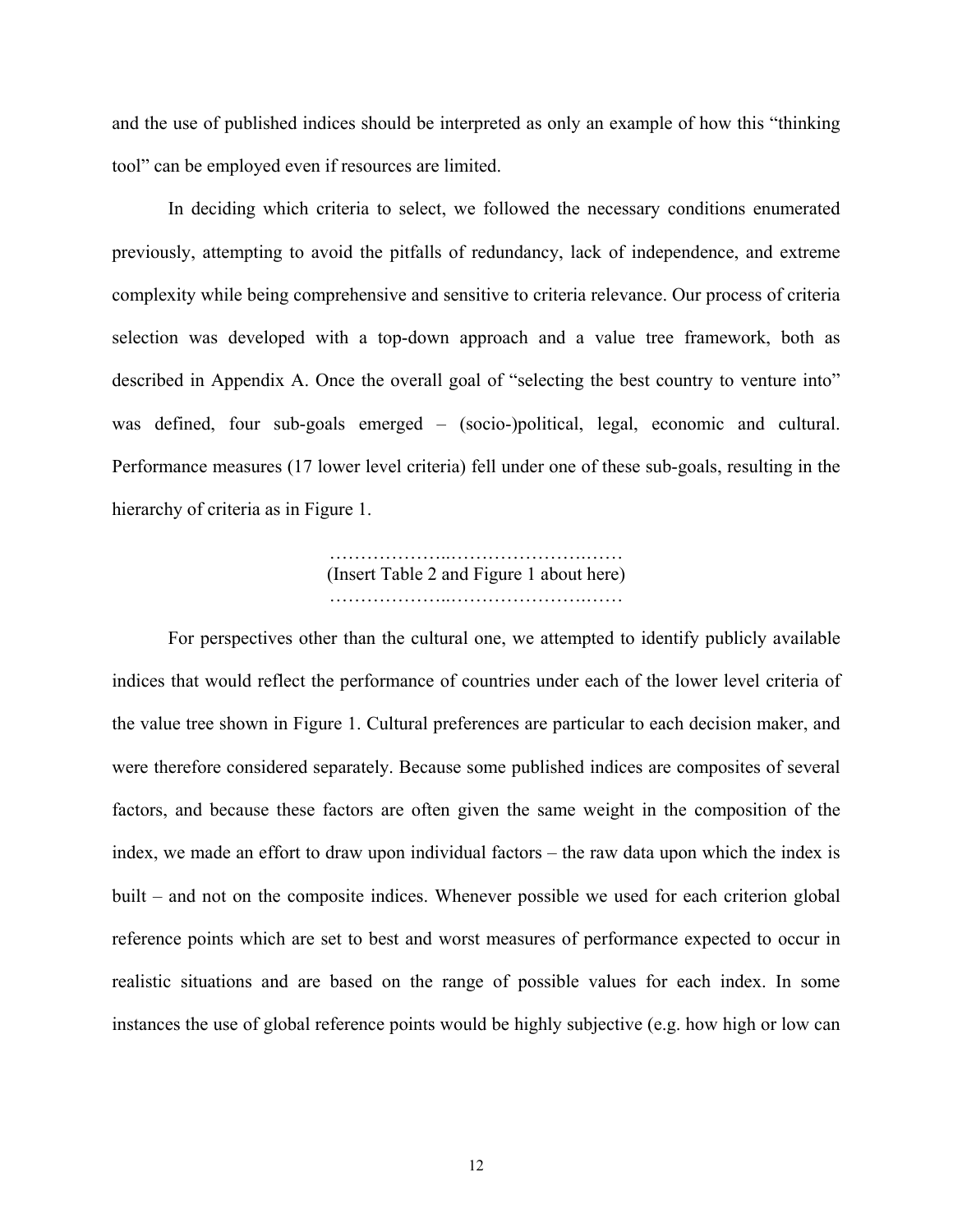be GDP growth). In those cases we opted for the use of local reference points corresponding to best and worst measures of performance within the set of alternatives.<sup>18</sup>

We applied our model to a set of 14 alternatives/countries: Argentina, Brazil, Egypt, Germany, India, Indonesia, Iran, Japan, Mexico, Nigeria, Poland, Russia, South Africa and Turkey. These nations are distributed throughout the world, span a range of stages of economic development and political climate, and data are available for them. The next step involved quantifying how well each country met each sub-goal, by defining the level of each measure for each alternative. This was paramount to obtaining information on how each country rated on each of the selected factors.

For the criteria measured by published indices, this step consisted of direct data collection and entry of numerical scores, ranges of possible values and reference points. Table 3 contains the numerical scores used in the model for the 14 selected countries. This table is robust with respect to the sources of data for the 15 non-cultural measures detailed in Table 2, but, as time goes by, it would be advisable to refresh the data by looking at recent reports of our various sources of information. For measures that are part of the cultural perspective goal, however, the performance of each country under each of the two measures depends on the cultural background of the decision maker. Furthermore, these performance measures are best described not by numerical scores, but by categorical labels. We defined four levels of performance – four categorical labels – for each of the two cultural measures. For language these labels are "fluent", "basic notions", "easy to learn" and "difficult to learn" while for local customs they are "similar", "easily learned", "difficult to master" and "incompatible with my values". The evaluation of the countries under the two cultural measures was done individually with each of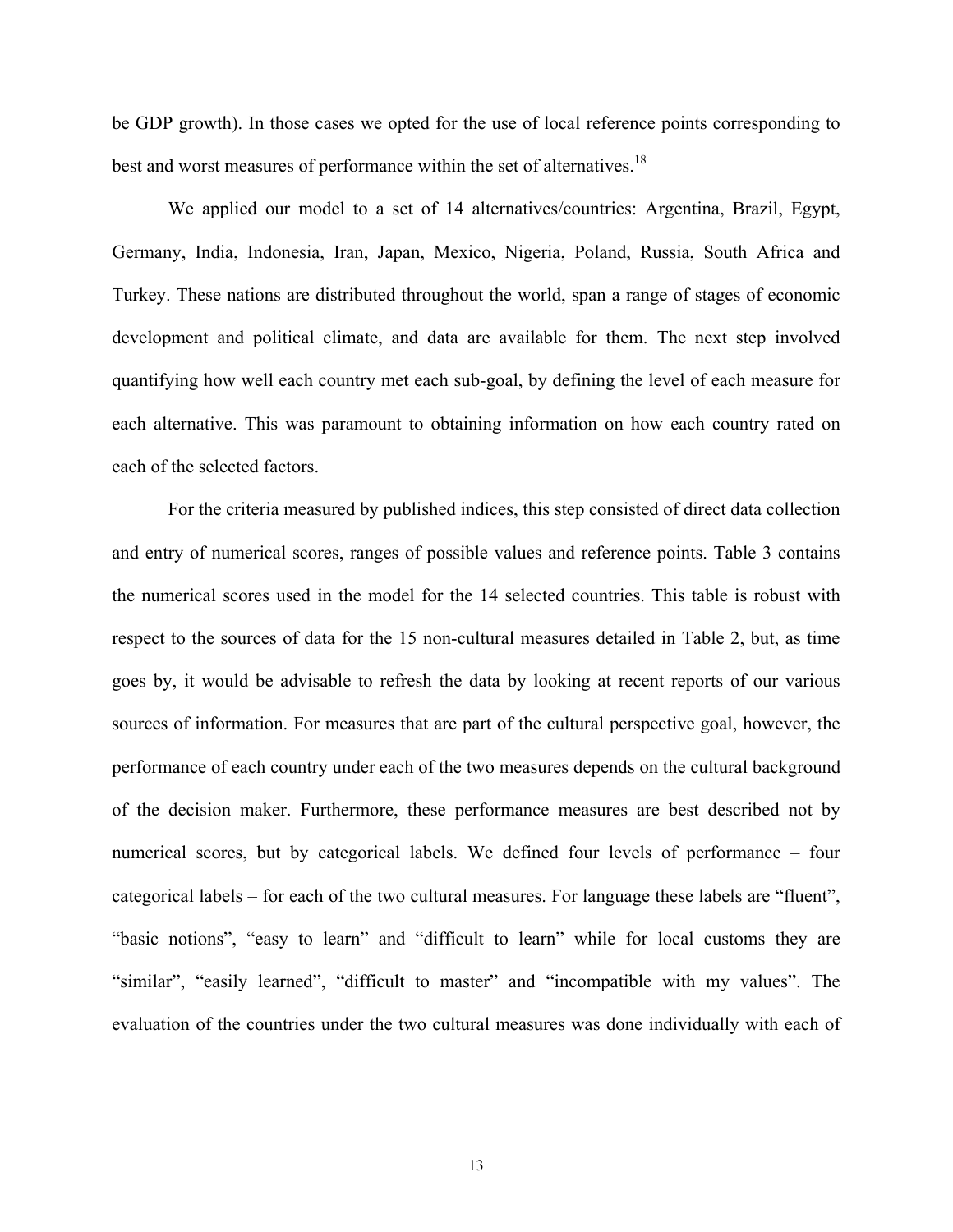our practitioners, thus reflecting their cultural background and perceptions of the countries under consideration.

> .......................................... (Insert Table 3 about here) ..........................................

#### *Value Function and Weight Elicitation for the Five Practicing Entrepreneurs*

We conducted the next steps of our MCDA by representing the preferences of five distinct decision makers. Our intentions were twofold. By interacting with five real entrepreneurs, we attempted to test the feasibility of the application of MCDA. By comparing the five experiments and contrasting them to a sixth "benchmark" result, we wished to highlight the fact that there is no "right answer" to a multiple criteria analysis; rather the outcome of the analysis is a function of the values elicited from each individual decision maker.

The five practicing entrepreneurs who agreed to contribute time to our research were unfamiliar with MCDA. Hence, with each individual entrepreneur, our exercise started with an explanation of the theory and motivation for the use of this method. We then presented the structure of the model, asked them to imagine themselves in the position of having to select a country to venture into, and proceeded to elicit their value functions and weights. In reality, the interaction between decision modeler and decision maker would start at an earlier point by including the decision maker in the development of the hierarchical criteria structure and in the selection of alternatives. Instead, we pre-selected the criteria and countries to save the interviewees' time and to create a mean of comparison.

 Once the modeling phase was completed, we proceeded to develop value functions for each selected criteria. This step was performed interactively with each practicing entrepreneur. We were interested in evaluating the applicability of value function elicitation in practice. In our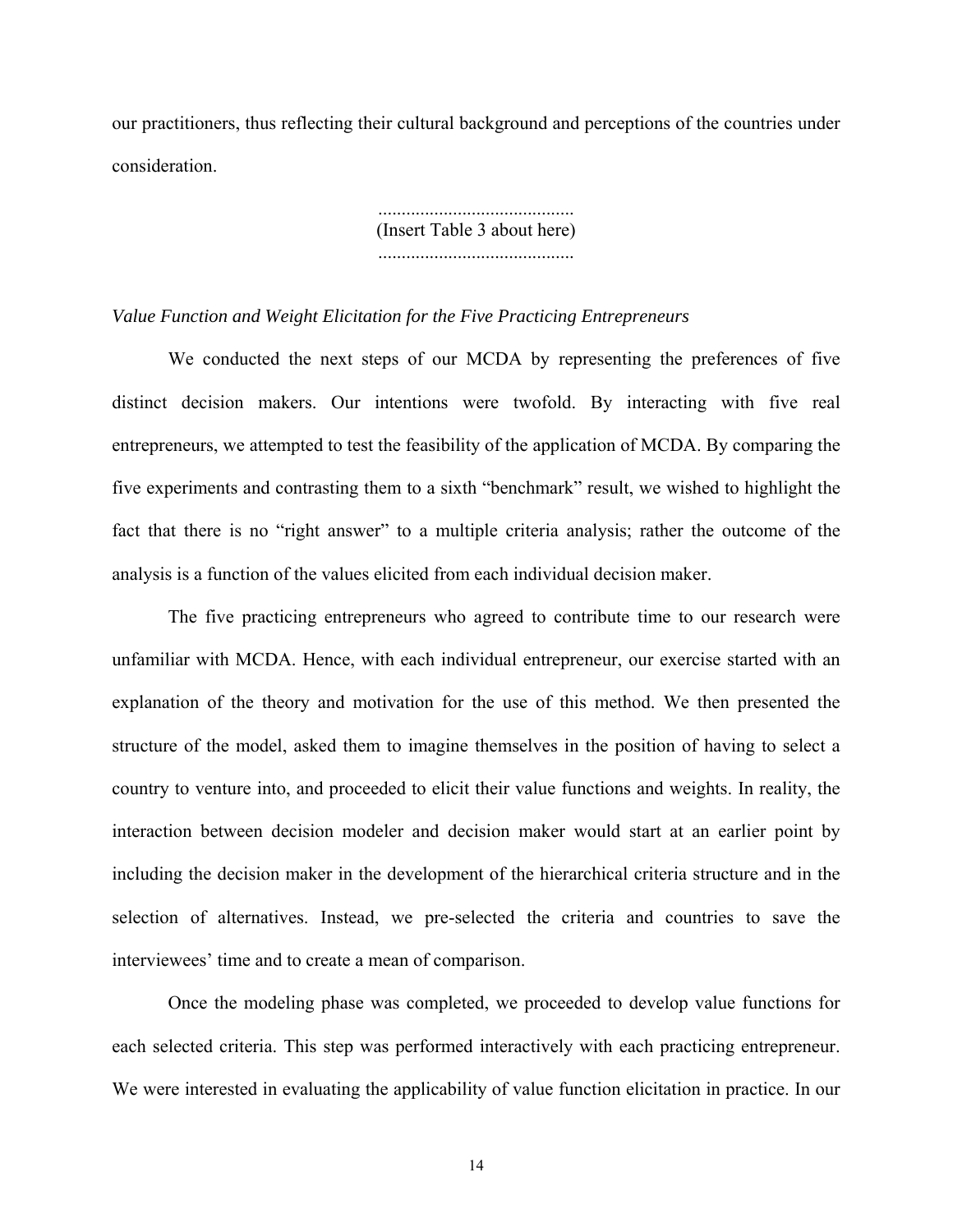experiments, a few of the decision makers exhibited some initial discomfort with the procedure, but as the evaluations proceeded, they understood the implicit assumptions and felt much more at ease with the questions. Others felt comfortable with the procedure right upfront. The assessment of the 17 value functions varied among our five entrepreneurs between 40 and 75 minutes.

For all but the cultural perspective goal, value functions were obtained by each entrepreneur directly adjusting the value function displayed on the computer screen. We also constructed a "benchmark" subject as a proxy for the current state of entrepreneurial theory where the preferences of this fictitious entrepreneur reflect the absence of criteria weighting.<sup>19</sup> This subject was modeled by assuming that all measures (lower level criteria) had a weight equal to 1/17. An implication of the equal-weight-for-all-measures assumption is that the more measures are under a perspective, the higher the weight of that perspective (higher level criteria weights are computed as the sums of lower level criteria weights). This fictitious "benchmark" entrepreneur possesses linear value functions by construction.<sup>20</sup>

Representative value functions for the criterion "labor regulations" appear in Figure 2. Notice how each one of the interviewed entrepreneurs perceives incremental changes on the levels of this criterion differently. G.O. feels that the benefit he would derive from selecting a country with a level of "labor regulation" of, say, *zi* +∆ instead of selecting a country with a level of "labor regulation" of *zi* would depend only on ∆, yielding a linear relation. E.P., by contrast, is indifferent among countries with no or relatively low "labor regulations" (low values on the horizontal axis); as regulations increase, however, his comfort level with the country decreases in a linear fashion. B.A. and M.D. values are both represented by interesting – but somewhat similar – curves. Both entrepreneurs seem to want a happy medium. They value a movement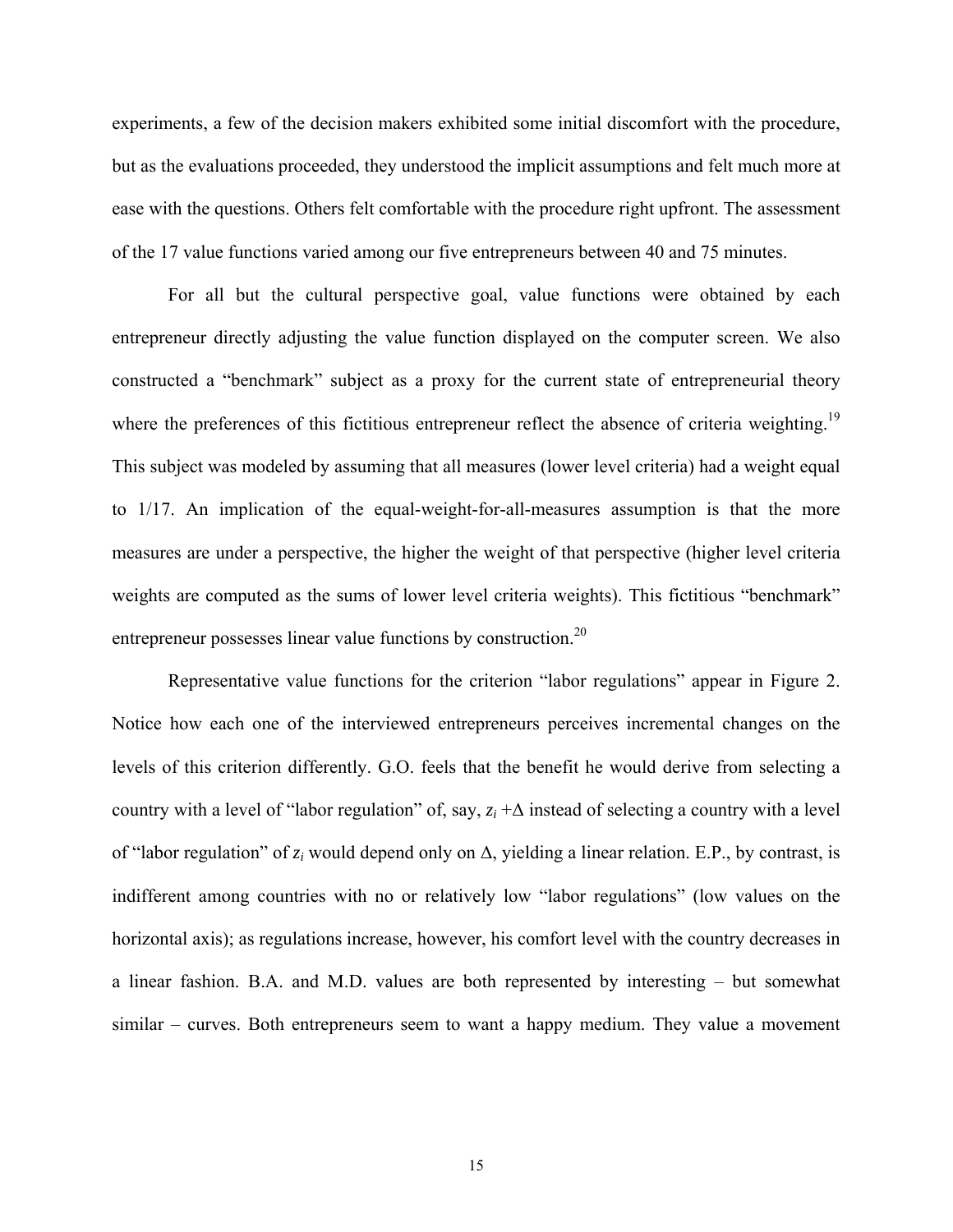away from too many regulations – an impediment for business – just as much as a move from too little, which could potentially lead to abusive labor practices.

> …………………………… (Insert Figure 2 about here) ……………………………

 The assessment of value functions for the cultural measures had to proceed in a different fashion, since these aspects were evaluated solely in terms of a finite number of categorical labels. A continuous value function would not be appropriate to represent the discrete nature of these measures. The assessment method selected consisted of direct assessment of the value within the [0,1] interval that the decision maker would associate with each label.

 Weights of the various criteria were obtained by asking each entrepreneur a series of questions about their preferences, employing the swing-weight method. This process was conducted in a "bottom-up" fashion, with questions about the lowest level sub-criteria being asked first. For each of the sub-goals (cultural, economic, legal and political perspectives), each entrepreneur was asked to imagine a hypothetical country that had the lowest possible ratings in every measure of that sub-goal. If he could choose only one measure in which to improve this country from lowest to highest possible rating, which measure would this be? This measure was given a value of 100. He was then asked to choose a second best measure, and assess the importance of its improvement from worst to best as a percentage of the first measure's maximum "swing". The questioning was repeated until weights for all measures of a sub-goal had been elicited, and then proceeded with the next of the four sub-goals. The swing-weight method was quite intuitive to our decision makers at the lowest level, but for some more difficult at the higher level (cultural, economic, legal and political). In spite of this, the questioning was conducted in less than 20 minutes in all cases. Resulting weights are in Table 4.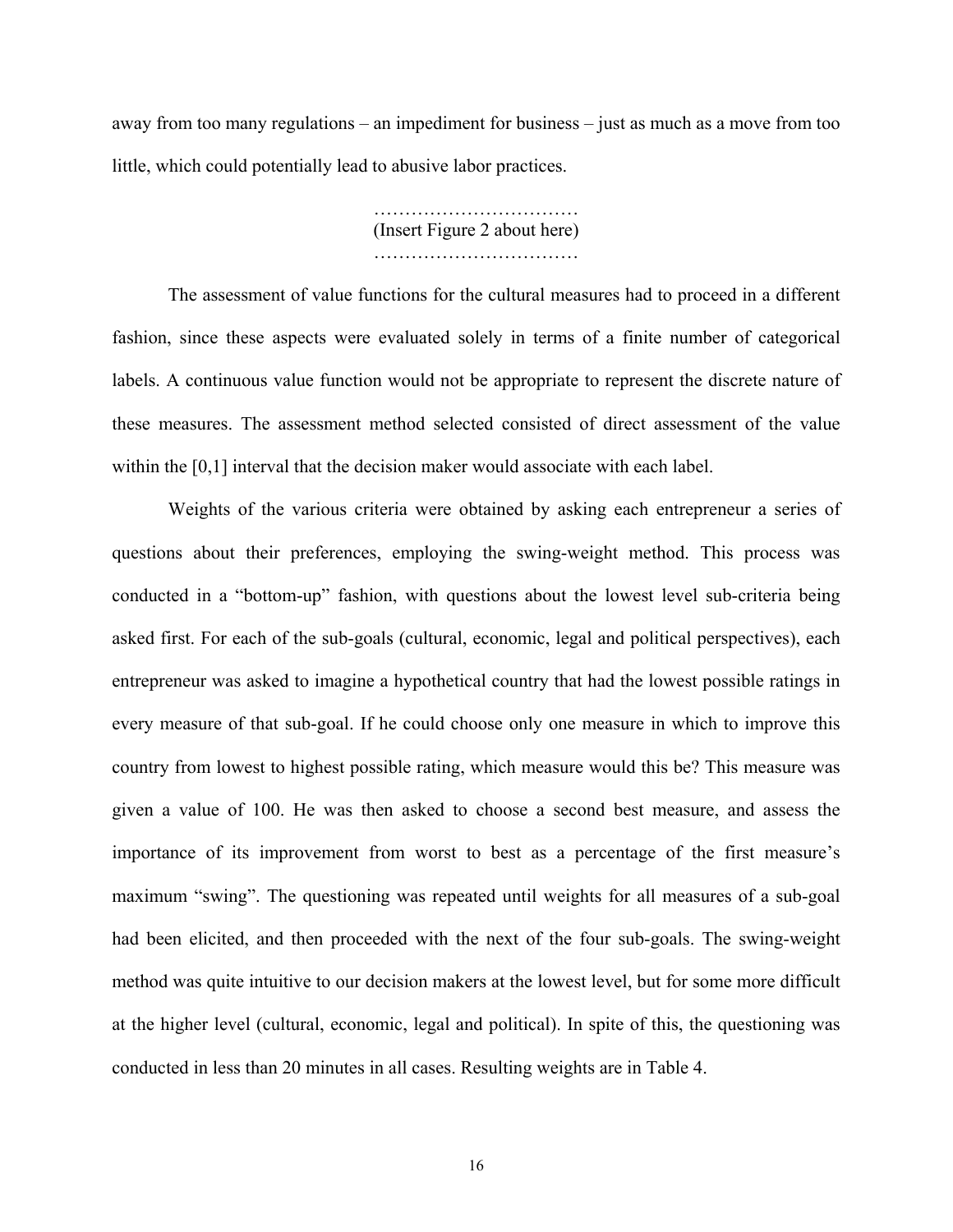………………………….. (Insert Table 4 about here) …………………………………

#### **Country Rankings and Sensitivity Analysis**

Figure 3 shows, for each of our practitioners, the country rankings resulting from the aggregate value function utilized in this exercise. The juxtaposition of the rankings for the various subjects highlights some important issues. By contrasting the results obtained with the rankings of the "benchmark" entrepreneur, we notice that markedly different country rankings result from the introduction of the concept of criteria weights. The ranking differences resulting from individual preferences should also be noted.

The variation in results observed among the various entrepreneurs underscores the importance of conducting sensitivity analysis, where decision makers can observe the implications on their decisions from changes in key model parameters. We performed sensitivity analyses on our results for each entrepreneur by varying the weights attributed to each subcriterion (or measure) and examining how this variation would affect the ranking of alternatives. The graphs of Figure 4 help visualize the weight variation that would result in an alteration of the original order. The vertical line marks the current weight and associated ranking. We show in Figure 4 two measures for which M.D. assigned relatively extreme weights. A very low weight was assigned to "access to financial capital" and a significant weight to "lack of human rights and political freedom". Note that for both measures Germany and Japan remain on the top ranks even for large weight variations, while the ordering of other countries is more sensitive to variations in weights. For example, consider the "access to financial capital" measure, currently assigned a weight of 1.2%. As the relative importance of this measure increases to around 5%, a rank reversal between Poland and South Africa occurs. Even more dramatic are the effects of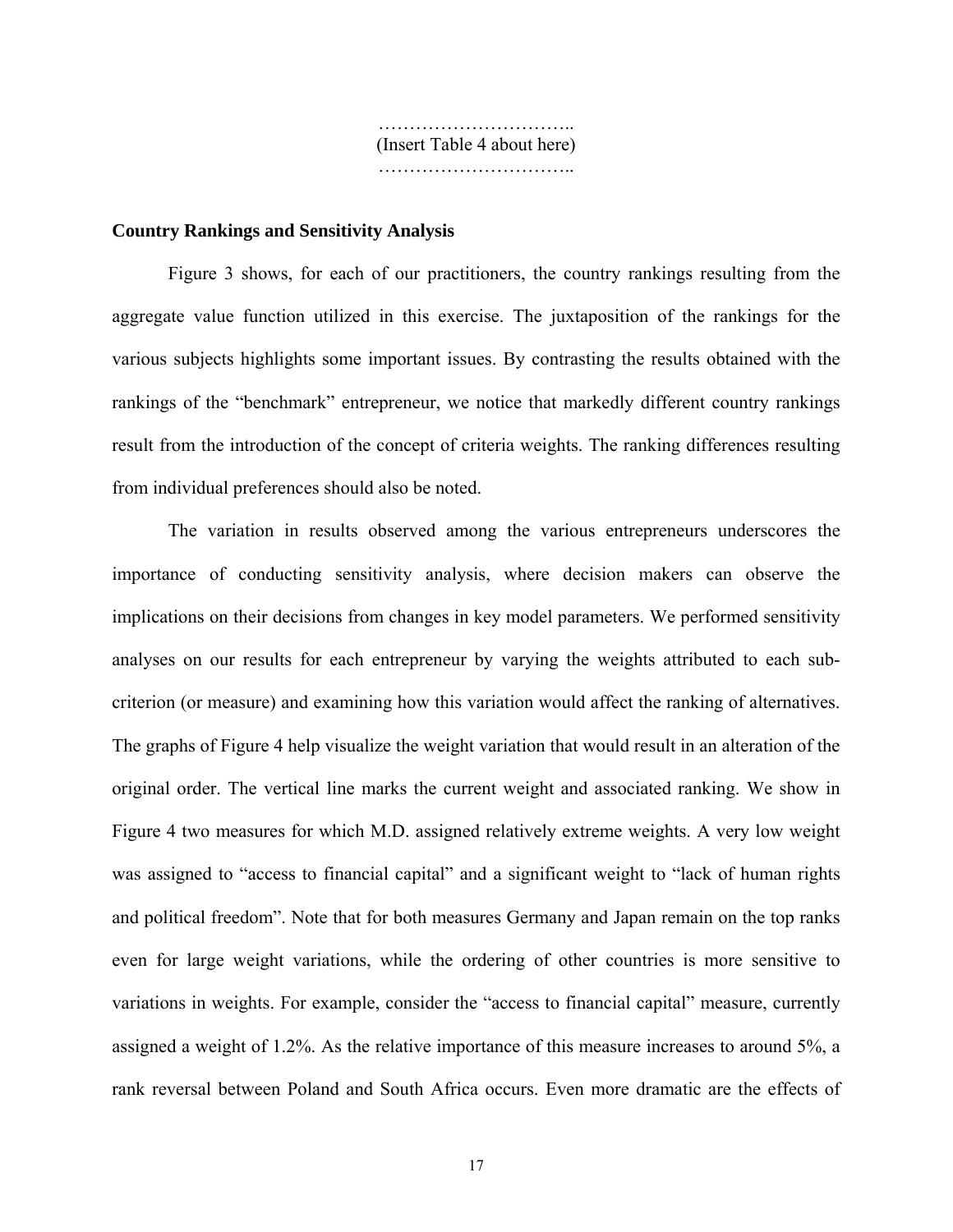changes in the weight of this measure on the attractiveness of Iran as a potential new market. As the weight to "access to financial capital" increases, Iran moves from one of the least attractive new markets to as high as the preferred one. Rank reversals similarly occur by either increasing or decreasing the importance of the measure "lack of human rights and political freedom".

> (Insert Figures 3 and 4 about here) ……………………………………

 During the course of the sensitivity analysis, this practicing entrepreneur expressed surprise at the significantly different rankings of Poland and Russia. It is precisely this type of reaction that makes us advocate the use of MCDA. The software we used permitted us to produce the graph in Figure 5, which we used to examine the scores of these two countries in detail. The ensuing discussion aided M.D. in understanding the implications of his expressed preferences. Figure 5 demonstrates to him that the relatively high weight placed on "lack of human rights and political freedom" sways the country rankings in favor of Poland.

Another entrepreneur, B.A., was surprised by his low ranking for Mexico, which resulted from the low utility allocated to that country with respect to legal perspective. He was also surprised by his high ranking for Turkey. We used a bar diagram of utilities, as shown in Figure 6a, to explain why these two countries fared the way they did. It is interesting to note that the contribution of "GDP growth rate" and "level of crime" are extremely high not simply because of the weight placed on these criteria, but because the combination of weight, country ratings and shape of the utility curves for these criteria. "GDP growth rate", for instance, has a relatively low weight of 5%. However, Mexico and Turkey lay at very different points on his pronouncedly Sshaped utility curve, as exhibited by Figure 6b.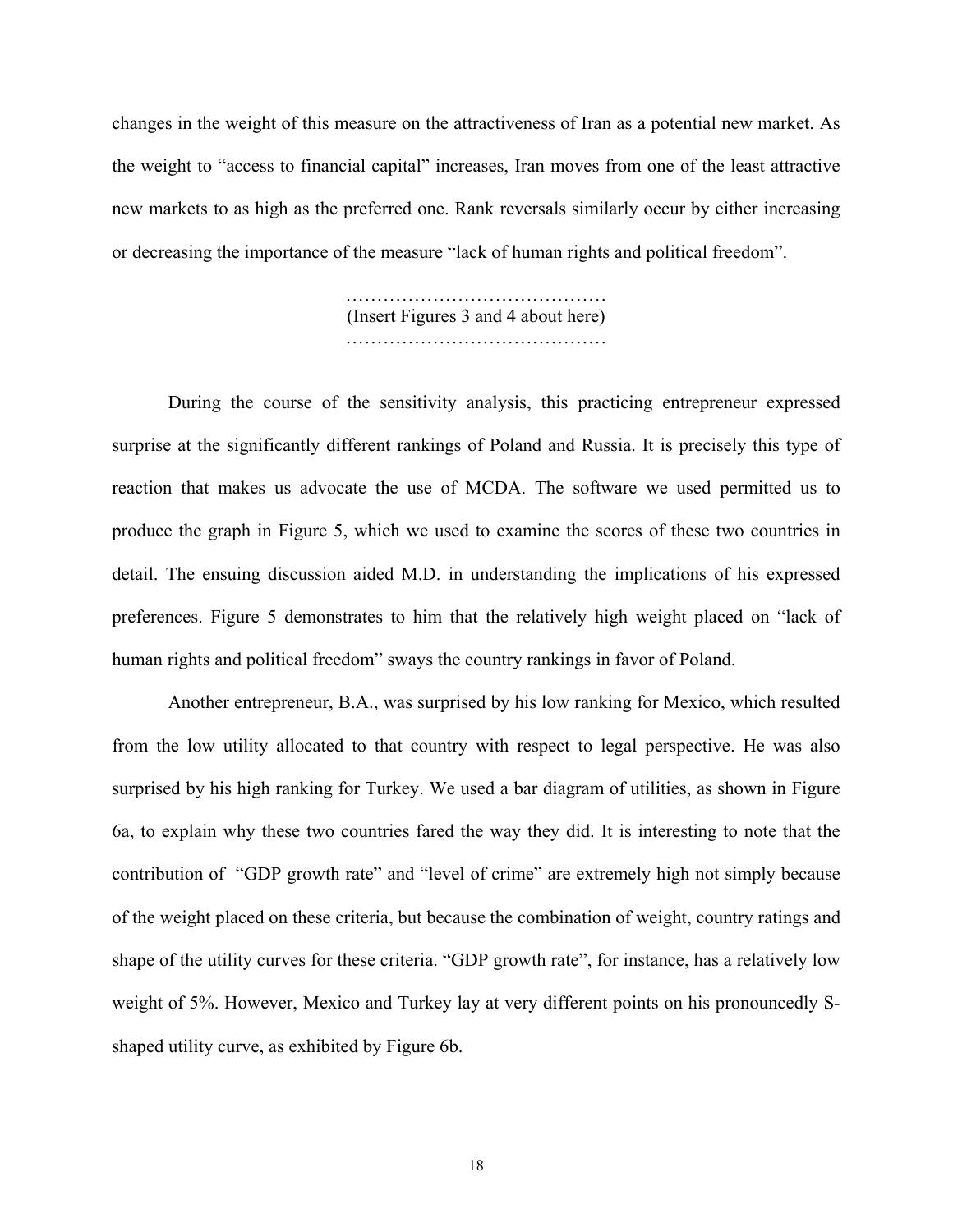…………………………………… (Insert Figures 5 and 6 about here) …………………………………………

 At the conclusion of our experiment with each practicing entrepreneur, we conducted a short debriefing session. M.D. felt that the questioning process was manageable and objective, and that it could be applied to a real country selection decision process. Of course, in a real world scenario the involvement of the decision maker would have to start at an earlier phase in the modeling (M.D. would have structured the model slightly differently, particularly the representation of the cultural measures). The process of weight elicitation stimulated him to think in fresh new ways about the four perspectives of the analysis (cultural, economic, legal and political). For example, he pondered the relative importance of environmental factors that a firm can affect through its operations, versus those that require a change on the part of the firm.

C.G. commented that the approach is valuable because it helps structure one's decision process and, as a result, helps decision makers think about their decisions. E.P. argued that this exercise educated his decision-making capabilities and increased his sensitivity on what affects what. He added that the methodology can substantiate his decision when involved in a group because it standardizes the language one can use as a group of decision makers. He also appreciated the flexibility of the methodology in that in can allocate zero weight to some criteria that may not be relevant.

B.A.'s business focused on providing capital to startups and, as a result, he exhibited a utility function for the criterion "access to financial capital" that was inverted as compared to that of our other entrepreneurs (low access to financial capital translated in the highest utility). B.A. commented that, as a provider of capital, he possesses due diligence check lists where he separates the "must" from the "would be nice to have". Consequently, he would have preferred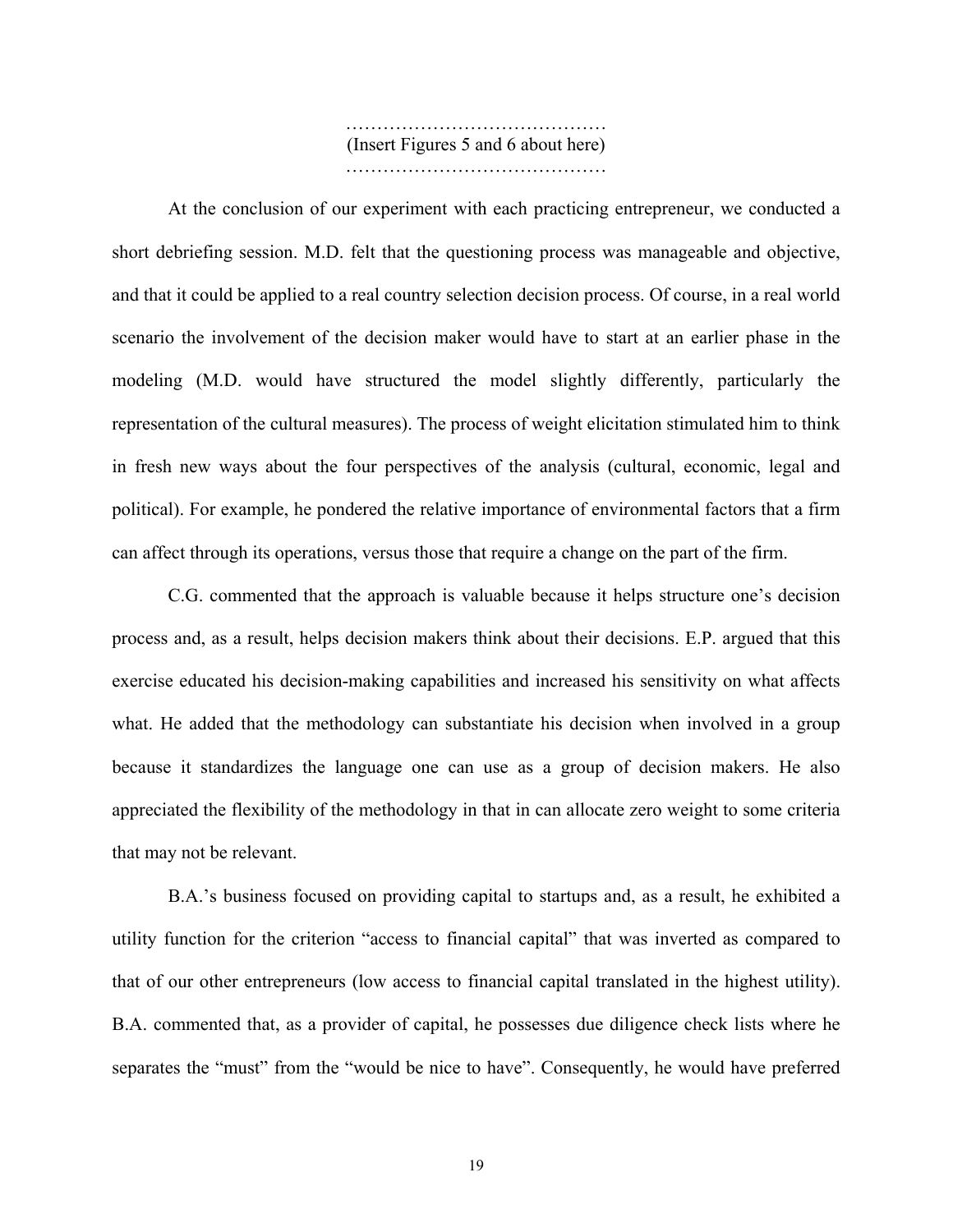thresholds for the criteria's values as opposed to a continuum. Furthermore, he commented that he would have thought that the economic perspective is the most important to his business, but going through our decision making process made him realize that it is, instead, the legal perspective.

Last, G.O. argued that there was value in using this methodology, especially for established firms wishing to expand. For many entrepreneurs and their startups, however, country selections are based on personal facts such as, in his personal situation, the country of origin of a spouse. He also maintained that entrepreneurs are likely to dislike to be told not to expand or start their new venture in the country they have already selected. He therefore suggested the use of MCDA on other aspects of starting a business in an already selected country so as to evaluate what might be problematic in that country. We explained that MCDA can easily be adapted to the context he suggested.

With each entrepreneur we discussed how sensitivity analysis on the weights of the criteria helped in understanding the implications of his preferences. Such analysis can do more, and in particular help select a mode of entry. For instance, a country that did not fare well, due to a low rating in a cultural perspective criterion, could remain under consideration for an alternate entry mode such as a joint venture. We also discussed how decision makers in each particular industry would have distinct preferences regarding weights and value functions (e.g. for our entrepreneur with a technology transfer business variations in PPP were relatively unimportant). We believe that insights such as these greatly improve the quality of the decision making process, confirming our proposition that MCDA can provide a positive contribution to decision makers.

20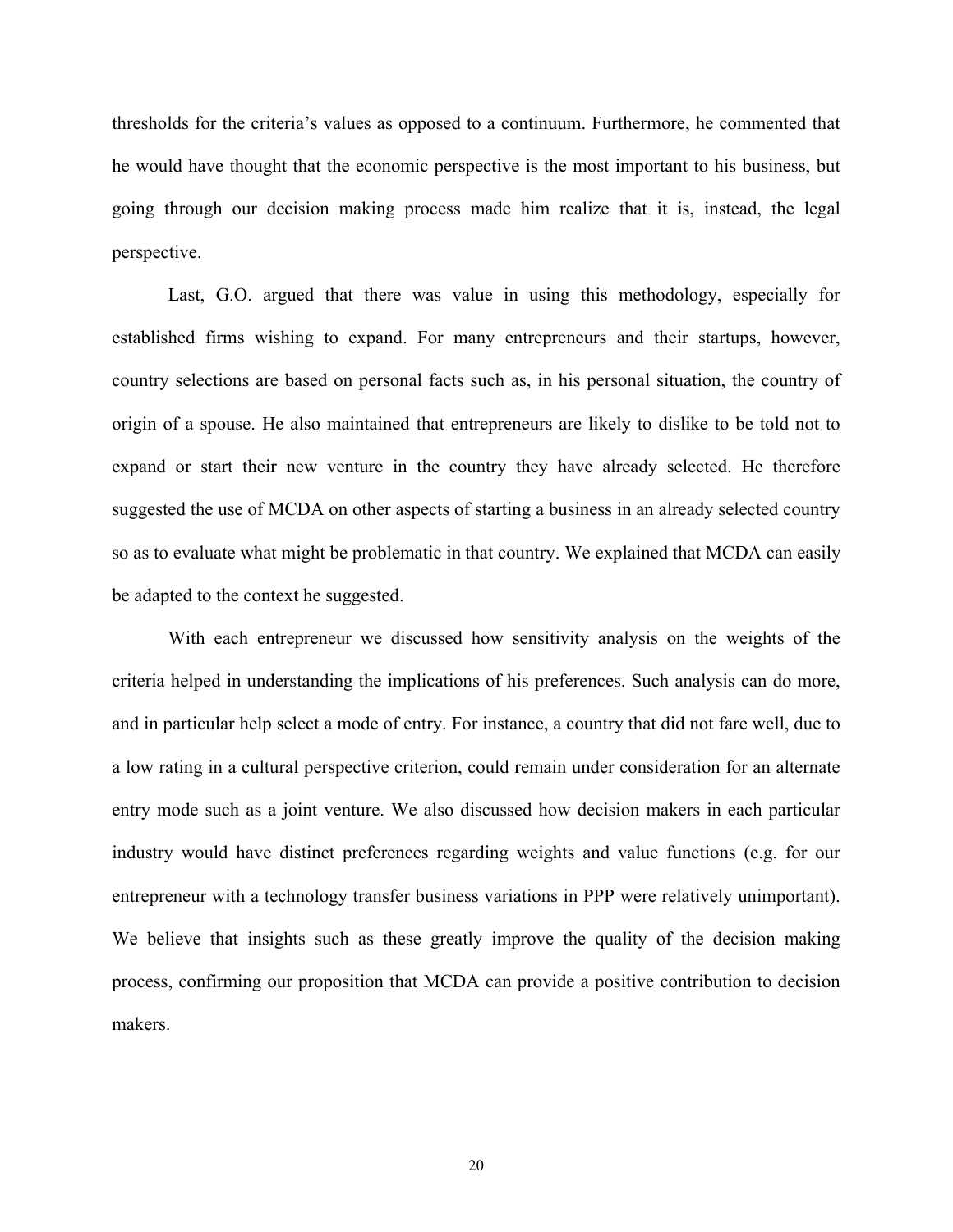#### **Discussion**

The results of our application underscore the importance of not only performing sensitivity analysis, but of discussing its results with key decision makers. We reiterate that current MCDA practice intends to aid decision makers, not prescribe what the "optimal solution" is. The preferences articulated by the decision maker are influenced by the modeling and structuring of the problem (e.g. by the way questions about weights are asked), and by the fact that decision makers are not always consistent or rational.<sup>21</sup> By involving the decision maker in the performance of the sensitivity analysis, the MCDA modeler brings these issues to the surface, and allows for a potential reevaluation of previously assessed preferences.

Our model is general enough to serve any industry, and applies a commercially available package with published data, with the vision of making the approach appealing to the business world. For an entrepreneur, the country selection process better reflects the complexities of real business environments in that more facets of the problem can be considered simultaneously and a non-equal weighting of performance-related constructs can be used yielding to a more accurate preference function. As a result, decisions can be better explained and defended.

Although not explicitly shown in our country-selection application, our methodology permits the incorporation of other types of criteria, including "on-off" criteria, probabilistic criteria, and criterion thresholds. For instance, "on-off"' criteria could be "belonging to technology cluster" and "availability of technologically savvy labor". Countries that do not meet minimum requirement on such a criterion can be eliminated from further analysis. We note, however, that the same criteria could be modeled, instead, with a scale that reflects "degrees of belonging to the cluster" or "size of the technologically savvy labor pool". A criterion with a threshold would be, for instance, market size. It is possible to establish a minimum market size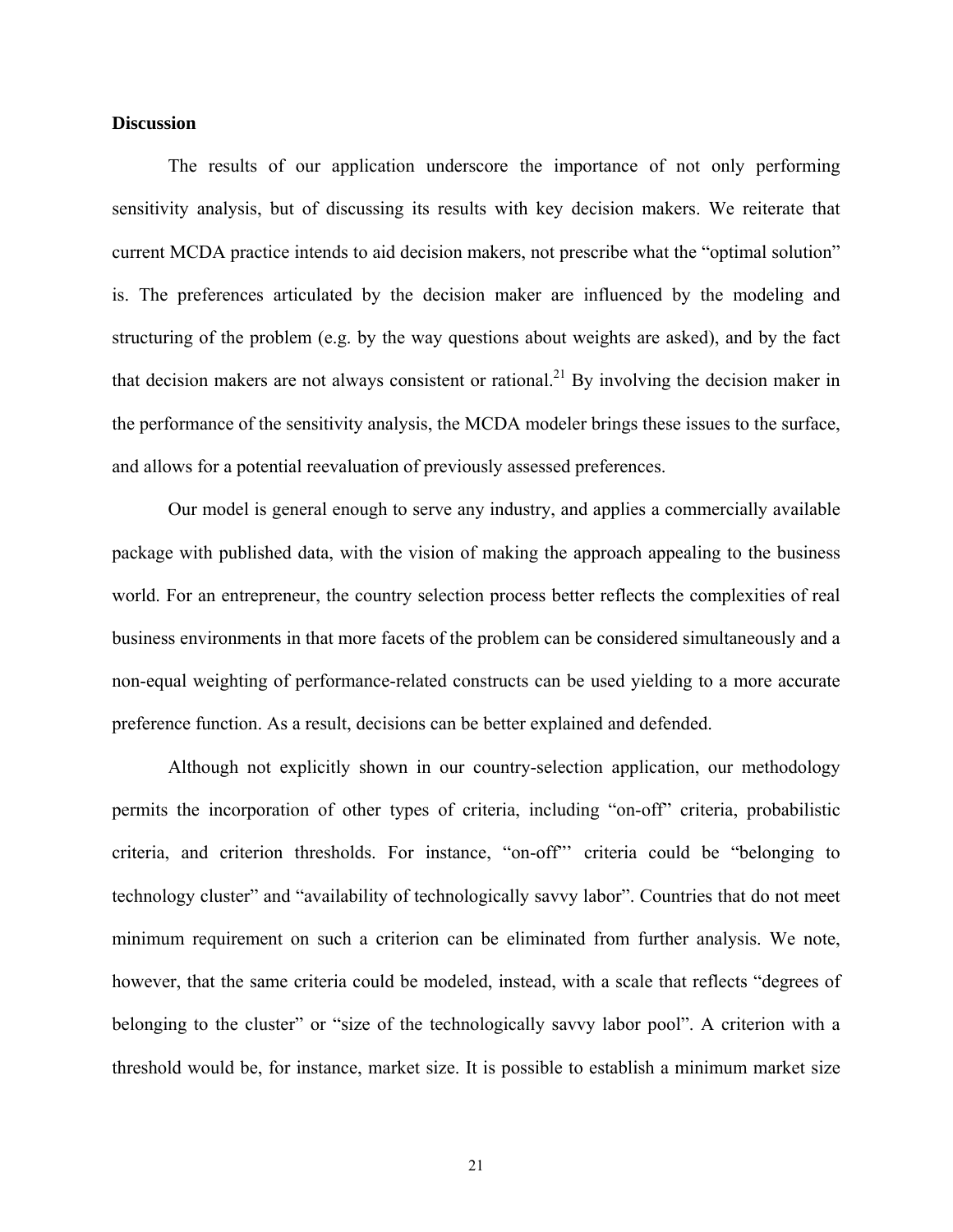below which a country would be eliminated from further analysis – as discussed earlier, one of our entrepreneurs would have felt more comfortable with that type of criteria. A probabilistic criterion would account, for instance, for the need to follow a big customer (without knowing with certainty where such customer will be located in the future) and be stated as "likelihood of customer ABC having a significant presence in the country". For each country under consideration there would be a (subjective) probability of this event, and such probability would be incorporated in the model.

We recognize that weight elicitation in which we engaged during the analysis has the drawback of vulnerability to cognitive biases. In contrast with the situation where the decision maker makes "gut" decisions alone, when he or she engages in a systematic process led by an experienced decision analyst, the cognitive and motivational biases that tend to occur in weight elicitation may be overcome. Indeed, the sensitivity analysis which is an inherent part of good MCDA practice served as a safeguard that reduced the impact of cognitive biases. Furthermore, experienced decision makers tend to overlook established objectives and instead rely on intuition and various heuristics when undertaking the selection process.<sup>22</sup> Heuristics are "rules of thumb" that while not "bad" per se, are susceptible to various sources of cognitive biases.<sup>23</sup> Experienced entrepreneurs, the ones most likely to use intuitive decision making, could benefit from the minimization of cognitive biases that tends to result from a structured process such as the one we propose. Inexperienced ones, on the other hand, would benefit from using a MCDA approach by understanding it as a learning tool. The process of model building will encourage these less seasoned individuals to carefully evaluate priorities, engage in systematic rating and critically examine results through sensitivity analysis.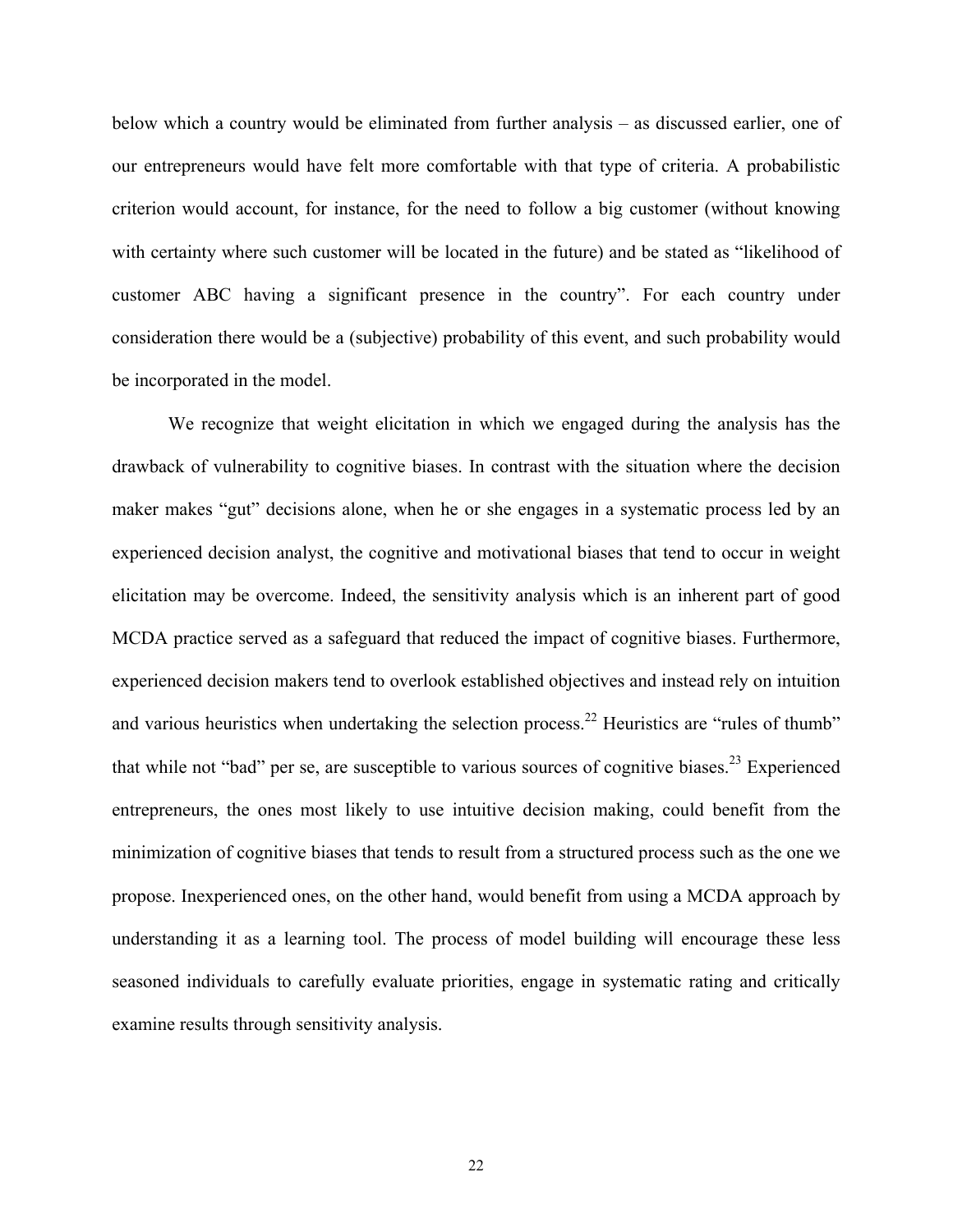| <b>Lessons for executives</b>                         |                                                                                                                                                 |
|-------------------------------------------------------|-------------------------------------------------------------------------------------------------------------------------------------------------|
| Important to                                          | because                                                                                                                                         |
|                                                       | • it better captures an executive's preferences                                                                                                 |
| introduce the concept of                              | • it produces markedly different rankings                                                                                                       |
| criteria weights                                      | it stimulates executives to think in fresh new ways about the<br>perspectives of the analysis (e.g. cultural, economic, legal and<br>political) |
|                                                       | • executives can observe the implications on their decisions from<br>changes in the criteria weights                                            |
| Perform sensitivity analysis                          | • there are variations in results among various stakeholders                                                                                    |
|                                                       | • it allows for a discussion that aids executives in understanding the<br>implications of their expressed preferences                           |
| consider simultaneously<br>more facets of the problem | problems are typically complex and executives need tools that can<br>manage complexity                                                          |

As highlighted above in the lessons for executives, this work speaks to those in a position to influence the country selection process and, also, it speaks to academics. The country selection process we propose can better reflect the complexities of real business environments in that more facets of the problem can be considered simultaneously and a non-equal weighting of performance-related constructs can be used yielding to a more accurate preference function. As a result, country selection decisions can be better explained and defended. Moreover, we presented the background of MCDA and communicated the basic mechanics of how the decision model exposes the tradeoffs and provides a clearer picture of the consequences of each choice. Scholars involved in executive education in the fields of international entrepreneurship and strategic planning are thus provided with discussions that may enhance their course reading list. The criteria and published indices used in our analysis should also be of interest to this audience.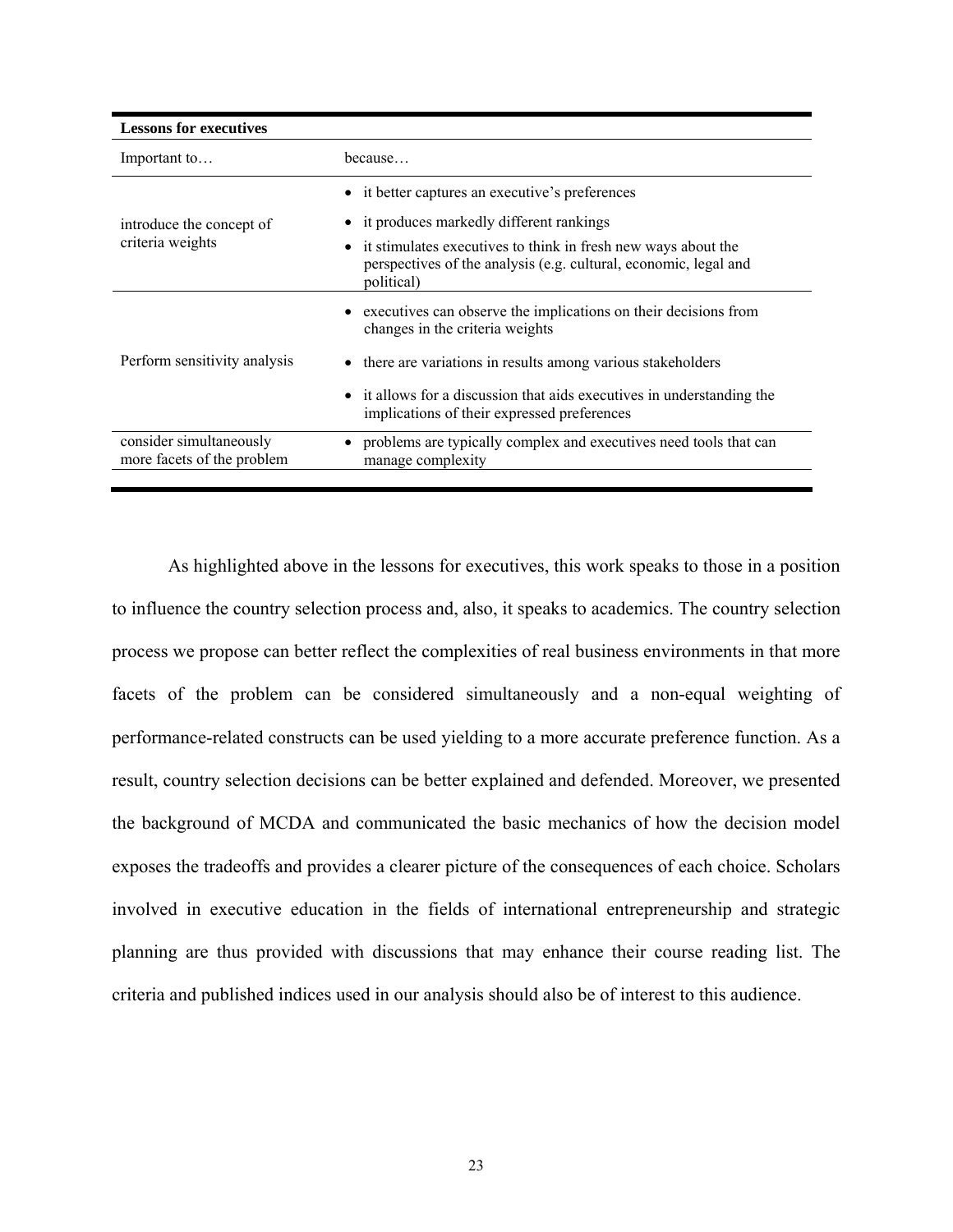#### **Lessons for academics**

Teaching and researching applications of mathematical models for strategic business decisions can be valuable

Yet, there are not enough studies in the management literature on the operationalization of technical tools or processes that can benefit strategic business decisions

When multiple criteria must be taken into consideration, the use of MCDA methodologies has proven valuable because it helps to

- model the preferences of decision makers
- eliminate potentially inferior courses of action
- predict how decisions will be made
- arrive at more defendable decisions

We also realize that our framework can be refined. Our choice of indices to assess the performance of the 14 countries we studied may be challenged. Some of the indices we selected might have violated the assumption of non-redundancy. In particular the indices used as surrogates for the "difficulty to own and operate property" measure (Table 2, criterion 6) and the "environmental, workplace and product safety regulations" measure (Table 2, criterion 9) include in their composition multiple aspects, some of which may have overlapped with other measures we employed. In spite of these shortcomings, we felt that from the array of published indices currently available, the ones we selected were the most adequate to represent the set of measures included in our hierarchy of goals.

Our work has concentrated on deterministic evaluations of the performance of various countries under the criteria selected for this analysis. A natural extension of our approach would be to include uncertainty in our analysis. As a case in point, the World Bank Institute Worldwide Governance Research Indicators Dataset is given as point estimates with a margin of error, which can be incorporated in the analysis. Similarly, the subjectivity associated with the assessment of our two cultural measures can be better incorporated in the model with the use of a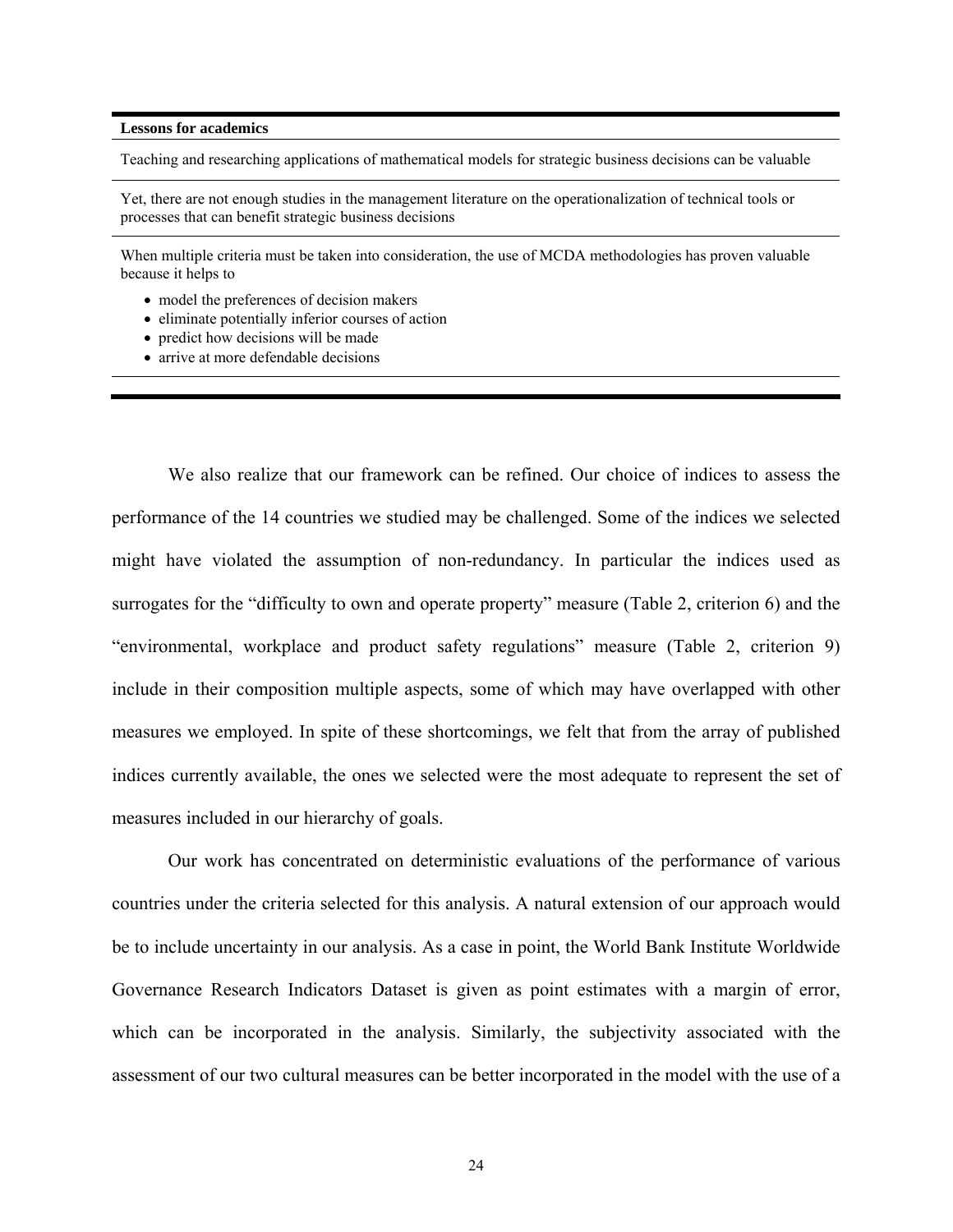discrete probability distribution over the possible descriptive labels for those measures. For example, we could account for the uncertainty that is inherent to the language measure by introducing a discrete probability distribution over the labels "fluent", "basic notions", "easy to learn" and "difficult to learn". The introduction of this treatment would permit us to assign, e.g., a probability *p* that Russian would be "easy to learn" and 1-*p* that it would be "difficult to learn".

The cultural perspective is only measured by language and local customs. Although these two measures are useful indicators, other cultural elements could be integrated in our framework. We note, however, that our review of the literature on FDI and country selection reveals that cultural perspective are rather rarely used (Table 1). In his 1998 work where he attempts to better understand the usefulness of intercultural comparative techniques in selecting countries in which to retail, Reynolds argues that "cultural values are somewhat remote from the analysis, because of the sheer difficulty of assembling even the most simple of comparable data sets."<sup>24</sup>

Business venturing decisions are rarely made by a single individual. As is the case with most decisions that are complex enough to warrant the MCDA approach, a group of stakeholders is involved in the decision. Our application illustrates the strength of our methodology in being able to discuss and debrief the weighting process between multiple people and, as a result, come up with a single set of preferences for a group of stakeholders. A facilitator can help stakeholders understand the reasons for any differences of opinion on the structure of the model (alternatives, criteria, preferences) and clarify areas of disagreement. Once consensus is reached, the method can be applied with the entire group synthesized by one "imaginary" decision maker. This careful evaluation of priorities and critical examination of ranking through sensitivity analysis should appeal to the business world.

25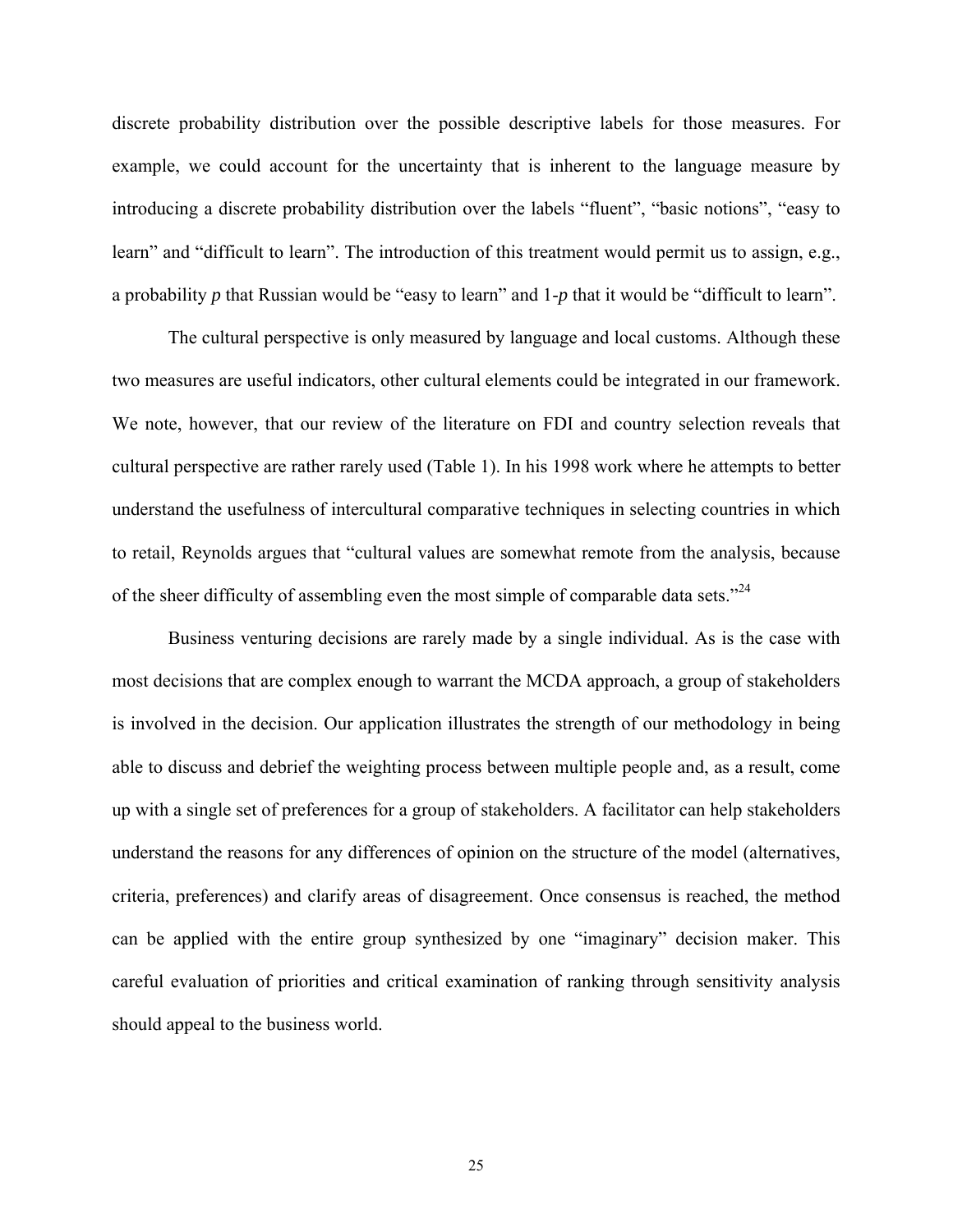#### **Appendix A: MCDA Modeler's Road Map**

*Criteria Identification.* The decision maker possesses a hierarchy of criteria, or value tree, with which alternatives are evaluated. MCDA modelers interact with decision makers to reveal these criteria, which may be measurable on a numerical scale or quantifiable on a categorical scale (e.g. low, medium, high). The set of criteria must be non redundant and judgmentally independent (tradeoffs between two criteria cannot depend on the level of a third criterion). It must also be sufficiently complete as a collection, but as simple and concise as possible, and compatible with the time and effort that decision makers are willing to allocate when working with the decision modeler. Researchers differ on the merits of a bottom up versus top down approach to building the set of criteria. The latter begins with an overall goal (e.g. selecting the best country), expands that overall goal into sub-goals (e.g. economic perspective) and further breaks each sub-goal into more detailed sub-criteria (e.g. GDP growth rate) until a measurable criterion emerges. These sub-criteria are for this reason often referred to as "measures"; we use the terminologies interchangeably in this article. The bottom up approach is alternative focused and starts with evaluating the pros and cons of each alternative. In our application we follow the lead of respected scholars, including Hobbs and Meier who argue in their 2000 book that it leads to better decisions, and opt to use the top down approach, structuring criteria as a value tree.<sup>25</sup>

*Listing of Alternatives.* Decision makers may be confronted with a set of alternatives too large to manage, may develop a set of alternatives that is not comprehensive, or may list overlapping alternatives. Decision modelers use pre-screening methods in an attempt to limit the number of alternatives to a manageable one by eliminating clearly inferior alternatives at the onset. Techniques that help the development of a comprehensive list of alternatives have been discussed by several MCDA researchers.<sup>26</sup> Most multiple criteria software packages, including the one we employ, can handle only a set of alternatives that are independent of each other. Overlapping should therefore be avoided.

*Quantification of Each Alternative under Each Criterion.* The assessment of the performance – or score – of an alternative on each criterion can be an undisputable, measurable quantity, or a subjective, qualitative evaluation. This quantification is generally performed jointly by MCDA modelers and experts in the subject matter being decided on. For value measurement models, performance is assessed on an interval scale of measurement containing minimum and maximum reference points. When the performance of an alternative is assessed in terms of a subjective description (e.g. good or bad), this description is later converted into a numerical value, in relation to the specified reference points. Certain methodologies permit the consideration of a probability distribution of scores as an alternative to a deterministic assessment.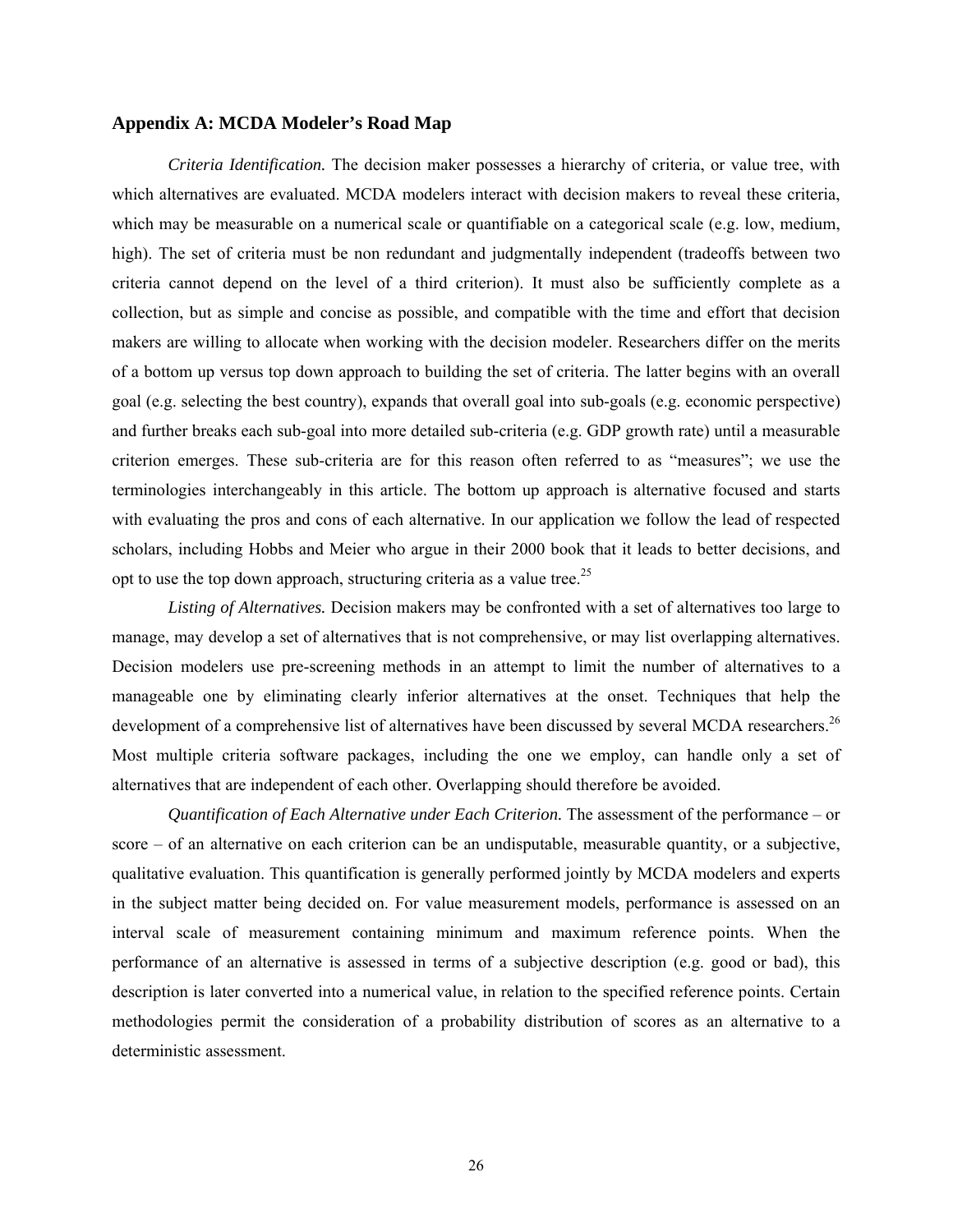*Translation of the Quantification into a Measure of Value.* Given an alternative *a*∈*A* and a "lowest level" criterion (on a hierarchical structure) *i* with  $i \in \{1,...,l\}$ , let  $z_i(a) \in Z_i$  be a measure of performance of alternative  $a \in A$  with respect to criterion *i*, where *I* is the number of criteria under which alternatives are evaluated and  $Z_i$  the set of possible scores for criterion *i*.  $z_i(a)$  may be defined on a natural cardinal scale, on a constructed ordered categorical scale, or on an ordinal scale. The axioms of MAVT state that there exists a value function  $v(z_i(a))$  (in [0,1]) such that *a* is preferred to *a*' on criterion *i* if and only if  $v(z_i(a)) > v(z_i(a'))$ . While the origin and scale of  $v(z_i(a))$  are arbitrary, two reference points  $z_i^0$  and  $z_i^*$  must be defined such that  $v(z_i^0(a)) = 0$  and  $v(z_i^*(a)) = 1$ . These reference points may be local (set to best and worst measures of performance within the set of alternatives *A*) or global (set to best and worst measures of performance expected to occur in realistic situations).<sup>27</sup> The use of a common unit allows the MCDA modeler to aggregate the value functions of each criterion into an overall value function.

*Selection of Weights.* Not all criteria in a MAVT application will carry the same "weight". This step is the one most often debated by scholars in the field.<sup>28</sup> For instance, in their 2002 book Belton and Stewart refer to the assessment and interpretation of the relative importance of each criterion – its weight – as "a matter of heated controversy". They discuss the difficulties encountered by an MCDA modeler during weight elicitation. The various attempts by scholars to address these difficulties may be at the root of the debate. The mathematical interpretation of the weight of a criterion varies with the MCDA method being used. Consequently, a method of elicitation that may yield mathematically correct weights for MAVT cannot be directly applied to elicit weights to be used in another method. Also, when attempting to ask a decision maker questions about their preferences as expressed by weights, modelers tend to encounter very little resistance – people think they can accurately express their preferences by weights. However, inconsistencies surface when modelers attempt to use the weights. In his 1992 work, Stewart favored the swing-weight approach, where a decision maker is asked about the relative importance of an improvement from worst to best level in one criterion relative to all others.<sup>29</sup> In MAVT models, the weight of a criterion directly reflects the relationships between scores in that criterion and scores on all other criteria. Weights and measurement scales are intimately related, and the weight of a higher level criterion is the sum of the cumulative weights of its sub-criteria. Weight determination usually involves interaction between MCDA modelers and decision makers, in a process commonly known as weight elicitation. When properly elicited, resulting weights are valid and represent tradeoffs that decision makers are willing to make.

*Identification of the Favored Option*(*s*)*.* Once criteria weights are identified, the MCDA modeler aggregates value functions  $v(z<sub>i</sub>(a))$  for each criterion *i* in an attempt to sort out the degree of preference that each decision option enjoys. The simplest approach to the aggregation is a weighted sum of the value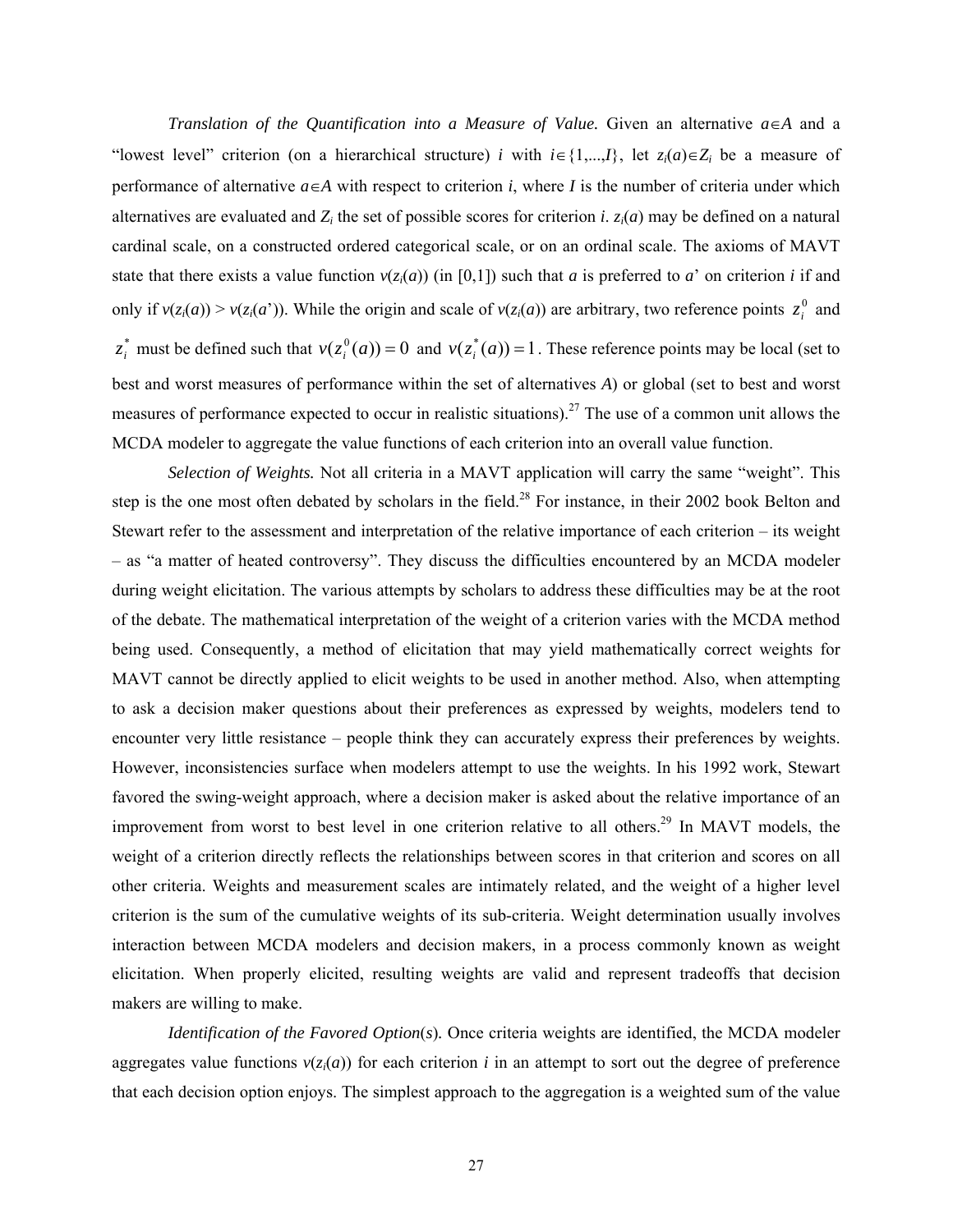functions  $v(z<sub>i</sub>(a))$ . Although more complicated aggregation procedures are sometimes proposed, the additive function is very intuitive, widely used in practice, and mathematically sound provided that criteria are properly defined and the scoring process understood by the decision maker.<sup>30</sup> The following flow-chart shows the six steps involved in a MCDA modeler's road map.



#### **Appendix B: Description of Published Indices**

The vast majority of indices utilized in this article are recommended by the Foreign Investment Advisory Service of the World Bank Group (www.fias.net/investment\_climate.html).

1) Economic Freedom of the World Index

The Economic Freedom Network Index, which ranks 123 countries, is a joint venture involving 59 research institutes in 59 countries around the world. The data was retrieved from www.freetheworld.com. (Gwartney, J., Lawson, R., Park, W., Wagh, S., Edwards, C., de Rugy, V., 2002. Economic Freedom of the World: 2002 Annual Report. The Fraser Institute, Vancouver, BC, Canada.)

Each component of this index ranges from 0 (worst) to 10 (best). Many of the components of this index are based on data published by the International Monetary Fund (IMF) and the World Economic Forum. The method is described in the report mentioned above. Components utilized in our article are:

- i. extension of credit;
- ii. restrictions in foreign capital market exchange/index of capital controls among 13 IMF categories;
- ii. impartial courts;
- iii. law and order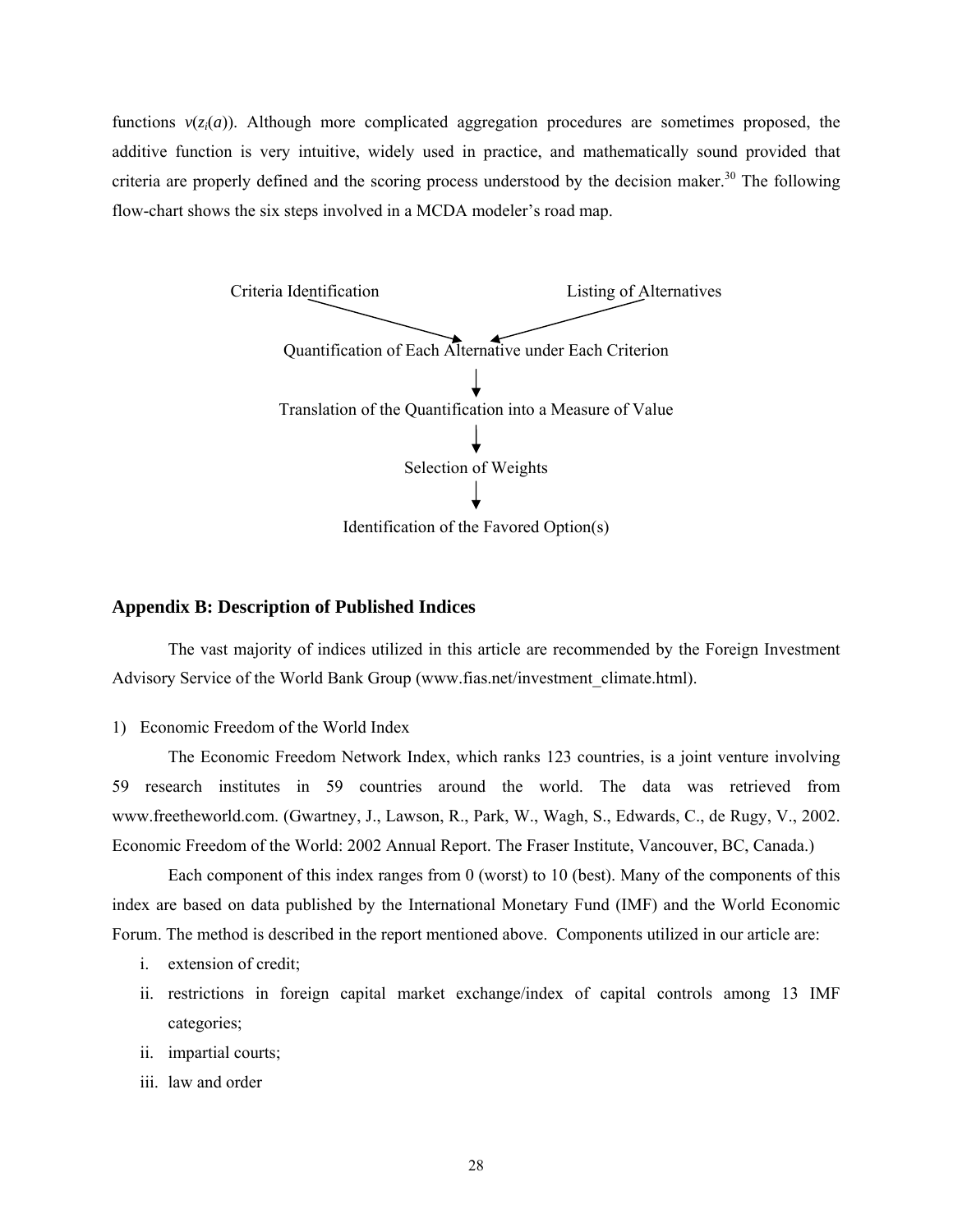#### 2) International Country Risk Index – Financial

 Produced by the PRS Group (www.prsgroup.com/icrg/sampletable.html), this index assigns a numerical value to a predetermined range of risk components, according to a preset weighted scale. The index varies from 0 to 50, with higher value of the index corresponding to lower perceived risk. The PRS Group is a commercial venture that provides data and analysis to companies who wish to make business and investment decisions.

#### 3) Growth of Real Gross Domestic Product (GDP)

We obtained 2002 GDP growth estimates from the World Bank publication Global Economic Prospects 2003 (www.worldbank.org/prospects/gep2003). Average annual growth is given in %. This measure varies from a minimum of –11.9% (Argentina) to a maximum of 7.8% (China).

#### 4) Purchasing Power Parity (PPP)

PPP is the per capita Gross National Product adjusted by purchasing power. The base for the adjustment is the cost of living in the United States. Data used in this article was obtained from the World Development Indicators Database (www.worldbank.org/data/icp/pppdata.htm). PPP for the countries for which this database publishes this index varies from 48,080 international dollars (Luxembourg) to 480 international dollars (Sierra Leone).

#### 5) Index of Economic Freedom

Published annually since 1995 by the Heritage Foundation (www.heritage.org/research/features/ index/), it includes 50 variables divided into 10 categories: trade policy, fiscal burden of government, government intervention in the economy, monetary policy, capital flows and foreign investment, banking and finance, wages and prices, property rights, regulation and black market activity. The 10 factors are weighted equally, and we were unable to determine the exact composition of each of the factors, or the weight of each variable in its composition. Hence, we limited the use of this index to measures for which no other index seemed adequate. Scores of each component of the index range in value from 1 to 5, with 1 being the score most conducive to economic freedom. Components utilized in our model were:

- i. property rights: variables included in this factor are
	- freedom from government influence over the judicial system;
	- commercial code defining contracts;
	- sanctioning of foreign arbitration of contract disputes;
	- government expropriation of property;
	- corruption within the judiciary;
	- delays in receiving judicial decisions;
	- legally granted and protected private property.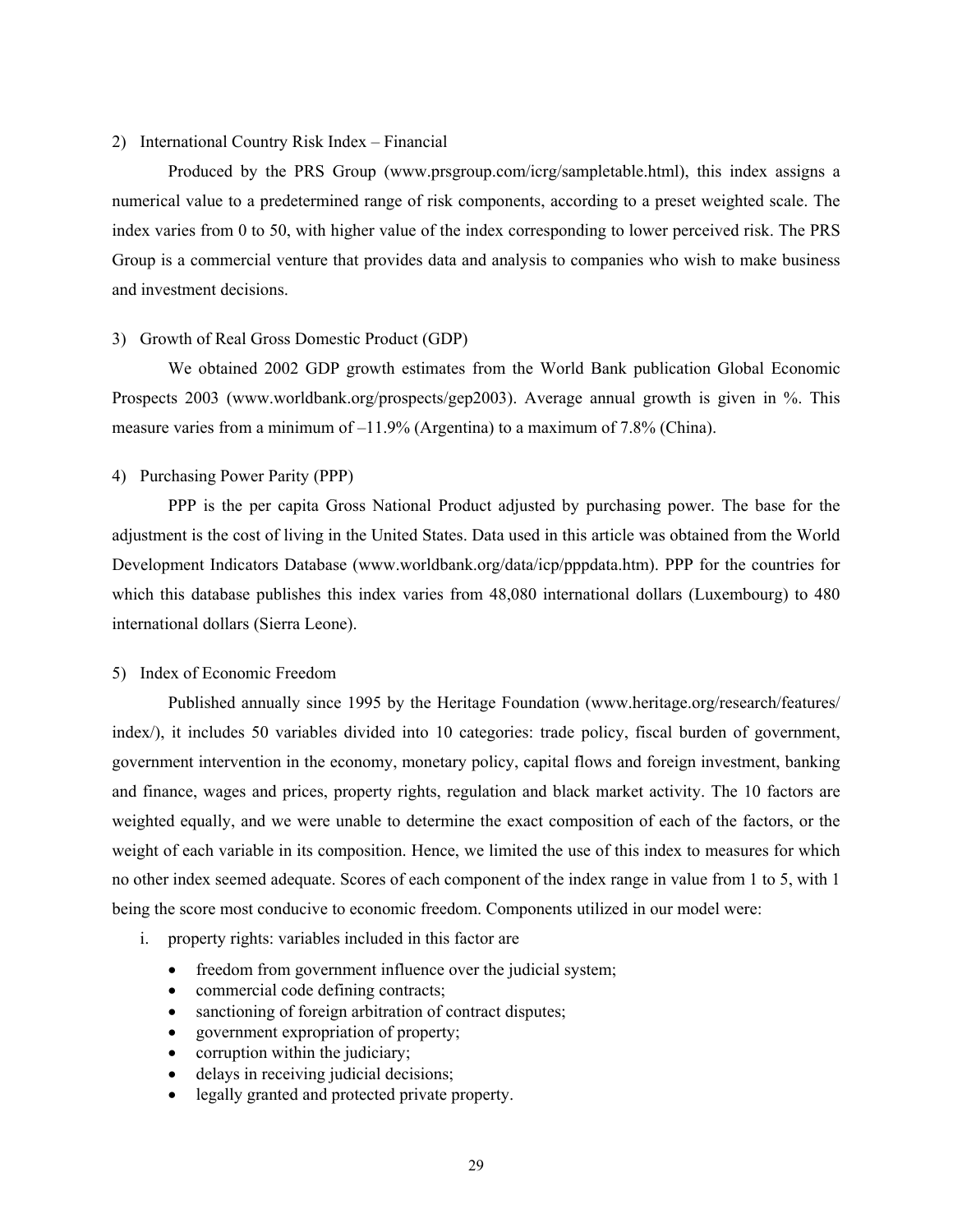- ii. regulation: variables included in the regulation factor are
	- licensing requirement to operate a business;
	- ease of obtaining a business license;
	- corruption within the bureaucracy;
	- labor regulations, such as established work weeks, paid vacations, and parental leave, as well as selected labor regulations;
	- environmental, consumer safety and worker health regulations;
	- regulations that impose a burden on business.

(As discussed, we recognize that some of these factors may overlap with other indices used in this article. We were interested in utilizing only the component "environmental, workplace and product safety regulation". We assume that the overall factor can be used as a proxy for this particular component, for lack of a more appropriate index. )

6) Doing Business

Doing Business is published by the World Bank Group (rru.worldbank.org/DoingBusiness). We employed two of the indices that are part of Doing Business:

i. index of labor regulations

The index for the regulation of labor markets is constructed by examining the detailed provisions in the labor laws, and is the sum of the employment laws index and the industrial relations law index. The index takes values between 1 and 6, with higher values implying more rigid regulation. It was initially assumed that the "most preferred" level of regulations was 1, and the "least preferred" was 6. These preferences were later adjusted to reflect the preferences of each decision maker.

ii. entry regulations

This component of Doing Business documents the cost and time required to complete all the procedures necessary to establish and to legally operate a business in a given country. To make the data comparable across countries, the World Bank documents the procedures for a hypothetical company with certain unchangeable characteristics. "Number of procedures" is one of the measures available for the entry regulations component of doing business. "A procedure is defined as any interaction of the company founder with external parties, including obtaining all the necessary permits and licenses and completing all the required inscriptions, verifications and notifications to enable the company to start operation." The number of procedures for all countries for which data is available varies from 2 to 20

7) Corruption Perception Index (CPI)

Transparency International (www.transparency.org) publishes this index annually. The index is based on 14 polls and surveys from seven independent institutions. A detailed description of the methodology employed to compute the index (in 2001) is available at www.gwdg.de/~uwvw/2001.htm.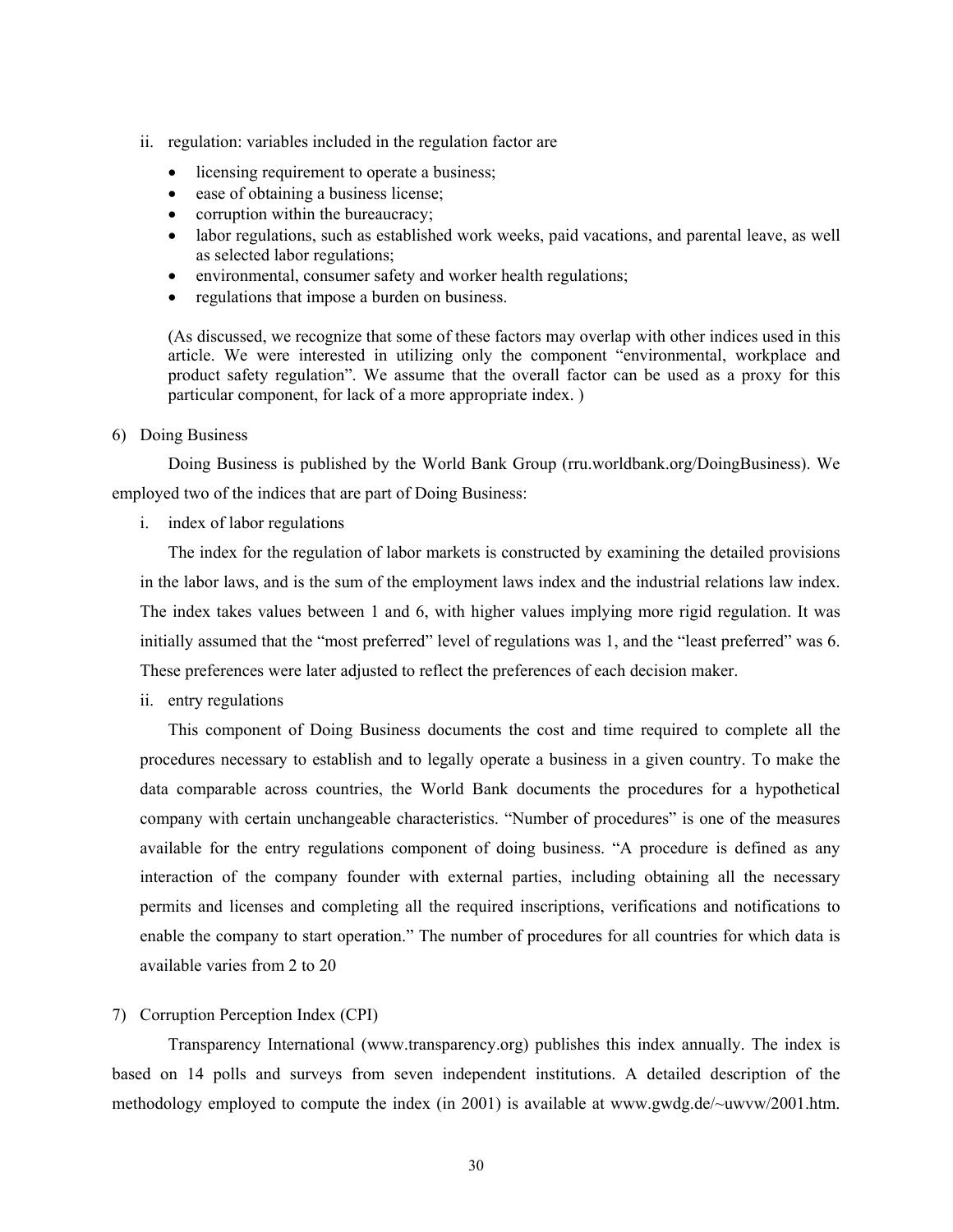The CPI score "relates to perceptions of the degree of corruption as seen by business people, academics and risk analysts", and ranges between 10 (highly clean) and 0 (highly corrupt).

#### 8) Freedom House Country Ratings

The Freedom House (www.freedomhouse.org/ratings/index.htm) has been publishing its "Freedom in the World survey" since 1973. The index is measured on a 1 to 7 scale, with 1 representing the highest degree of freedom. The index has two components, political rights and civil liberties. We averaged those two components to develop the scores for our measure.

#### 9) The World Bank Institute Worldwide Governance Research Indicators Dataset

 The Governance indicators dataset (info.worldbank.org/governance/kkz2002/mc\_chart.asp) reflects a "compilation of responses given by a large number of enterprise, citizen and expert survey respondents in industrial and developing countries". The indicators are given as point estimates on a scale ranging from –2.5 (worst) to +2.5 (best). The methodology employed in the compilation is described in "Governance Matters III: Governance Indicators for 1996–2002" (May 2003 draft) available from www.worldbank.org/wbi/governance/pubs/govmatters3.html. We used data from "Political Stability", one of the indicators of the Dataset.

#### 10) Piracy Rates

Piracy rates are published by the Business Software Alliance (BSA; www.bsa.org), an organization dedicated to software management and copyright protection, cyber security, trade, ecommerce and other Internet-related issues. BSA members include Adobe, Apple, Autodesk, Avid, Bentley Systems, Borland, CNC Software/Mastercam, Internet Security Systems, Macromedia, Microsoft, Network Associates and Symantec. Software piracy is measured as the amount of business application software installed without a license. Values are in percentage. We assumed that software piracy rates are an adequate proxy for the lack of protection for all types of intellectual property.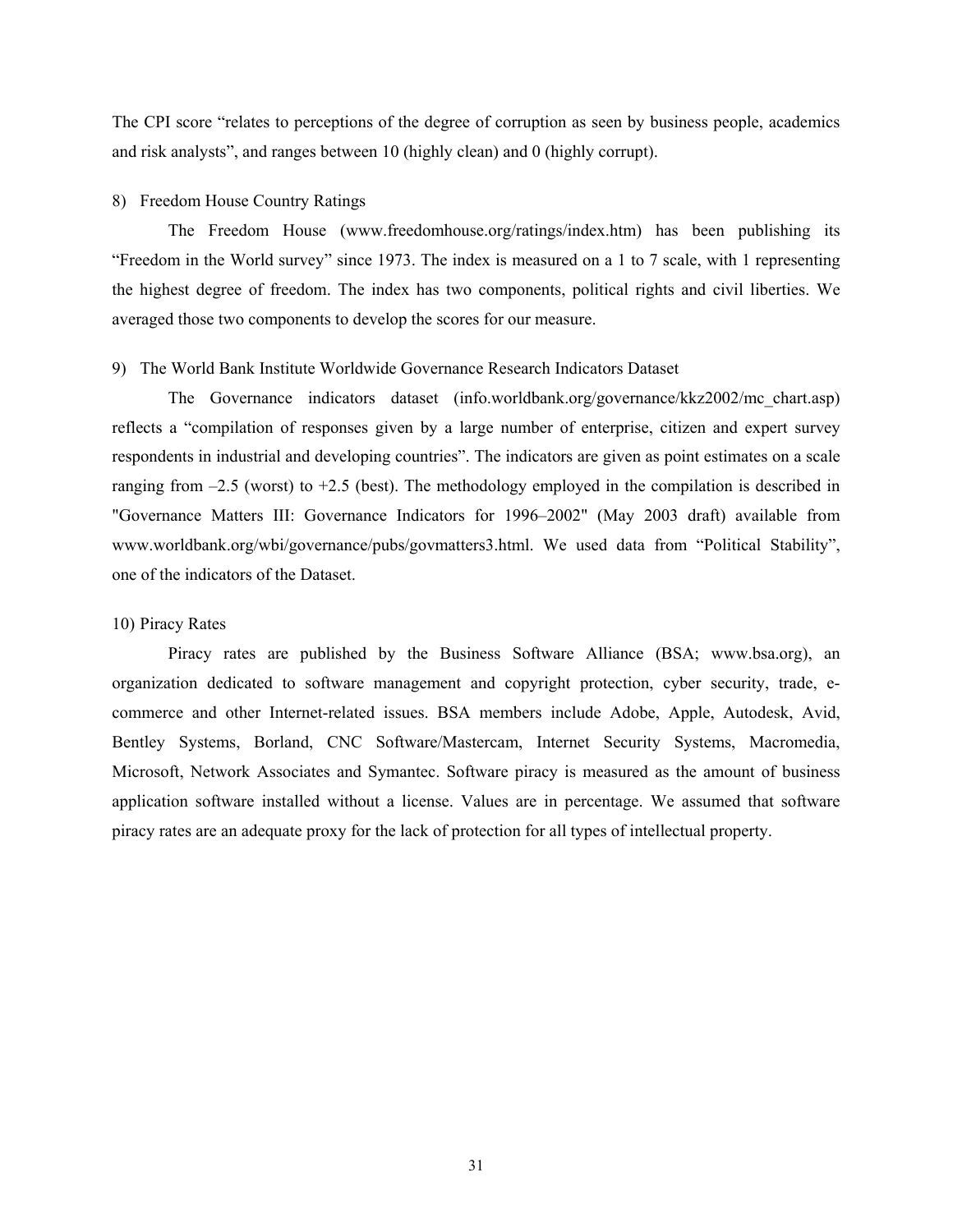| <b>Study</b>                               | Objective                                                                                                                                                                    | Criteria                                                                                                                                                                                                                                                                                                                              |                                                                                                                                                                                                                                                                                             |                                                                                                                                                                                                |                                                                                                                                                                            |                                                                                                                                                                                                                                                                         |  |  |  |  |
|--------------------------------------------|------------------------------------------------------------------------------------------------------------------------------------------------------------------------------|---------------------------------------------------------------------------------------------------------------------------------------------------------------------------------------------------------------------------------------------------------------------------------------------------------------------------------------|---------------------------------------------------------------------------------------------------------------------------------------------------------------------------------------------------------------------------------------------------------------------------------------------|------------------------------------------------------------------------------------------------------------------------------------------------------------------------------------------------|----------------------------------------------------------------------------------------------------------------------------------------------------------------------------|-------------------------------------------------------------------------------------------------------------------------------------------------------------------------------------------------------------------------------------------------------------------------|--|--|--|--|
|                                            |                                                                                                                                                                              | Economic                                                                                                                                                                                                                                                                                                                              | Political                                                                                                                                                                                                                                                                                   | Legal                                                                                                                                                                                          | Cultural                                                                                                                                                                   | Other                                                                                                                                                                                                                                                                   |  |  |  |  |
|                                            | Foreign direct investment                                                                                                                                                    |                                                                                                                                                                                                                                                                                                                                       |                                                                                                                                                                                                                                                                                             |                                                                                                                                                                                                |                                                                                                                                                                            |                                                                                                                                                                                                                                                                         |  |  |  |  |
| Kobrin<br>1976                             | To develop and test a<br>descriptive model for<br>investigating the<br>relationship between<br>aspects of the<br>environment and flows<br>of U.S. FDI in<br>manufacturing    | % of economically active population in<br>agriculture<br>% of economically active population in<br>mining and manufacturing<br><b>GDP</b><br>GDP per capita<br>GNP growth rate<br>GNP growth rate per capita                                                                                                                          | Character of bureaucracy<br>Regime type<br>Changes in effective executive<br>Major cabinet changes<br>General strikes<br><b>Riots</b><br>Government crises<br>Purges<br>Assassinations<br>Armed attacks<br>Coups d'état<br>Guerilla warfare<br>Revolutions<br>Irregular executive transfers |                                                                                                                                                                                                | Interest articulation<br>by associational<br>group<br>Interest articulation<br>by non-<br>associational<br>group<br>Ethnic and linguistic<br>fractionalization<br>Literacy | Demographics<br>1965 population<br>Urbanization<br>Primary and secondary<br>school enrollment<br>Human resource utilization<br>Telephones per capita<br>Radios per capita<br>Newspaper circulation per<br>capita<br>Commercial vehicles per<br>capita<br>Transportation |  |  |  |  |
| Meyer-<br>Ehrman<br>and<br>Hamburg<br>1986 | To develop and test a<br>normative model for<br>determining how firms<br>should select the<br>country to be used in<br>the information search<br>for FDI in<br>manufacturing | <b>GNP</b><br>GNP growth rate<br>Income<br>Availability of local capital<br>Availability of labor<br>Stability of labor<br>Corporate tax level<br>Annual inflation<br>Number of devaluations<br>% of devaluation<br>Currency forecast<br>Overall balance of payment<br>Reserves/imports ratio<br>Convertibility in foreign currencies | Political stability<br>Government intervention in<br>business<br>Likelihood of internal disorder<br>and vandalism<br>Delays in getting approval<br>Desire for foreign investment<br><b>Ouality of infrastructure</b>                                                                        | Probability of<br>nationalization<br>Restrictions on capital<br>movement<br>Limits on foreign<br>ownership<br>Limits on expansion of<br>foreign-owned firms<br>Restriction on foreign<br>trade | Cultural interaction                                                                                                                                                       |                                                                                                                                                                                                                                                                         |  |  |  |  |
| Woodward<br>and Rolfe<br>1993              | To develop and test a<br>predictive model for<br>estimating the<br>probability of country<br>selection for export-<br>oriented FDI in<br>manufacturing                       | GNP per capita<br>Wage rate<br>Exchange rate devaluation<br>Inflation rate<br>Transport cost<br>Manufacturing concentration<br>Land area<br>Profit repatriation restrictions<br>Tax holiday length                                                                                                                                    | Political stability<br>Unionization rate                                                                                                                                                                                                                                                    | Free trade zones                                                                                                                                                                               |                                                                                                                                                                            |                                                                                                                                                                                                                                                                         |  |  |  |  |

## Table 1. Country selection criteria proposed in the international business literature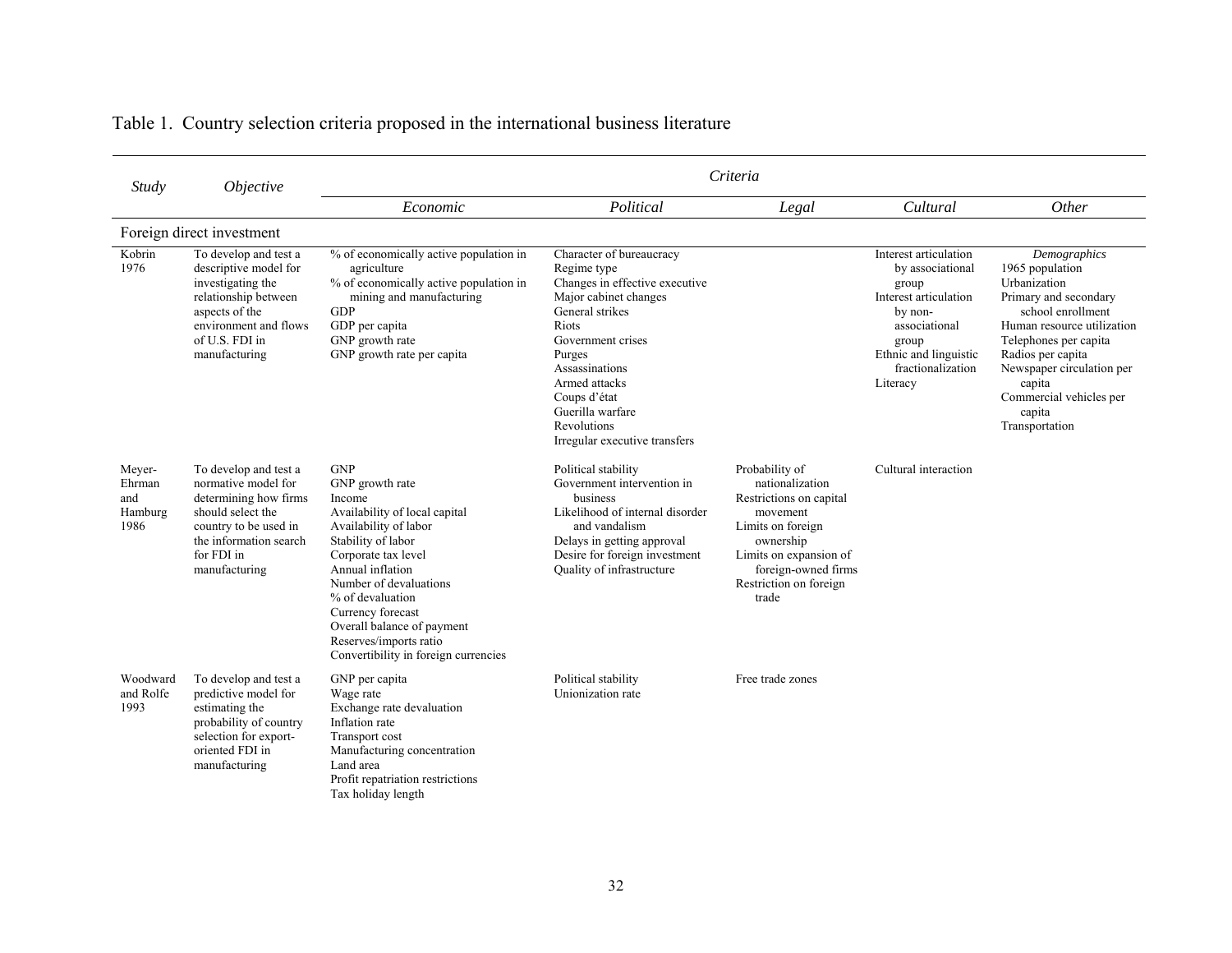| Kumar<br>1994                               | To develop and test a<br>descriptive model for<br>examining the role of<br>structural and policy<br>factors in explaining a<br>country's attractiveness<br>for export-oriented FDI<br>by U.S. firms | Export-orientation of U.S. affiliates<br>Wage rate<br>Employment in export processing zones<br>Industrial capacity<br>Dependence on intrafirm imports<br>International orientation<br>Stock of U.S. FDI per capita                                                 |                                                                                                                                                                                      |                                                                  |                     | OPEC member dummy |
|---------------------------------------------|-----------------------------------------------------------------------------------------------------------------------------------------------------------------------------------------------------|--------------------------------------------------------------------------------------------------------------------------------------------------------------------------------------------------------------------------------------------------------------------|--------------------------------------------------------------------------------------------------------------------------------------------------------------------------------------|------------------------------------------------------------------|---------------------|-------------------|
| Brush,<br>Maritan<br>and<br>Karnani<br>1999 | To develop and test a<br>descriptive model for<br>investigating the<br>determinants of four<br>plant location strategies                                                                            | Proximity to important markets<br>Proximity to key customers<br>Proximity to key supplies<br>Proximity to other facilities<br>Raw materials<br>Energy<br>Capital local technology skilled labor<br>Low cost labor<br>Access to protected markets<br>Tax conditions | Regional trade barriers<br>Government subsidies<br>Exchange rate risk<br>Advanced infrastructure<br>Politics                                                                         | Labor practices and<br>regulation<br>Environmental<br>regulation | Language<br>Culture |                   |
| Zhao and<br>Levary<br>2002                  | To develop and test a<br>normative model for<br>ranking countries for<br>FDI in the e-retail<br>industry                                                                                            | Growth rate of internet users<br>Skilled local personnel computer and<br>information technologies<br>Currency convertibility<br>Consumer purchasing power<br>GNP growth rate<br>Controls on profit repatriation                                                    | Local infrastructure for package<br>delivery<br>Political stability<br>Degree of bureaucracy<br>Degree of incentives for FDI<br>Government restrictions on<br>ownership of operation |                                                                  |                     |                   |

### Country investment risk assessment

| Cosset,<br>Siskos and<br>Zopounidis<br>1992      | To develop a normative<br>model for ranking<br>countries as per their<br>risk | GNP per capital<br>Propensity to invest<br>Net foreign debt to exports<br>Reserves to import ratio<br>Current account balance on GNP<br>Export growth rate<br>Export variability | Political instability                                                                                                                                               |                                                                                                                        |
|--------------------------------------------------|-------------------------------------------------------------------------------|----------------------------------------------------------------------------------------------------------------------------------------------------------------------------------|---------------------------------------------------------------------------------------------------------------------------------------------------------------------|------------------------------------------------------------------------------------------------------------------------|
| Cook and<br>Hebner<br>1993                       | To develop a normative<br>model for ranking<br>countries as per their<br>risk | Industrialization<br>Economic problems<br>Growth potential<br>Balance of payments<br>Debt servicing capacity<br>International standing                                           | Political stability<br>Consistency of policies<br>Fiscal policy<br>Monetary policy<br>Susceptibility to war<br>Foreign investment policy<br>Foreign exchange policy | Social stability                                                                                                       |
| Doumpos,<br>Zanakis<br>and<br>Zopounidis<br>2001 | To develop a normative<br>model for ranking<br>countries as per their<br>risk | GNP per capita<br>Real GDP growth rate<br>Projected GDP growth rate<br>Projected inflation rate<br>Short-term interest rate                                                      |                                                                                                                                                                     | Firm specific<br>Depth and liquidity<br>Performance and value<br>Economic and market risk<br>Regulation and efficiency |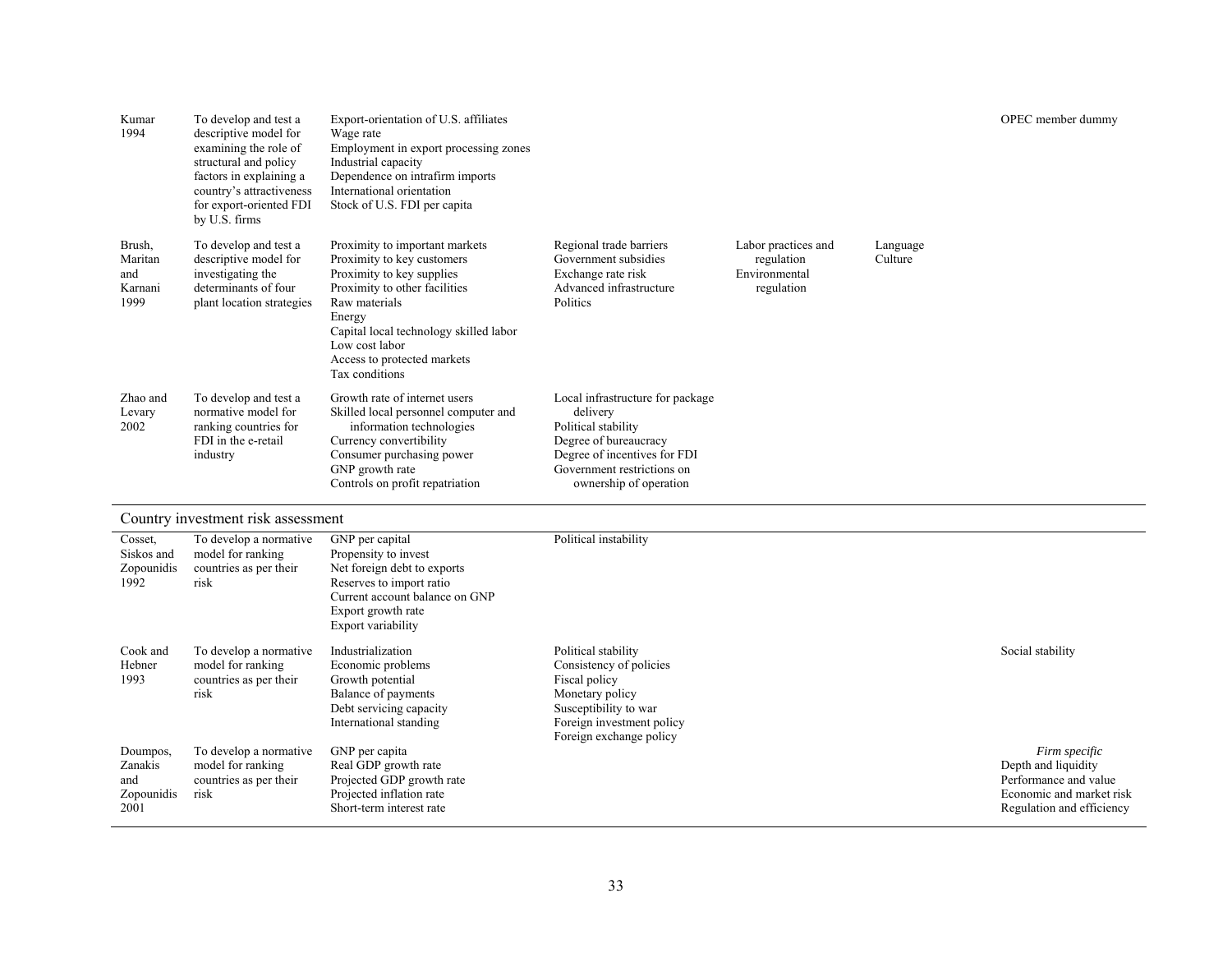| Measure                                                             | <i>Indices</i>                                                                                                                                                                                                                                                                      | Source                                                                                                                                |
|---------------------------------------------------------------------|-------------------------------------------------------------------------------------------------------------------------------------------------------------------------------------------------------------------------------------------------------------------------------------|---------------------------------------------------------------------------------------------------------------------------------------|
| 1. access to financial<br>capital                                   | A component of the Economic Freedom of the World<br>Index called "extension of credit"                                                                                                                                                                                              | The Fraser Institute, 2002<br>www.freetheworld.com                                                                                    |
| 2. ease of profit<br>repatriation                                   | A component of the Economic Freedom of the World<br>Index called "restrictions in foreign capital market<br>exchange/index of capital controls among 13 IMF<br>categories"                                                                                                          | The Fraser Institute, 2002<br>www.freetheworld.com                                                                                    |
| 3. financial security                                               | International Country Risk Index                                                                                                                                                                                                                                                    | The PRS Group, 2002<br>www.prsgroup.com/icrg/sampletable.html                                                                         |
| 4. GDP growth rate                                                  | Growth of real gross domestic product                                                                                                                                                                                                                                               | Global Economic Prospects, 2002 (estimate)<br>www.worldbank.org/prospects/gep2003                                                     |
| 5. PPP                                                              | Purchasing power parity                                                                                                                                                                                                                                                             | World Bank World Development Indicators,<br>2001<br>www.worldbank.org/data/icp/pppdata.htm                                            |
| 6. difficulty to own and<br>operate property                        | A component of the Index of Economic Freedom defined<br>as "the extent to which the government protects private<br>property () and how safe private property is from<br>expropriation"                                                                                              | Heritage Foundation, 2003<br>www.heritage.org/research/features/index/                                                                |
| 7. business law                                                     | A component of the Economic Freedom of the World<br>Index called "impartial courts"                                                                                                                                                                                                 | The Fraser Institute, 2002<br>www.freetheworld.com                                                                                    |
| 8. lack of crime                                                    | A component of the Economic Freedom of the World<br>Index called "law and order"                                                                                                                                                                                                    | The Fraser Institute, 2002<br>www.freetheworld.com                                                                                    |
| 9. environmental,<br>workplace and<br>product safety<br>regulations | One of 6 factors composing the "regulation" component of Heritage Foundation, 2003<br>the Index of Economic Freedom                                                                                                                                                                 | www.heritage.org/research/features/index/                                                                                             |
| 10. labor regulations                                               | "Labor Regulations", one of the topics of "Doing<br>Business" that focuses on alternative employment<br>contracts, conditions of employment, job security,<br>collective bargaining, worker participation in management, rru.worldbank.org/DoingBusiness<br>and collective disputes | "Doing Business", a World Bank<br>publication, 2002                                                                                   |
| 11. risks for intellectual<br>property                              | Software piracy rates                                                                                                                                                                                                                                                               | 7th annual Business Software Alliance<br>Global Software Piracy Study, 2001<br>www.bsa.org                                            |
| 12. bureaucracy                                                     | A component of "Entry Regulations" one of the topics of<br>"Doing Business", defined as the number of procedures to<br>open business                                                                                                                                                | "Doing Business", a World Bank<br>publication, 2002<br>rru.worldbank.org/DoingBusiness                                                |
| 13. lack of corruption                                              | Corruption Perception Index which "reflects the degree to<br>which corruption is perceived to exist among public<br>officials and politicians"                                                                                                                                      | Transparency International, 2001<br>www.transparency.org                                                                              |
|                                                                     | "Political Stability", a governance indicator which is a<br>compilation of perceptions of the quality of governance of<br>14. government stability a large number of enterprises, citizens, non governmental<br>organizations, commercial risk rating agencies and think<br>tanks   | The World Bank Institute Worldwide<br>Governance Research Indicators Dataset<br>info.worldbank.org/governance/kkz2002/mc<br>chart.asp |
| 15. lack of human rights<br>and political freedom                   | The levels of political rights and civil liberties worldwide<br>by assigning each country and territory the status of<br>"Free", "Partly Free" or "Not Free"                                                                                                                        | The Freedom House Country Ratings, 2001-<br>2002<br>www.freedomhouse.org/ratings/index.htm                                            |

# Table 2. Published indices used in the country selection problem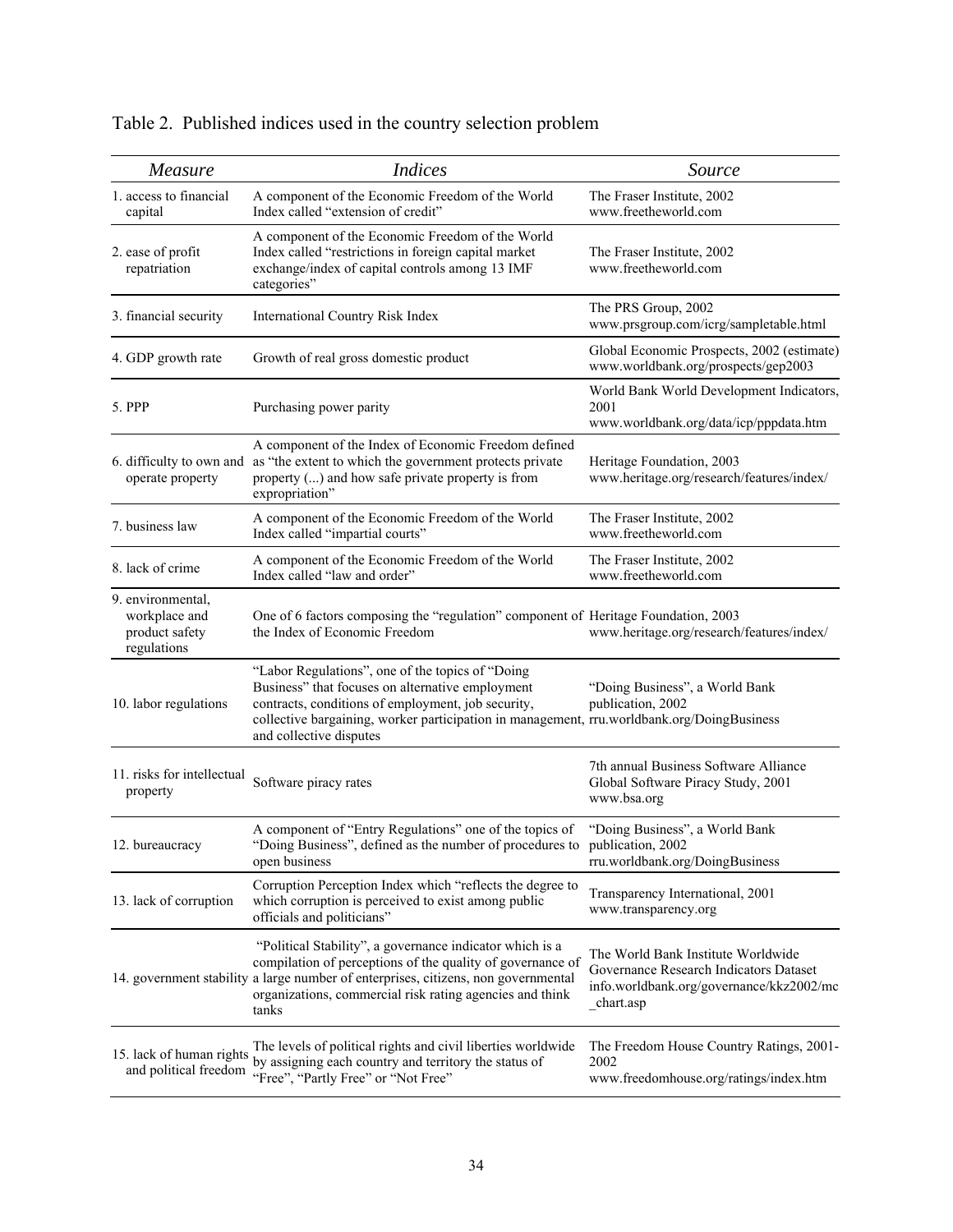|               | Access to Financial Capital,<br>2002 | of Profit Repatriation,<br>2002<br>Ease | Financial Security, 2002 | 2002<br>GDP Growth Rate,<br>estimate) | Purchasing Power Parity,<br>2001 | Operate Property, 2003<br>Difficulty to Own and | 2002<br>Business Law, | Lack of Crime, 2002 | Environmental, Workplace<br>and Product Safety<br>Regulations, 2003 | Labor Regulations, 2002 | Risks for Intellectual<br>Property, 2001 | 2002<br>Bureaucracy, | 2001<br>Lack of Corruption, | Government Stability, 2002 | Political Freedom, 2001-02<br>Lack of Human Rights and |
|---------------|--------------------------------------|-----------------------------------------|--------------------------|---------------------------------------|----------------------------------|-------------------------------------------------|-----------------------|---------------------|---------------------------------------------------------------------|-------------------------|------------------------------------------|----------------------|-----------------------------|----------------------------|--------------------------------------------------------|
| Argentina     | 6.9                                  | 3.8                                     | 17                       | $-11.9$                               | 11690                            | 4                                               | 5.2                   | 8.3                 | 3                                                                   | 3.49                    | 62                                       | 14                   | 3.5                         | $-0.74$                    | 3                                                      |
| <b>Brazil</b> | 7.3                                  | 0.8                                     | 30.5                     | 0.7                                   | 7450                             | 3                                               | 6.2                   | 3.3                 | 3                                                                   | 3.93                    | 77                                       | 16                   | 4                           | 0.17                       | $\mathfrak{Z}$                                         |
| Egypt         | 6.8                                  | 5.4                                     | 37                       | $\mathbf{1}$                          | 3790                             | 3                                               | 5.7                   | 6.7                 | 4                                                                   | 3.83                    | 58                                       | 13                   | 3.6                         | $-0.35$                    | 6                                                      |
| Germany       | 8                                    | 9.2                                     | 38                       | 0.4                                   | 25530                            | 1                                               | 9.2                   | 8.3                 | 3                                                                   | 3.39                    | 34                                       | 9                    | 7.4                         | 1.06                       | 1.5                                                    |
| India         | 6.3                                  | $\boldsymbol{0}$                        | 41                       | 4.8                                   | 2450                             | $\overline{\mathbf{3}}$                         | $\,$ 8 $\,$           | 6.7                 | 4                                                                   | 2.31                    | 70                                       | 10                   | 2.7                         | $-0.84$                    | 2.5                                                    |
| Indonesia     | 3.8                                  | 1.5                                     | 34.5                     | 3.2                                   | 2940                             | 4                                               | 4                     | 3.3                 | 4                                                                   | 2.61                    | 88                                       | 11                   | 1.9                         | $-1.37$                    | 3.5                                                    |
| Iran          | 9.5                                  | $\boldsymbol{0}$                        | 39                       | 4.8                                   | 6230                             | 5                                               | 4.9                   | 6.7                 | 5                                                                   | 2.31                    | 56                                       | 9                    | $\boldsymbol{0}$            | $-0.62$                    | 6                                                      |
| Japan         | 8.1                                  | 7.7                                     | 47                       | $\theta$                              | 27430                            | $\overline{c}$                                  | 7                     | 8.3                 | 3                                                                   | 2.77                    | 37                                       | 11                   | 7.1                         | 1.2                        | 1.5                                                    |
| Mexico        | 4.1                                  | 1.5                                     | 37                       | 1.3                                   | 8770                             | $\overline{\mathbf{3}}$                         | 5.2                   | 3.3                 | 3                                                                   | 3.49                    | 55                                       | 7                    | 3.7                         | 0.22                       | 2.5                                                    |
| Nigeria       | 6.6                                  | 5.4                                     | 35.5                     | $-0.6$                                | 830                              | 4                                               | 3.6                   | 5                   | 4                                                                   | 1.89                    | 71                                       | 9                    | 1                           | $-1.49$                    | 4.5                                                    |
| Poland        | 6.6                                  | 0.8                                     | 39.5                     | $\mathbf{1}$                          | 9280                             | $\overline{2}$                                  | 5.8                   | 6.7                 | 3                                                                   | 3.47                    | 53                                       | 11                   | 4.1                         | 0.71                       | 1.5                                                    |
| Russia        | 5.9                                  | $\boldsymbol{0}$                        | 38                       | 4.3                                   | 8660                             | 4                                               | 5.2                   | 5                   | 4                                                                   | 3.73                    | 87                                       | 19                   | 2.3                         | $-0.4$                     | 5                                                      |
| South Africa  | 9.2                                  | $0.8\,$                                 | 34                       | 2.2                                   | 9510                             | $\overline{\mathbf{3}}$                         | 8                     | 3.3                 | 3                                                                   | 2.78                    | 38                                       | 9                    | 4.8                         | $-0.09$                    | 1.5                                                    |
| Turkey        | 4.3                                  | 2.3                                     | 32                       | 4.1                                   | 6640                             | 3                                               | 6.5                   | 6.7                 | 3                                                                   | 3.12                    | 58                                       | 13                   | 3.6                         | $-0.61$                    | 4.5                                                    |

# Table 3. Country ratings on each measure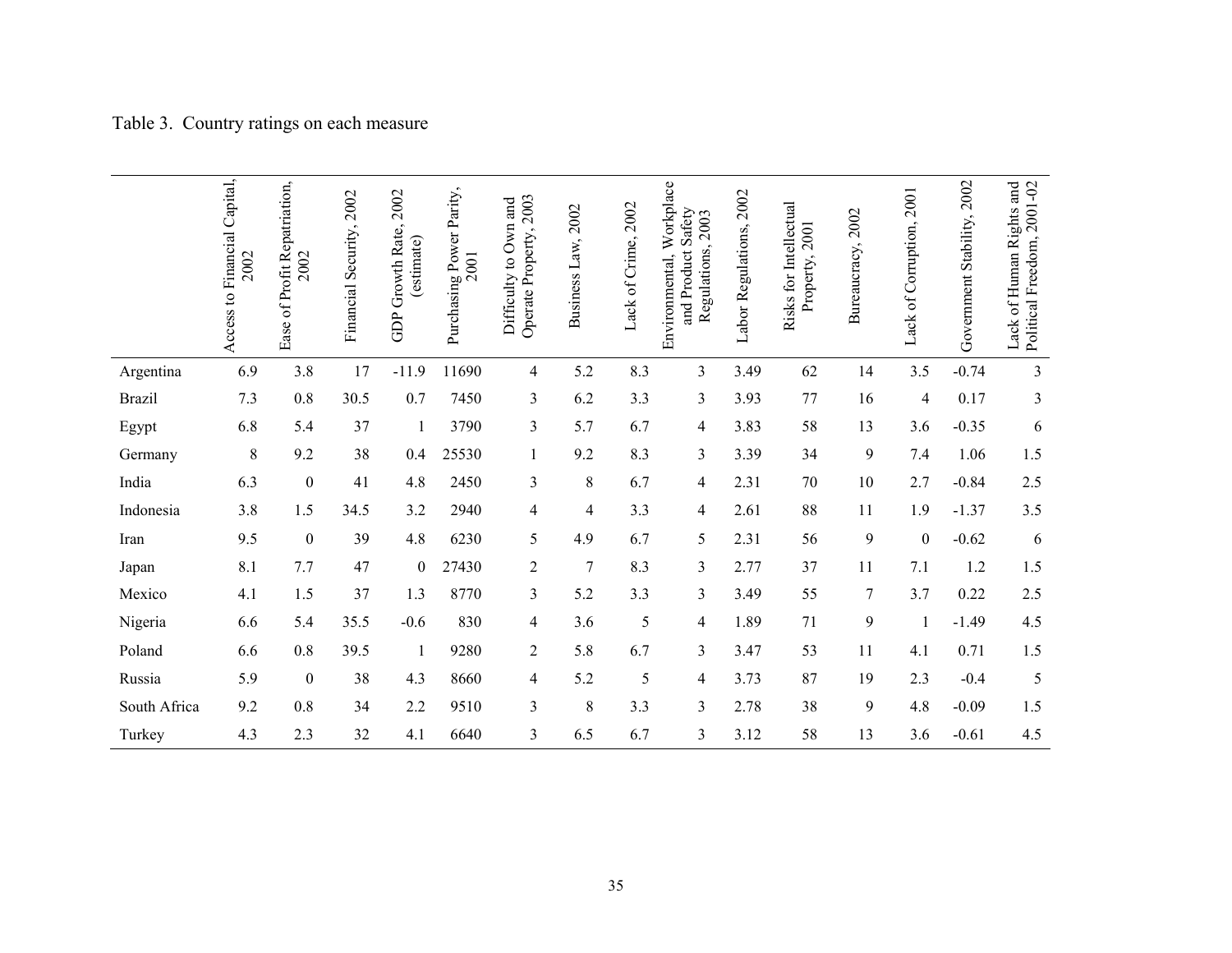# Table 4. Weights (in %)

| Sub-Criteria (Measure)                     | Entrepreneur | Entrepreneur | Entrepreneur   | Entrepreneur | Entrepreneur   | "Benchmark"  |
|--------------------------------------------|--------------|--------------|----------------|--------------|----------------|--------------|
|                                            | M.D.         | G.O.         | C.G.           | B.A.         | E.P.           | Entrepreneur |
| Language                                   | 2.5          | 6.8          | 1.1            | 4.0          | 3.5            | 5.9          |
| <b>Local Customs</b>                       | 7.5          | 13.5         | 2.7            | 8.0          | 2.8            | 5.9          |
| Access to Financial Capital                | 1.2          | 4.5          | 4.3            | 2.0          | 5.7            | 5.9          |
| Ease of Profit Repatriation                | 2.4          | 5.6          | 8.6            | 9.4          | 4.3            | 5.9          |
| <b>Financial Security</b>                  | 4.9          | 5.1          | 5.2            | 9.9          | 5.7            | 5.9          |
| <b>GDP</b> Growth Rate                     | 3.6          | 3.4          | 3.5            | 4.9          | 5.0            | 5.9          |
| <b>Purchasing Power Parity</b>             | 0.6          | 5.3          | 6.0            | 4.9          | 3.6            | 5.9          |
| Difficulty to Own and Operate Property     | 7.3          | 5.1          | 2.6            | 4.9          | 7.1            | 5.9          |
| <b>Business Law</b>                        | 8.7          | 8.1          | 5.1            | 14.3         | 6.8            | 5.9          |
| Lack of Crime                              | 7.8          | 4.8          | 10.1           | 12.9         | 5.1            | 5.9          |
| Env., Workplace and Product Safety Reg.    | 3.5          | 2.8          | 4.0            | 2.9          | 4.3            | 5.9          |
| <b>Labor Regulations</b>                   | 3.5          | 1.6          | 5.1            | 2.9          | 6.4            | 5.9          |
| Risks for Intellectual Property            | 6.5          | 7.3          | 4.0            | 7.1          | 8.6            | 5.9          |
| Bureaucracy                                | 5.4          | 7.7          | 11.8           | 0.3          | 7.8            | 5.9          |
| Lack of Corruption                         | 10.2         | 8.6          | 8.3            | 3.7          | 9.8            | 5.9          |
| Government Stability                       | 10.8         | 8.1          | 9.4            | 4.7          | 6.8            | 5.9          |
| Lack of Human Rights and Political Freedom | 13.6         | 1.7          | 8.3            | 3.3          | 6.8            | 5.9          |
| Higher Level Criteria (Perspectives)       |              |              |                |              |                |              |
| Cultural                                   | 10           | 20           | $\overline{4}$ | 12           | $\overline{7}$ | 12           |
| Economical                                 | 20           | 29           | 30             | 36           | 31             | 35           |
| Legal                                      | 30           | 25           | 28             | 40           | 31             | 29           |
| Political                                  | 40           | 26           | 38             | 12           | 31             | 24           |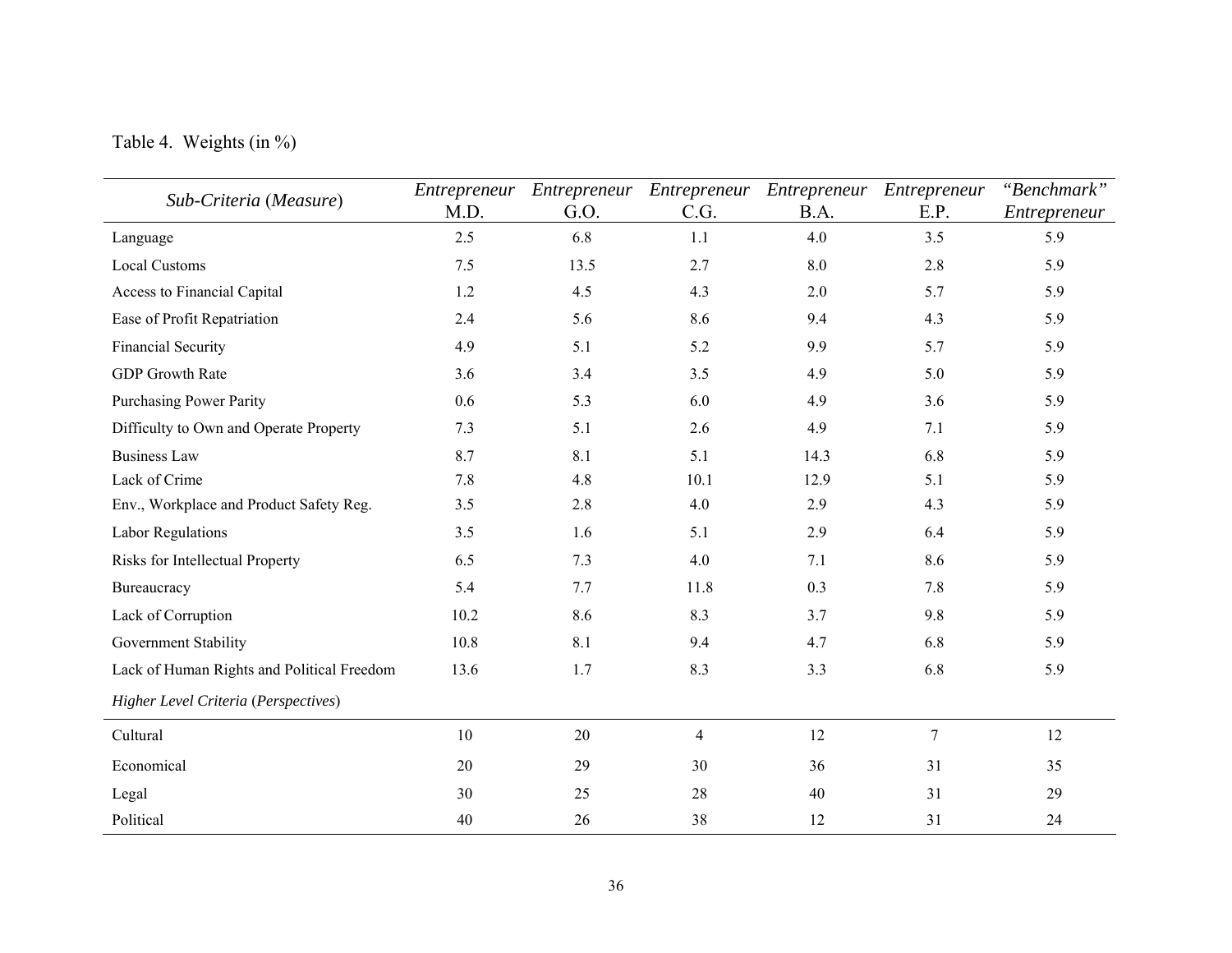

### Figure 1. Hierarchical structure of the country selection problem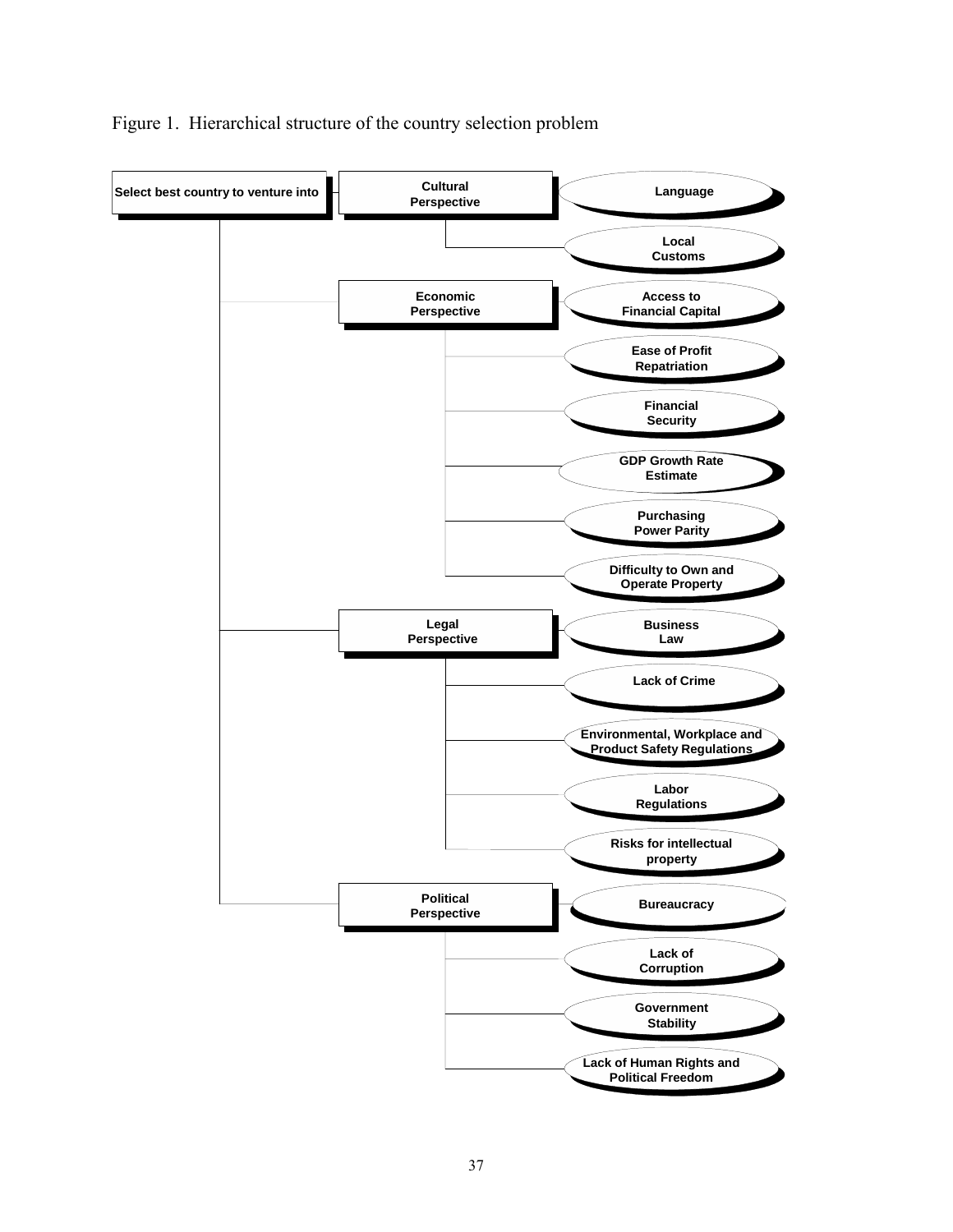

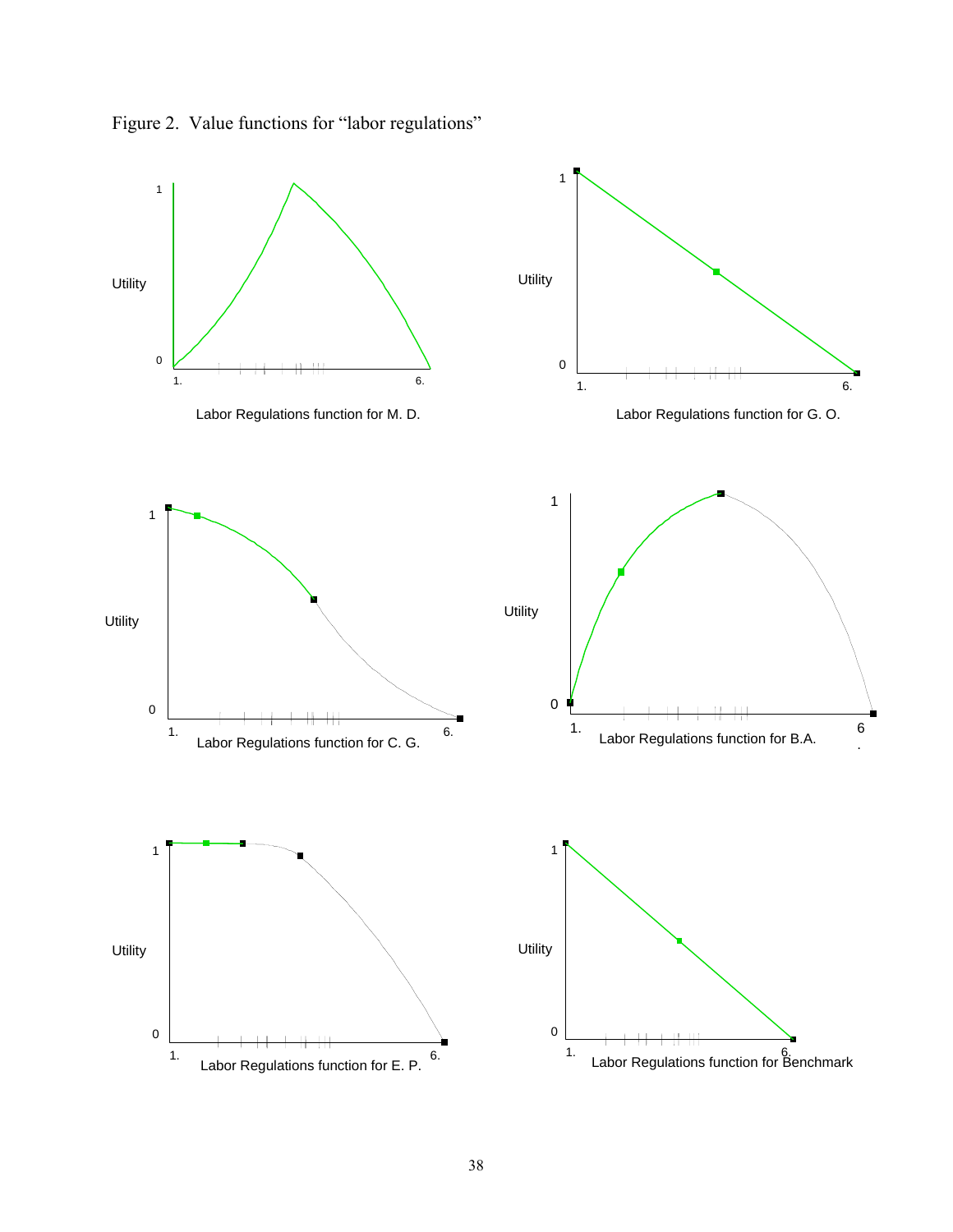### Figure 3. Country rankings





#### Ranking for Select best country to venture into Goal



#### Ranking for Select best country to venture into Goal



Ranking for Select best country to venture into Goal



Preference Set = B.A.

Ranking for Select best country to venture into Goal



Preference Set = E.P.

Ranking for Select best country to venture into Goal

| Alternative  | Utility |  |
|--------------|---------|--|
| Brazil       | 0.474   |  |
| Mexico       | 0.474   |  |
| Argentina    | 0.474   |  |
| South Africa | 0.474   |  |
| Germany      | 0.454   |  |
| India        | 0.454   |  |
| Japan        | 0.435   |  |
| Russia       | 0.435   |  |
| Poland       | 0.435   |  |
| Indonesia    | 0.415   |  |
| Turkey       | 0.415   |  |
| Iran         | 0.415   |  |
| Egypt        | 0.396   |  |
| Nigeria      | 0.396   |  |

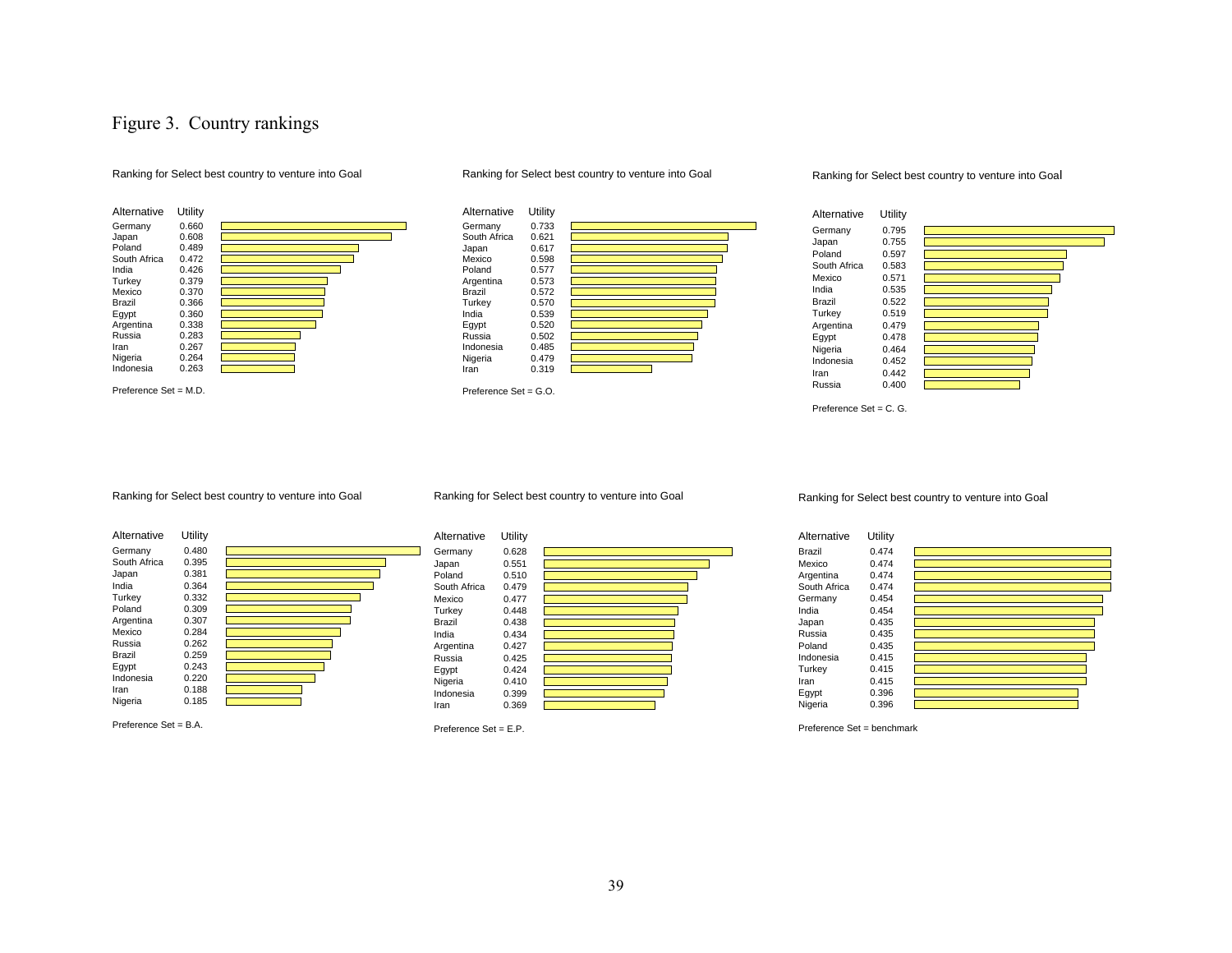Figure 4. Sensitivity graphs for representative measures for M.D. (countries are listed in descending order of their rankings for the current measure weight)



Percent of Weight on Lack of Human Rights and Political Freedom, M.D.



Percent of Weight on Access to Financial Capital, M.D.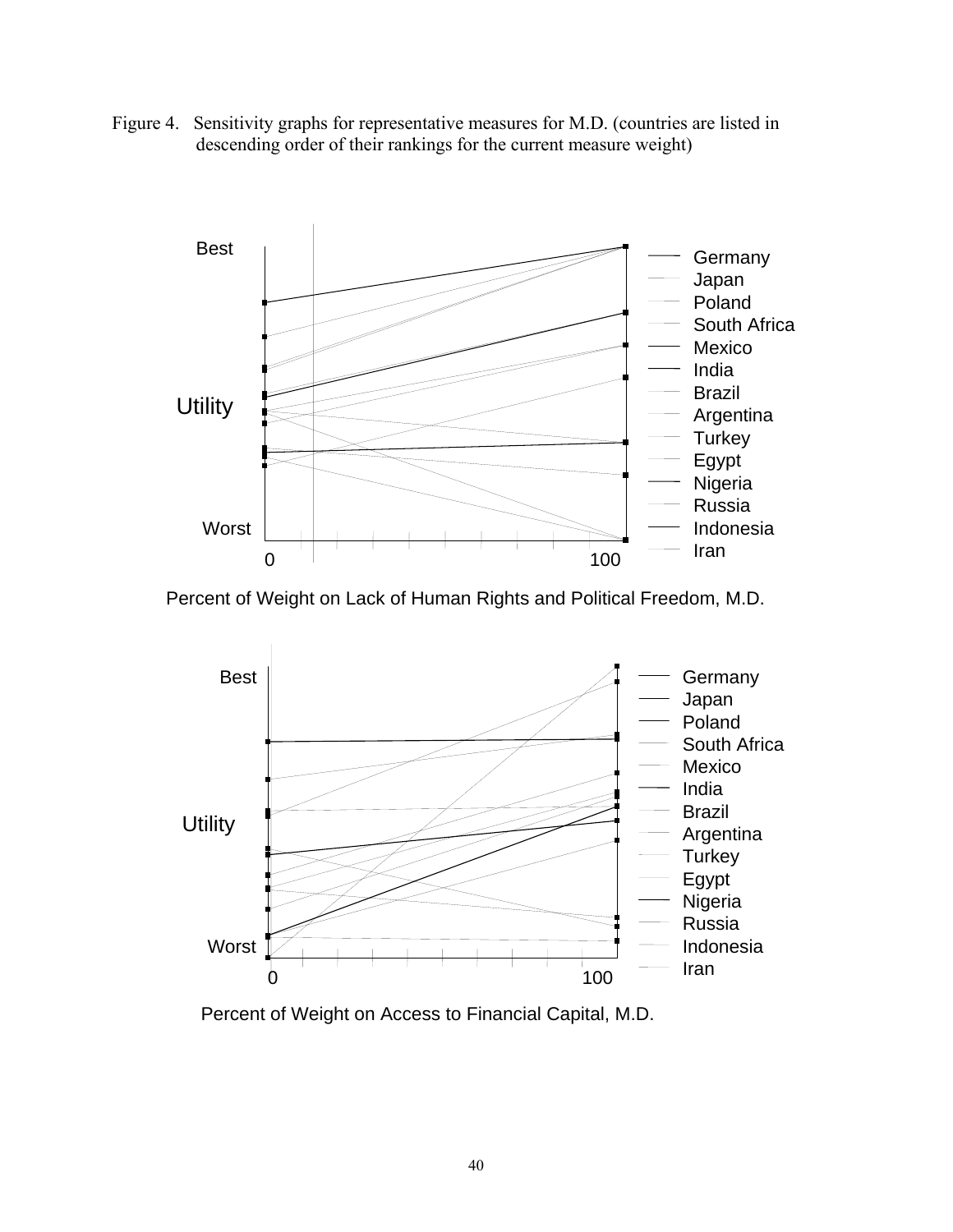# Figure 5. Detailed analysis of two countries for M.D.: Russia and Poland

| Overall Utility for | Poland     | 0.489 |
|---------------------|------------|-------|
|                     | Russia     | 0.283 |
|                     | Difference | 0.205 |

|                                                                                                                                                                                                                                                                                                                                                                                                                                                                           | Russia | Poland        |
|---------------------------------------------------------------------------------------------------------------------------------------------------------------------------------------------------------------------------------------------------------------------------------------------------------------------------------------------------------------------------------------------------------------------------------------------------------------------------|--------|---------------|
| <b>Total Difference</b><br>Lack of Human Rights and Political Freedom<br>Difficulty to Own and Operate Property<br><b>Business Law</b><br>Lack of Crime<br><b>Bureaucracy</b><br><b>Government Stability</b><br>Environmental, Workplace and Product Safety Regulations<br>Risk for intellectual property<br>Labor Regulations<br>Easy of Profit Repatriation<br><b>Financial Security</b><br>Lack of Corruption<br><b>GDP Growth Rate</b><br>Access to Financial Capital |        | $\frac{1}{2}$ |
|                                                                                                                                                                                                                                                                                                                                                                                                                                                                           |        |               |

Preference Set = M.D.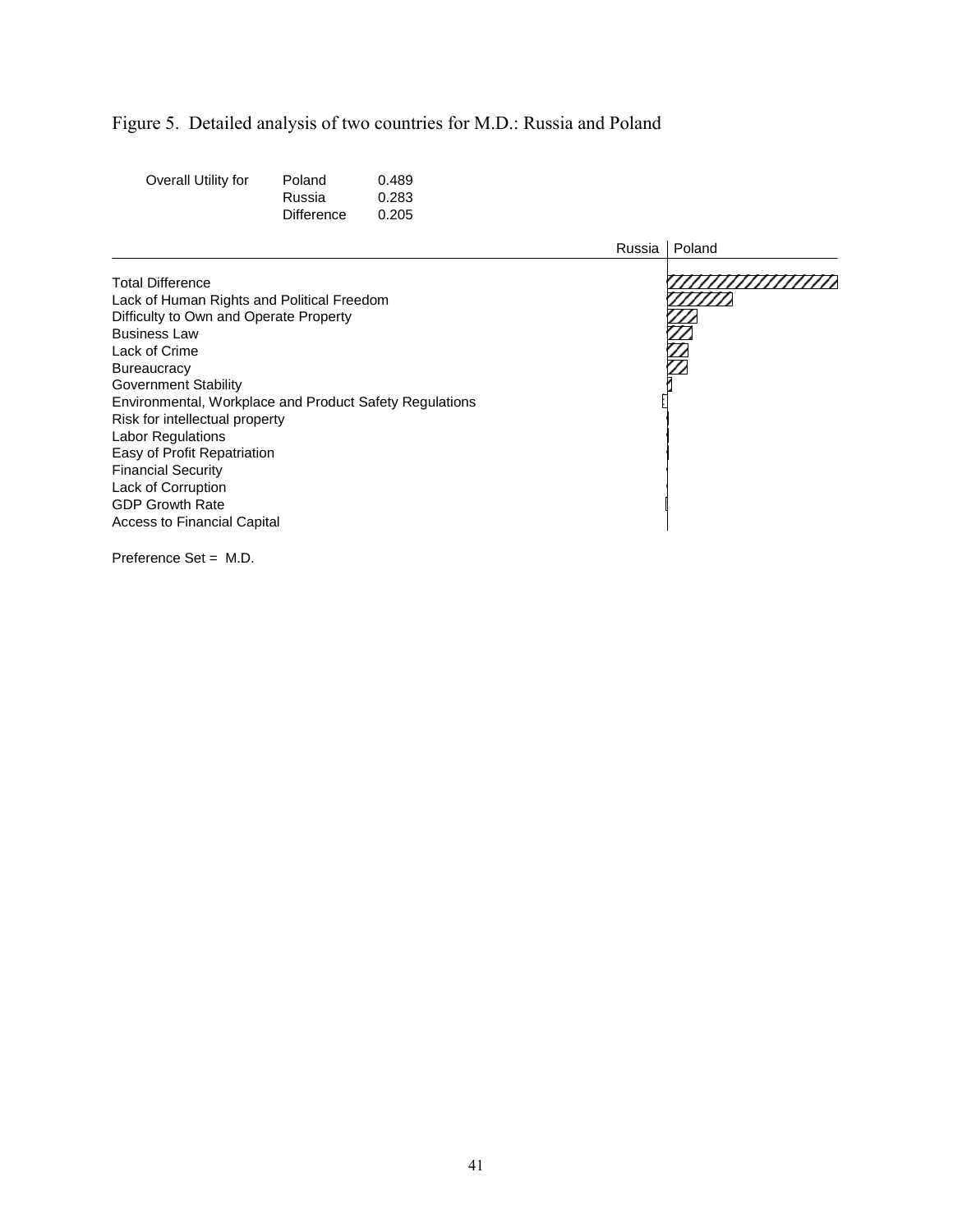Figure 6. Comparing Mexico and Turkey for B.A.

| Overall Utility for | Turkey     | 0.332 |
|---------------------|------------|-------|
|                     | Mexico     | 0.284 |
|                     | Difference | 0.047 |



Preference Set = B.A.

(a) levels of utility per criterion



(b) S-shaped utility curve for "GDP growth rate"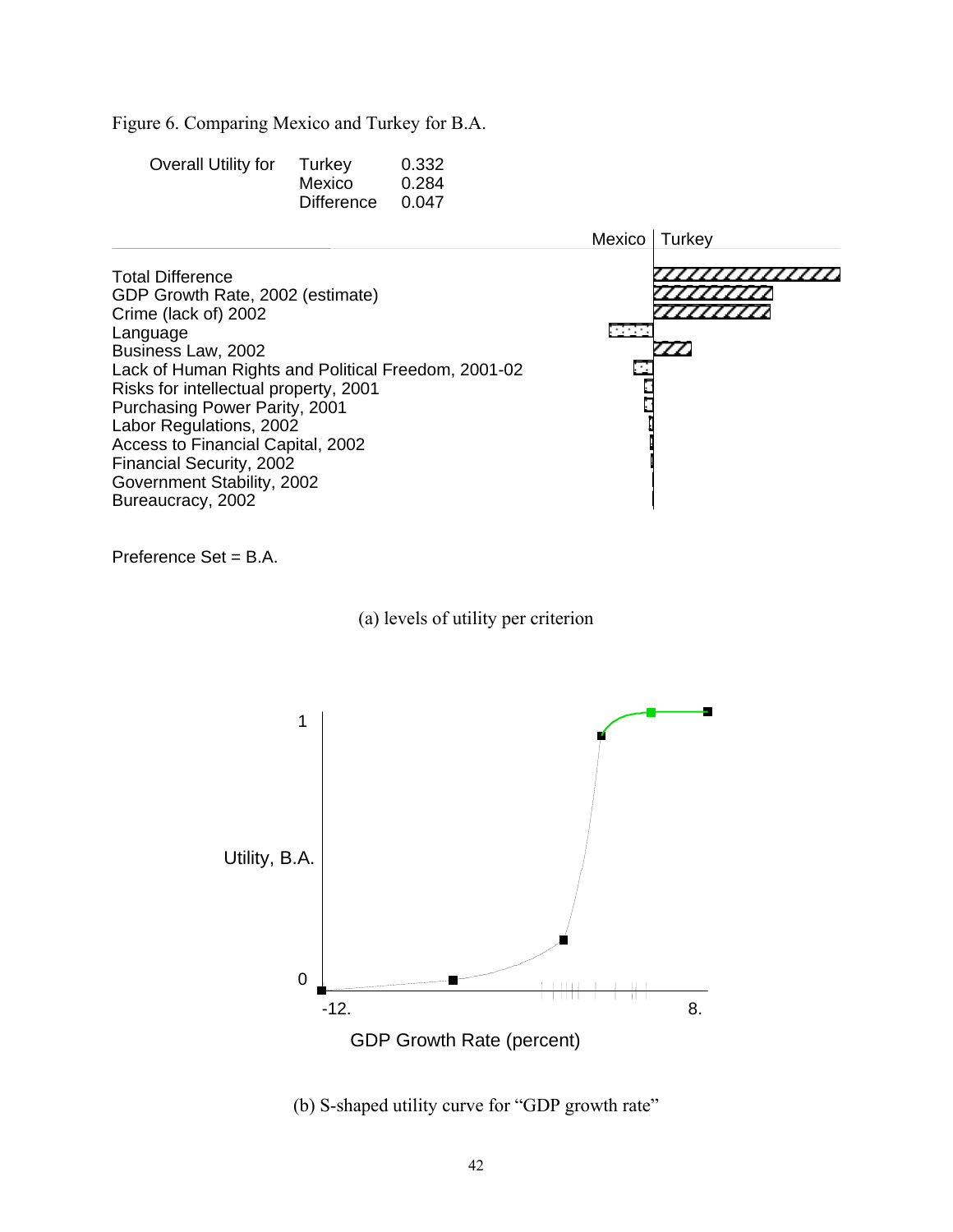### **Endnotes**

 $\overline{a}$ 

- $<sup>1</sup>$  In the context of recognizing breakthrough innovations in large established firms, see for instance</sup> Colarelli O'Connor, G., Rice, M., 2001. Opportunity recognition and breakthrough innovation in large established firms. *California Management Review* **43**(2), 95-116.
- <sup>2</sup> The quotes are, respectively, on page 350 and 341 of Zollo, M., Winter, S., 2002. Deliberate learning and the evolution of dynamic capabilities. *Organization Science* **13**(3), 339-351.
- 3 Pomerol, J.-C., Barba-Romero, S., 2000. *Multicriterion Decision in Management: Principles and Practice*. Kluwer Academic Publishers, Boston, MA.
- 4 Kasanen, E., Wallenius, H., Wallenius, J., Zionts, S., 2000. A study of high-level managerial decision processes with implications for MCDM research. *European Journal of Operational Research* **120**, 496- 510.
- $<sup>5</sup>$  Kobrin, S.J., 1976. The environmental determinants of foreign direct manufacturing investment: An ex</sup> post empirical analysis. *Journal of International Business Studies* **7**(2), 29-42; Meyer-Ehrman, C., Hamburg, M., 1986. Information search for foreign direct investment using two-stage country selection procedures: A new procedure. *Journal of International Business Studies* **17**(2), 93-116; Woodward, D.P., Rolfe, R.J., 1993. The location of export-oriented foreign direct investment in the Caribbean Basin. *Journal of International Business Studies* **24**(1), 121-144; Kumar, N., 1994. Determinants of export orientation of foreign production by U.S. multinationals: An inter-country analysis. *Journal of International Business Studies* **25**(1), 141-156; Brush, T.H., Maritan, C.A., Karnani, A., 1999. The plant location decision in multinational manufacturing firms: An empirical analysis of international business and manufacturing strategy perspectives. *Production and Operations Management* **8**(2), 109-132; Zhao, H., Levary, R.R., 2002. Evaluation of country attractiveness for foreign investment in the e-retail industry. *Multinational Business Review* **10**(1), 1-10; Cosset, J-C., Siskos, Y., Zopounidis, C., 1992. Evaluating country risk: A decision support approach. *Global Finance Journal* **30**(1), 79-95; Cook, W.D., Hebner, K.J., 1993. A multiple criteria approach to country risk evaluation: With an example employing Japanese data. *International Review of Economics and Finance* **2**(4), 327-348; Doumpos, M., Zanakis, S.H., Zopounidis, C., 2001. Multicriteria preference disaggregation for classification problems with an application to global investing risk. *Decision Sciences* **32**(2), 333-385.
- <sup>6</sup> Aharoni, Y., 1966. *The Foreign Investment Decision Process*. Division of Research, Graduate School of Business Administration, Harvard University, Boston, MA. The quote is from Meyer-Ehrman and Hamburg, 1986, op. cit. pp. 97. The need for rational decision processes is stressed in Stobaugh, R.B. Jr, 1969. How to analyze foreign investment climates. *Harvard Business Review* (September-October), 100-108.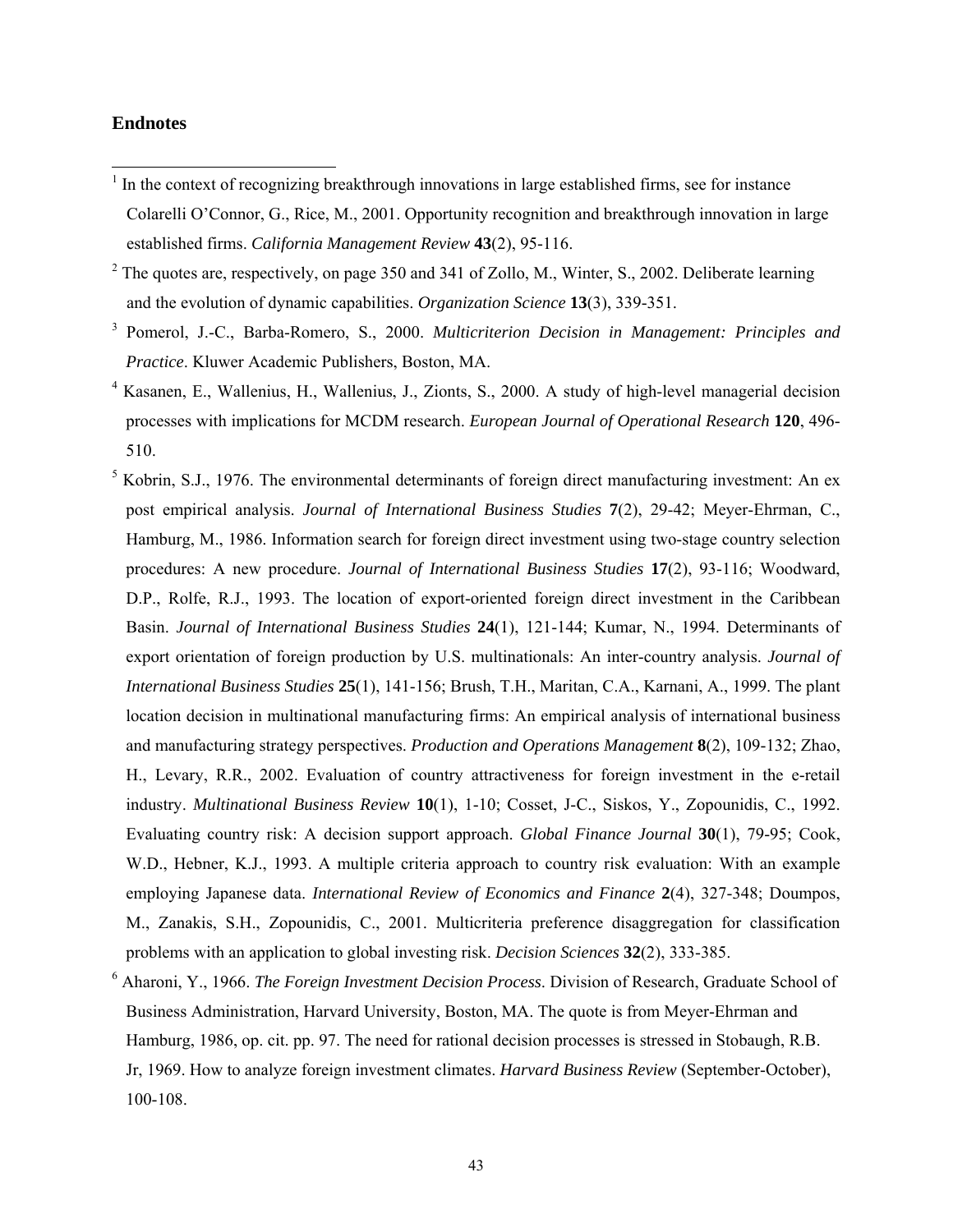- <sup>-</sup>7 <sup>7</sup> Cosset, J-C., Siskos, Y., Zopounidis, C., 1992. Evaluating country risk: A decision support approach. *Global Finance Journal* **30**(1), 79-95; Cook, W.D., Hebner, K.J., 1993. A multiple criteria approach to country risk evaluation: With an example employing Japanese data. *International Review of Economics and Finance* **2**(4), 327-348; Doumpos, M., Zanakis, S.H., Zopounidis, C., 2001. Multicriteria preference disaggregation for classification problems with an application to global investing risk. *Decision Sciences* **32**(2), 333-385.
- 8 Khanna, T., Palepu, K.G., Sinha, J., 2005. Strategies that fit emerging markets. *Harvard Business Review* June, 63-76.
- <sup>9</sup> A multicriteria approach has also been used in the context of venture capitalists' assessment of potential investment. The 2000 work of Shepherd, Ettenson and Crouch relied on conjoint analysis to investigate the types of information used by venture capitalists to evaluate new business ventures and how these investors use this information to assess likely new venture profitability. Although the firm-level indicators used are not relevant to our country selection focus, their approach is a MCDA one. The conjoint analysis approach, a descriptive process that proposes to capture decision policies as the decisions are made, sheds light into which criteria are relevant for the decision making process. It is based on Multi Attribute Value Theory (henceforth MAVT), but unlike the MAVT approach we propose herewith, it infers the relative weights of these criteria. The inference process uses either a set of previously made choices or an artificially constructed portfolio of options presented to the decision maker. In either case, this approach offers decision makers a very limited number of possible ratings for each criterion (e.g. high or low). Conjoint analysis derives utility scores for each criterion in a manner analogous to linear regression. Shepherd, D.A., Ettenson, R., Crouch, A., 2000. New venture strategy and profitability: A venture capitalist's assessment. *Journal of Business Venturing* **15**(5-6), 449-467.
- $10$  E.g. the Heritage Foundation's Index of Economic Freedom gives each of its 10 factors a weight of 10%.
- $11$  Executives who responded to interviews conducted for the A.T. Kearney's Foreign Direct Investment (FDI) Confidence Index® survey, e.g., discussed the relative importance of social, political and economic factors in their intentions for future foreign investment. A.T. Kearney, Inc., 2002. FDI Confidence Index, Global Business Policy Council, Alexandria, VA.
- $12$  Our results show that changes in weights do affect rank orderings of potential new markets.
- 13 See the work of Nijkamp, P., van Delft, A., 1977. *Multi-Criteria Analysis and Regional Decision Making*, vol. 8 of the series Studies in Applied Regional Science, Martinus Nijhoff Social Sciences Division, Leiden; Belton, V., Stewart, T.J.S., 2002. *Multiple Criteria Decision Analysis: An Integrated Approach*, Kluwer Academic Publishers, Boston, MA.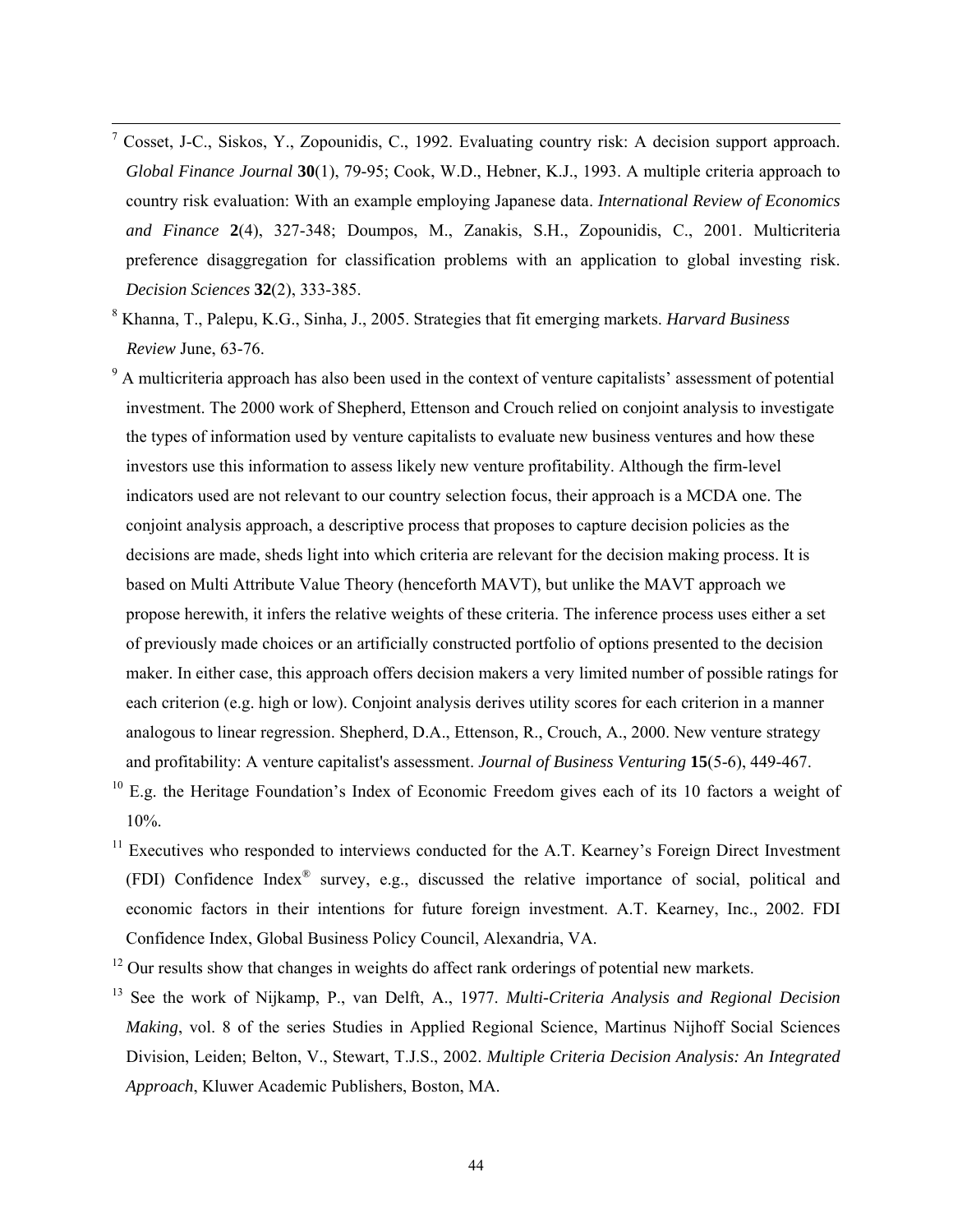- 14 Keeney, R.L., Raiffa, H., 1976. *Decisions with Multiple Objectives*. John Wiley & Sons, New York, NY.
- <sup>15</sup> This late 1960s theory became established after the 1976 work of Keeney and Raiffa (op. cit.), and now underlies many commercially available software packages that give each decision option a score on each individual criterion.
- 16 See, e.g., Belton and Stuart, 2002, op. cit.
- 17 Hobbs, B.F., Meier, P., 2000. *Energy Decisions and the Environment*. Kluwer Academic Publishers, Boston, MA.
- $18$  We acknowledge the fact that some MCDA scholars take issue with "mixing and matching" global and local reference points. We follow the line of thought of Stewart, however, that does not oppose this practice. Stewart, T.J., 2003. Value Function Methods – Practical Basics. Presentation at the International Summer School on Multiple Criteria Decision Aid, Montreal, Canada.
- <sup>19</sup> Discussions on the relative importance of each factor to be considered in country selection are typically missing in entrepreneurship research.
- $20$  Discrete functions for the cultural measures and continuous functions for all other measures.
- <sup>21</sup> Guitouni, A., Martel, J.-M., 1998. Tentative guidelines to help choosing an appropriate MCDA method. *European Journal of Operations Research* **109**, 501-521.
- <sup>22</sup> See Shepherd D.A., Zacharakis A., Baron R.A., 2003. VC's decision processes: Evidence suggesting more experience may not always be better. *Journal of Business Venturing* **18**, 381-401.
- $23$  For a classic discussion see Tversky, A., Kahneman, D., 1974. Judgment under uncertainty: Heuristics and biases. *Science* **185**, 1124-1131.
- $24$  The quote is on page 249 in Reynolds, J., 1998. Methodological problems of intercultural comparisons of retail environments. *GeoJournal* **45**, 245-254.
- <sup>25</sup> While Belton and Stewart (2002; op. cit.) ascribe to the view that there is "no right way" of doing this task, and suggest that perhaps both approaches could be used, Hobbs and Meier (2000; op. cit.) believe that the works of Keeney (1992) and Gregory and Keeney (1994) show that the top down approach leads to better decisions. Keeney, R.L., 1992. *Value Focused Thinking*. Harvard University Press, Boston, MA; Gregory, R., Keeney, R.L., 1994. Creating policy alternatives using stakeholder values. *Management Science* **40**, 1035-1048.
- $26$  For a summary see Belton and Stewart, 2002, op. cit., page 53.
- $27$  In their simplest form, value functions are linear, reflecting a constant satisfaction from improving an alternative by one additional unit of a criterion. However, practitioners in the MCDA field have found that preferences are often better represented by S-shaped functions (Belton and Stewart, 2002, op. cit.).